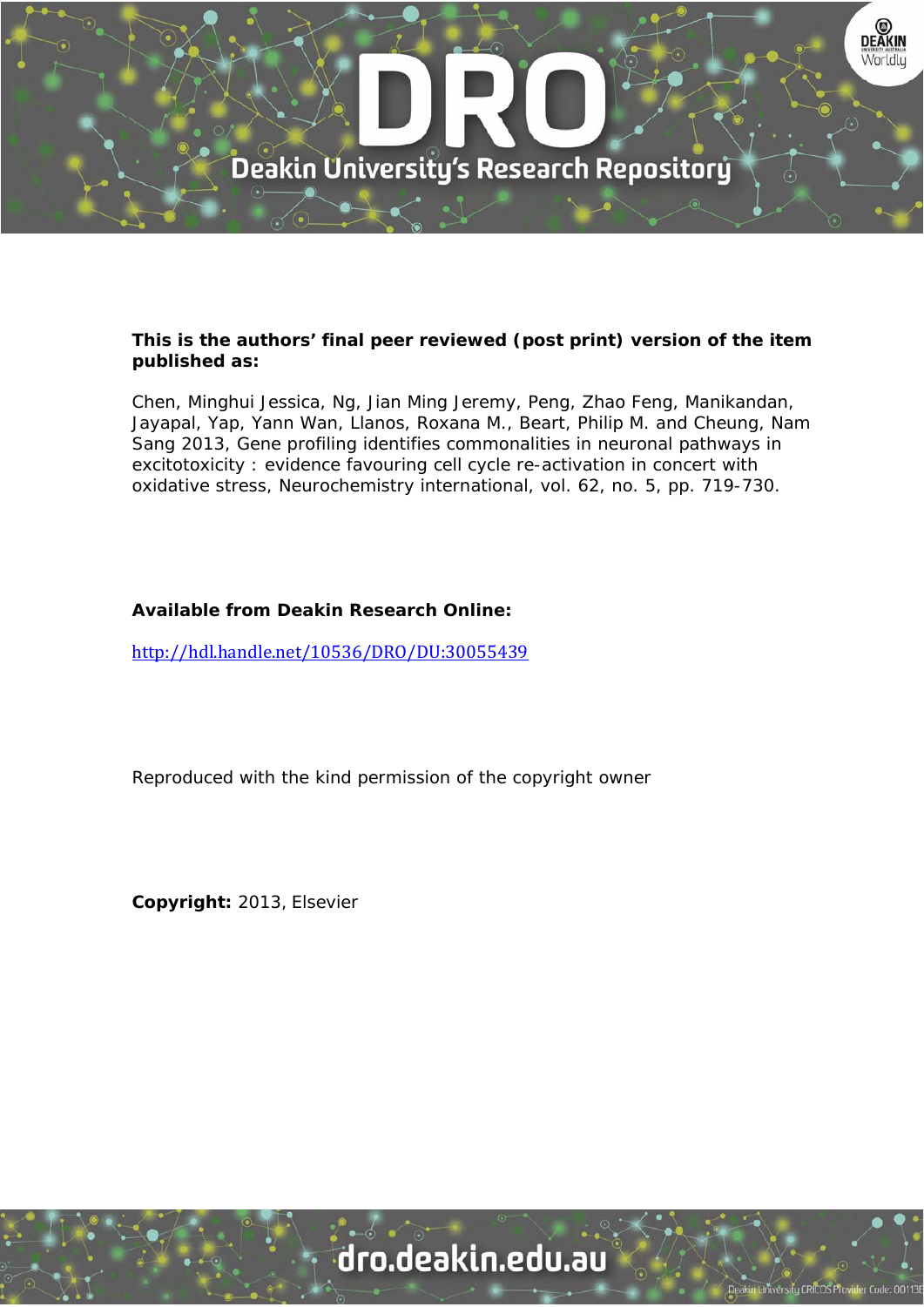### **GENE PROFILING IDENTIFIES COMMONALITIES IN NEURONAL PATHWAYS IN EXCITOTOXICITY: EVIDENCE FOR CELL CYCLE RE-ACTIVATION IN CONCERT WITH OXIDATIVE STRESS**

Minghui Jessica Chen<sup>¶1</sup>, Jian Ming Jeremy Ng<sup>¶1</sup>, Zhao Feng Peng<sup>2,3</sup>, Jayapal Manikandan<sup>4</sup>, Yann Wan Yap<sup>6</sup>, Roxana M. Llanos<sup>6</sup>, Philip M. Beart<sup>\*5</sup>, Nam Sang Cheung<sup>\*6</sup>

<sup>1</sup>Menzies Research Institute, University of Tasmania, Hobart, Tasmania 7000, Australia.

Department of <sup>2</sup>Biochemistry, Yong Loo Lin School of Medicine, National University of Singapore, 8 Medical Drive, Singapore 117597.

<sup>3</sup>Key Laboratory of Biogeology and Environmental Geology of the Ministry of Education, University of Geosciences, Wuhan 430074, P.R. China

<sup>4</sup>Center of Excellence in Genomic Medicine Research (CEGMR), King Fahad Medical Research Center, King AbdulAziz University, Jeddah 21589, Saudi Arabia

<sup>5</sup>Florey Neuroscience Institutes and Department of Pharmacology, University of Melbourne, Victoria 3010, Australia

6 Centre for Cellular and Molecular Biology, School of Life and Environmental Sciences, Deakin University, Burwood, Victoria 3125, Australia.

¶ Minghui Jessica Chen and Jian Ming Jeremy Ng contributed equally to this study.

\* Joint-corresponding authors and to whom proofs and reprint requests should be addressed: Dr Steve Nam Sang Cheung, School of Life and Environmental Sciences, Deakin University, Burwood, Victoria 3125, Australia. Tel: +613 92446100, E-mail: steve.cheung@deakin.edu.au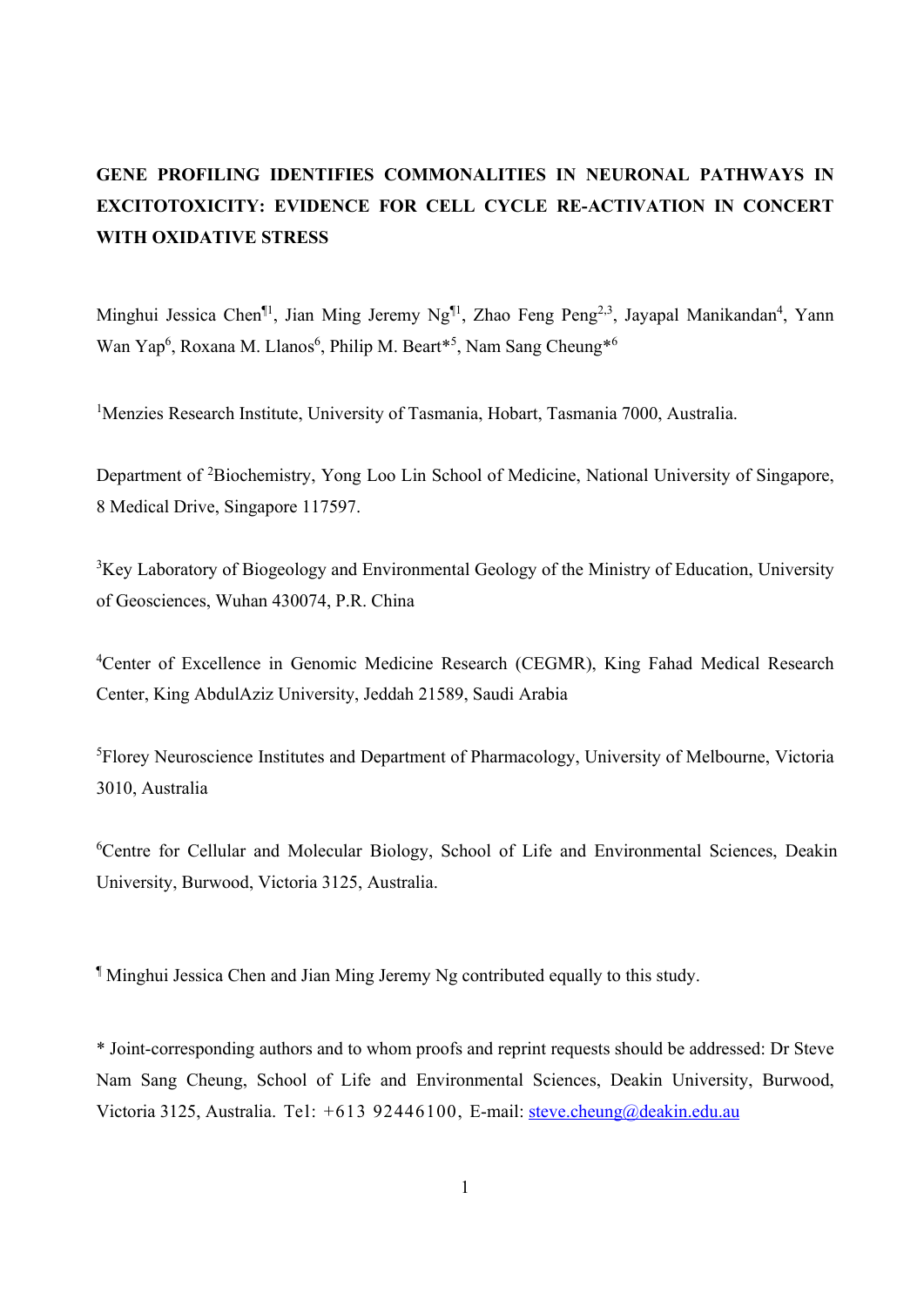**Running title:** Commonalities in iGluRs global gene profiles

#### **Abstract:**

Excitotoxicity, induced by the aberrant rise in cytosolic  $Ca^{2+}$  level, is a major neuropathological process in numerous neurodegenerative disorders. It is triggered when extracellular glutamate (Glu) concentration reaches neuropathological levels resulting in dysregulation and hyper-activation of ionotropic glutamate receptor subtype (iGluRs). Even though all three members of the iGluRs, namely N-methyl-D-aspartate (NMDAR), α-amino-3-hydroxy-5-methyl-4-isoxazolepropionic acid (AMPAR) and kainate (KAR) receptors are implicated in excitotoxicity, their individual contributions to downstream signaling transduction have not been explored. In this study, we report a comprehensive description of the recruitment of cellular processes in neurons upon iGluR activation during excitotoxicity through temporal (5h, 15h and 24h) global gene profiling of AMPA, KA, NMDA and Glu excitotoxic models. DNA microarray analyses of mouse primary cortical neurons treated with these four pharmacological agonists are further validated via real-time PCR. Bi-model analyses against Glu model demonstrate that NMDARs and KARs play a more pivotal role in Glumediated excitotoxicity, with a higher degree of global gene profiling overlaps, as compared to that of AMPARs. Comparison of global transcriptomic profiles reveals aberrant calcium ion binding and homeostasis, organellar (lysosomal and endoplasmic reticulum) stress, oxidative stress, cell cycle reentry and activation of cell death processes as the main pathways that are significantly modulated across all excitotoxicity models. Singular profile analyses demonstrate substantial transcriptional regulation of numerous cell cycle proteins. For the first time, we show that iGluR activation forms the basis of cell cycle re-activation, and together with oxidative stress fulfill the "two-hit" hypothesis that accelerates neurodegeneration.

(246 words)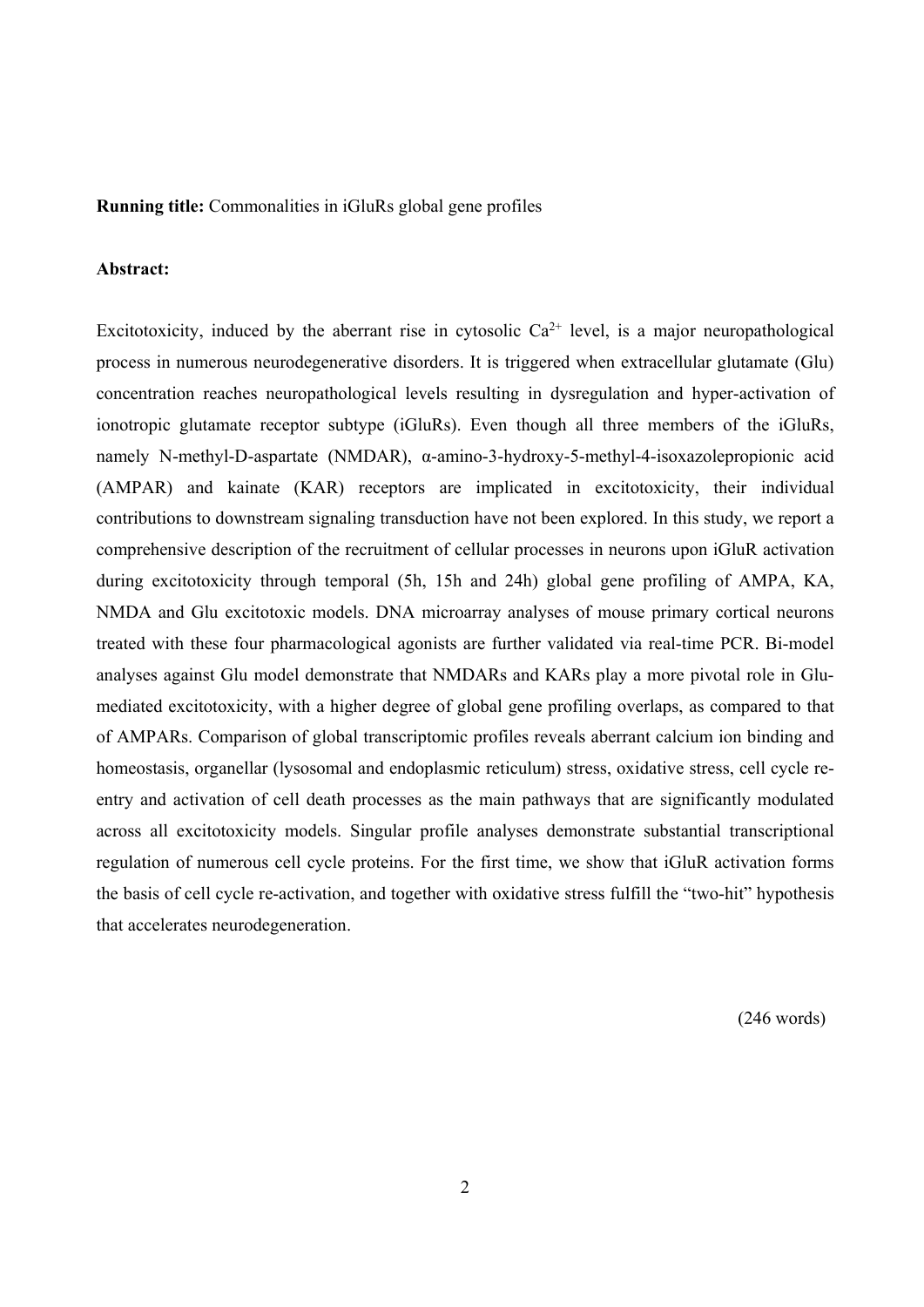#### **Keywords**

- Excitotoxicity
- ionotropic
- Glutamate
- Ischemic stroke
- Cell cycle re-activation
- Neuronal death
- Microarray

Number of tables: 3

Number of figures: 4

Number of supplementary tables: 4

- 1. Contract Grant sponsor: NHMRC Project Grant APP1023646
- 2. PMB is a Research Fellow (APP1020401) of the NHMRC (Australia).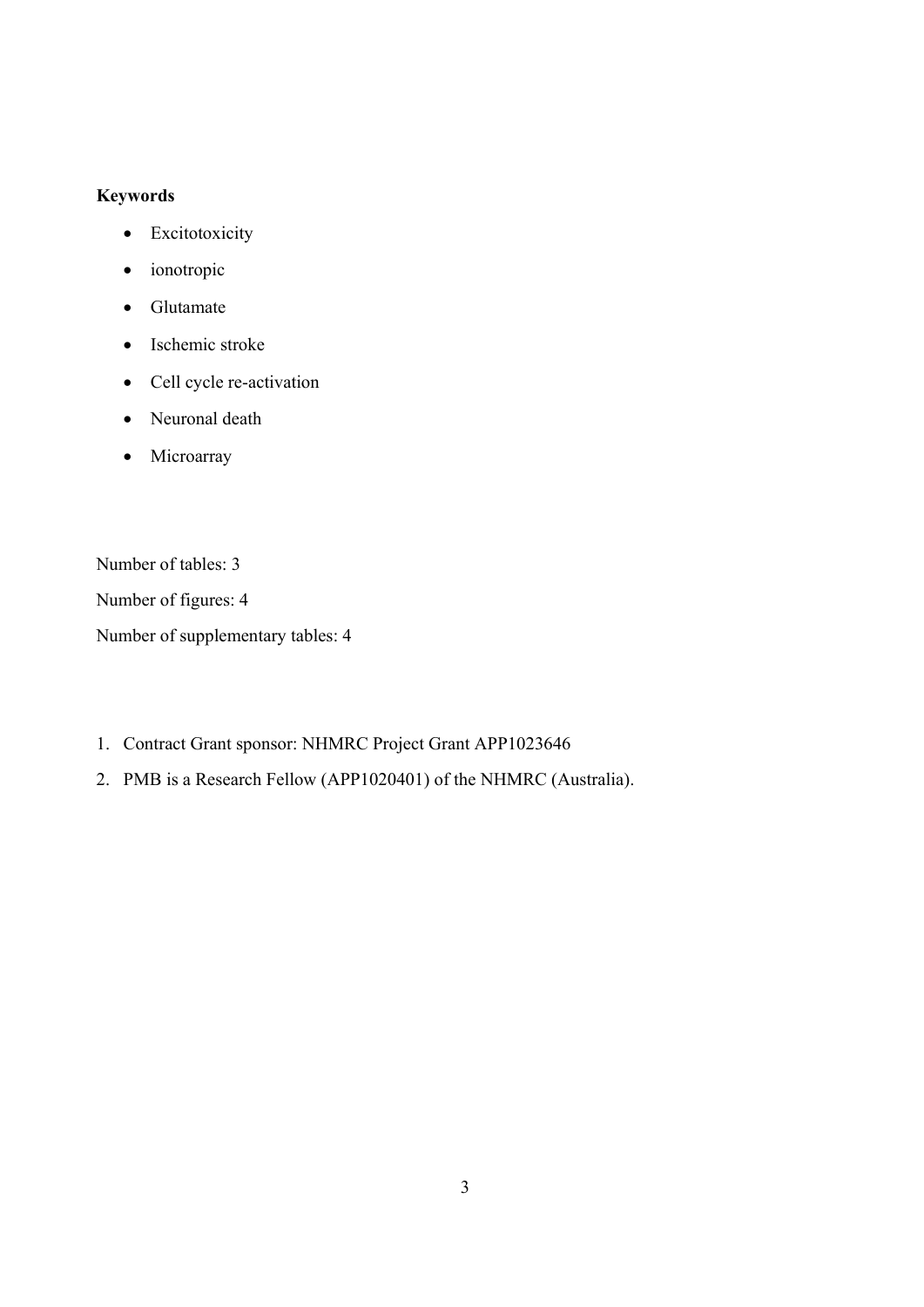#### **1. Introduction**

Excitotoxicity is a general term that defines a damage-inflicting cellular process mediated via overstimulation of receptors for L-glutamate (GluRs) to effect a rise in cytosolic calcium ion level and occurs principally as a result of a constitutive and hyper-activation of ion channel-gated GluRs (iGluRs) and other types of calcium channels (Arundine and Tymianski, 2003). Because cellular indices reflecting excitotoxic damage are altered early in the pathogenesis of various neurodegenerative diseases such as Alzheimer's disease (AD; (Hynd et al., 2004)), dementia associated with Down syndrome (DS; (Scheuer et al., 1996)) and acute neurological deficits due to traumatic brain injury (TBI) and stroke (Arundine and Tymianski, 2004), excitotoxicity is believed to be one of the primary upstream events that induces neuronal injury at a cellular level. An extracellular rise in the concentration of L-glutamate (Glu) in the micro-environment of the brain is recognized as a key trigger for initiating excitotoxicity and has been documented in conditions such as hypoglycemia or status epilepticus (Costa et al., 2004; Ding et al., 2007; Wieloch et al., 1985). Hypoglycemia is commonly observed during both stroke and an episode of TBI where ischemic reduction in blood flow limits supply of oxygen and glucose to a localized region of the brain. These events then lead to inadequate ATP production which abolishes the electrochemical gradients required to maintain functionality of inward-rectifying Glu transporters in astrocytes, resulting in an accumulation of extracellular Glu. To further complicate matters, the loss of electrochemical gradients reverses the channeling action of these transporters, causing them to release Glu into the extracellular space. This reversal has important neuronal implications as it further enhances the accumulation of extracellular Glu, which then causes a potentiation of dysregulated GluRs in neighboring neurons, leading to intracellular calcium imbalance and subsequently and their demise (Beart and O'Shea , 2007).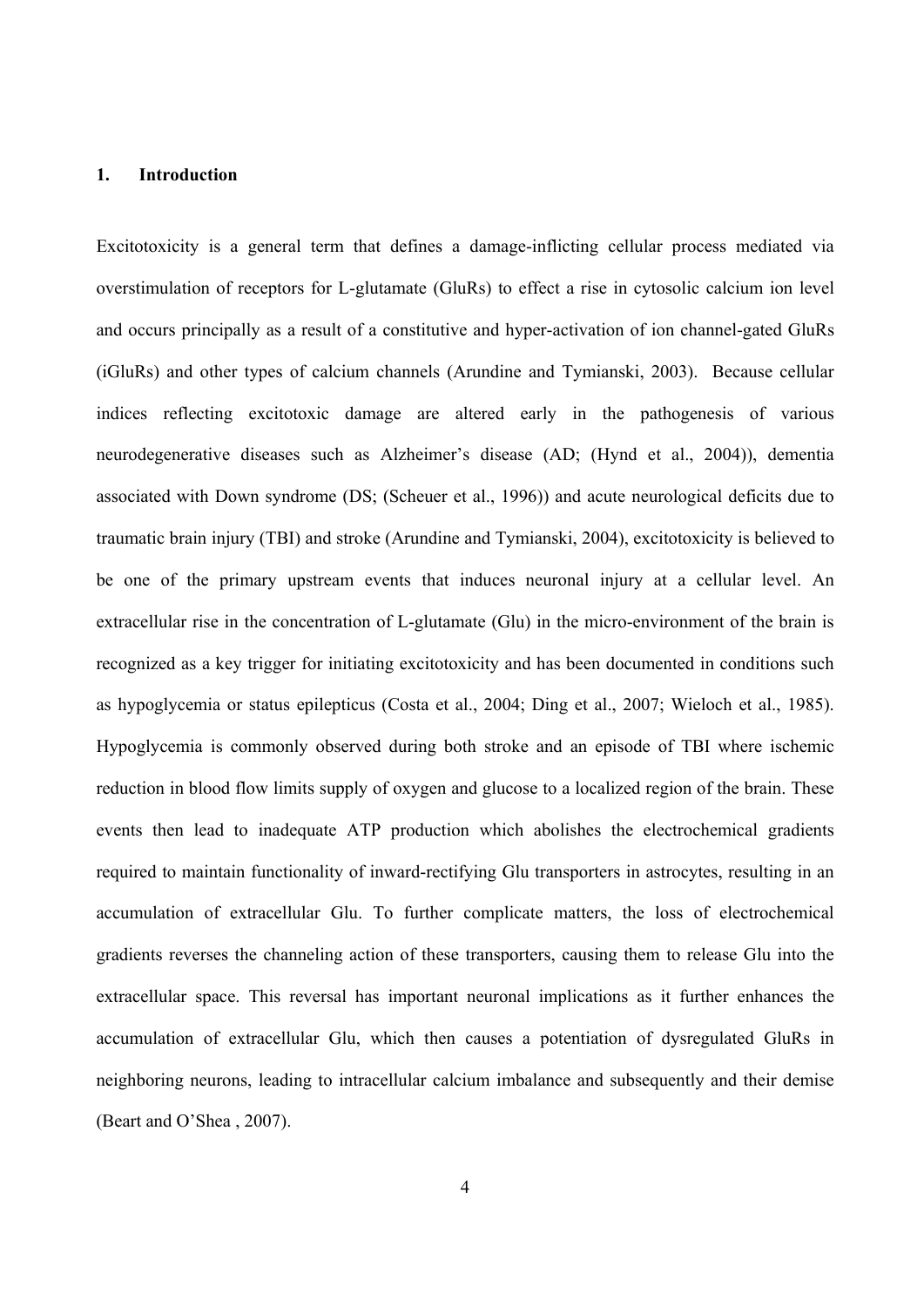Basically, Glu is the only physiological excitatory neurotransmitter agonist for GluR activation in the mammalian brain. Because GluRs activation is a major determinant of synaptic plasticity, it plays an important role in structuring neurocognitive processes underlying memory and learning (Mukherjee and Manahan-Vaughan, 2012). The subunit composition and sequence homology of each GluR in its superfamily have been extensively studied and depending on their individual mode of activation, they are grouped into either metabotropic (mGluRs) or ionotropic (iGluRs) GluRs (Niciu et al., 2012). While mGluRs indirectly activate ion channel via signaling pathways that involve G proteins, iGluRs possess intrinsic ion channel activities. Therefore, during excitotoxicity, neuronal cell death is mediated by two concurrent yet distinct signaling processes determined by both iGluRs and mGluRs (Lea and Faden, 2003).

In particular, iGluRs are made up of N-methyl-D-aspartate (NMDA), α-amino-3-hydroxy-5-methyl-4-isoxazolepropionic acid (AMPA) and kainate (KA) receptor subtypes which are named after their specific pharmacological agonists active at different intrinsic ligand-gated ion channel activity that allows passage of Na<sup>+</sup> and Ca<sup>2+</sup> ions through a pore. All three subtypes of iGluRs (NMDAR, AMPAR and KAR) are actively involved during excitotoxic neuronal cell death. The NMDAR plays a major role due to its abundant expression and highest  $Ca^{2+}$  permeability (Hara and Snyder, 2007). Studies have shown that excessive NMDAR activation induces  $Ca^{2+}$  influx and release from intracellular stores, resulting in the activation of cytoplasmic proteases such as calcium-activated calpains (Simpkins et al., 2003) that hydrolyze cytoskeletal proteins. An example of such cytoskeletal protein is α-fodrin (Posner et al., 1995; Siman et al., 1989). Furthermore, NMDAR activation can result in the destabilization of lysosomes and the release of lysosomal cathepsins, causing cell death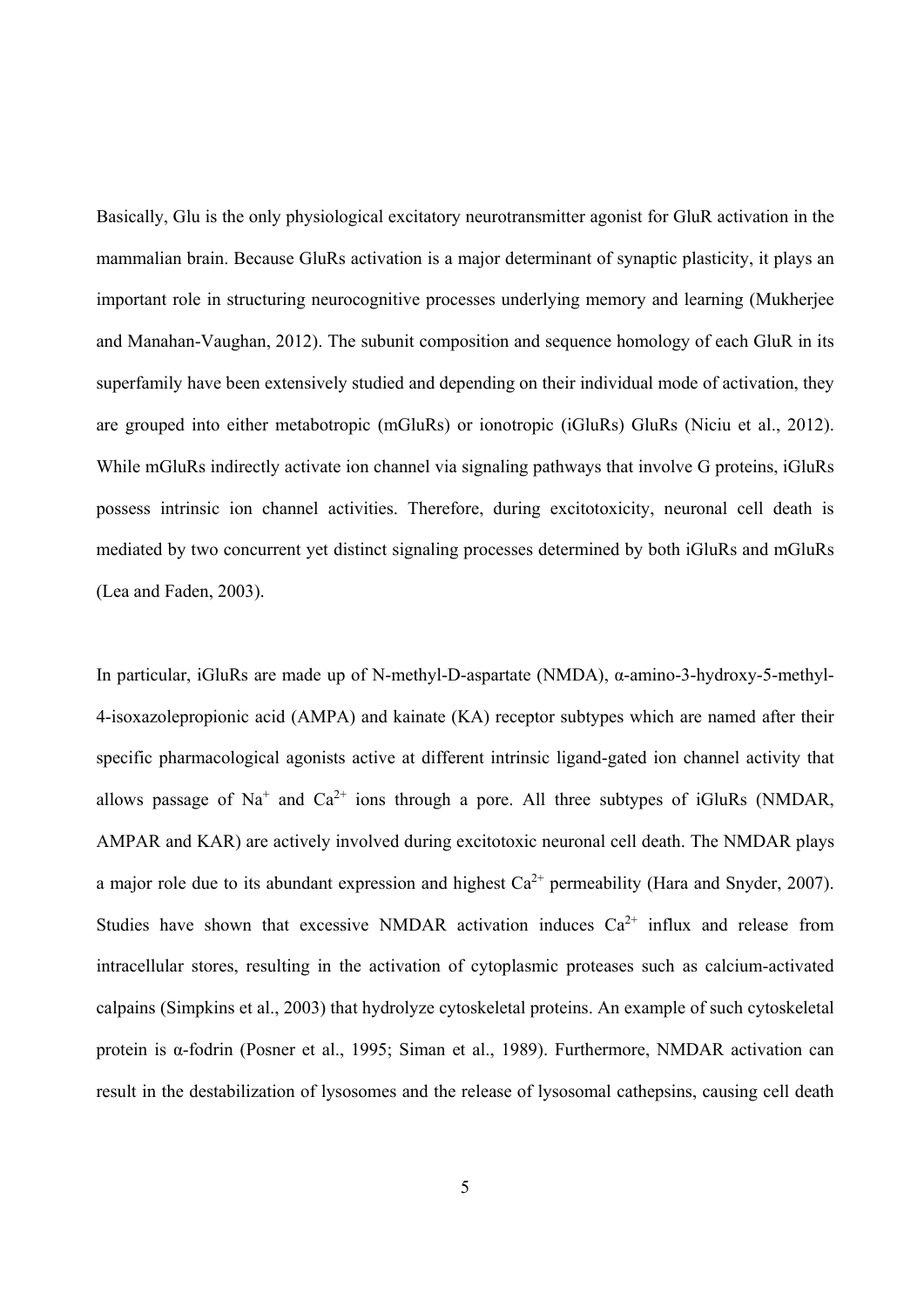(Graber et al., 2004; Tenneti et al., 1998). Likewise, dysregulation of AMPAR and KAR also induces excitotoxicity in neurons (Jayakar and Dikshit, 2004; Sattler and Tymianski, 2001; Vincent and Mulle, 2009). Indeed, we were the first to demonstrate that AMPA alone could produce apoptoticlike injury (Larm et al., 1997), just as can KA, with injury likely to exert an apoptotic-necrotic continuum of programmed cell death (Cheung et al., 1998).

To date, the consequences of activation of individual iGluRs subtypes in downstream signal transduction during excitotoxicity has not been comprehensively and simultaneously explored in a comparative platform, impeding an understanding of the relative contributions of individual iGluRs, be that via convergent or divergent cellular pathways, towards excitotoxic damage. In our current study, global transcriptomic profiling was employed to elucidate downstream signaling pathways, in terms of amplification and diversification, subsequent to different iGluR activation to model the sequence of events subsequent to extracellular Glu in the brain reaching pathological concentrations. Here, the DNA microarray technique was applied to four excitotoxic models induced by a) the general GluR agonist, Glu, b) AMPAR agonist, AMPA, c) NMDAR agonist, NMDA and d) KAR agonist, KA. Subsequent comparative global gene profile analysis was performed to elucidate the major primary biological processes regulated by iGluRs in the trigger of excitotoxicity during Glumediated neuronal injury. Our study is the first to attempt global gene profiling of this type and scale to elucidate the pathobiology of excitotoxicity. Briefly, oxidative stress and cell cycle re-activation were identified as the primary cellular pathways that were significantly modulated. The specific association of cell cycle-reactivation with iGluR activation provided interesting evidence for the occurrence of a 'two-hit' hypothesis in excitotoxicity that has been previously postulated by others for the basis of neurodegeneration in AD pathogenesis (Zhu et al., 2004, 2007).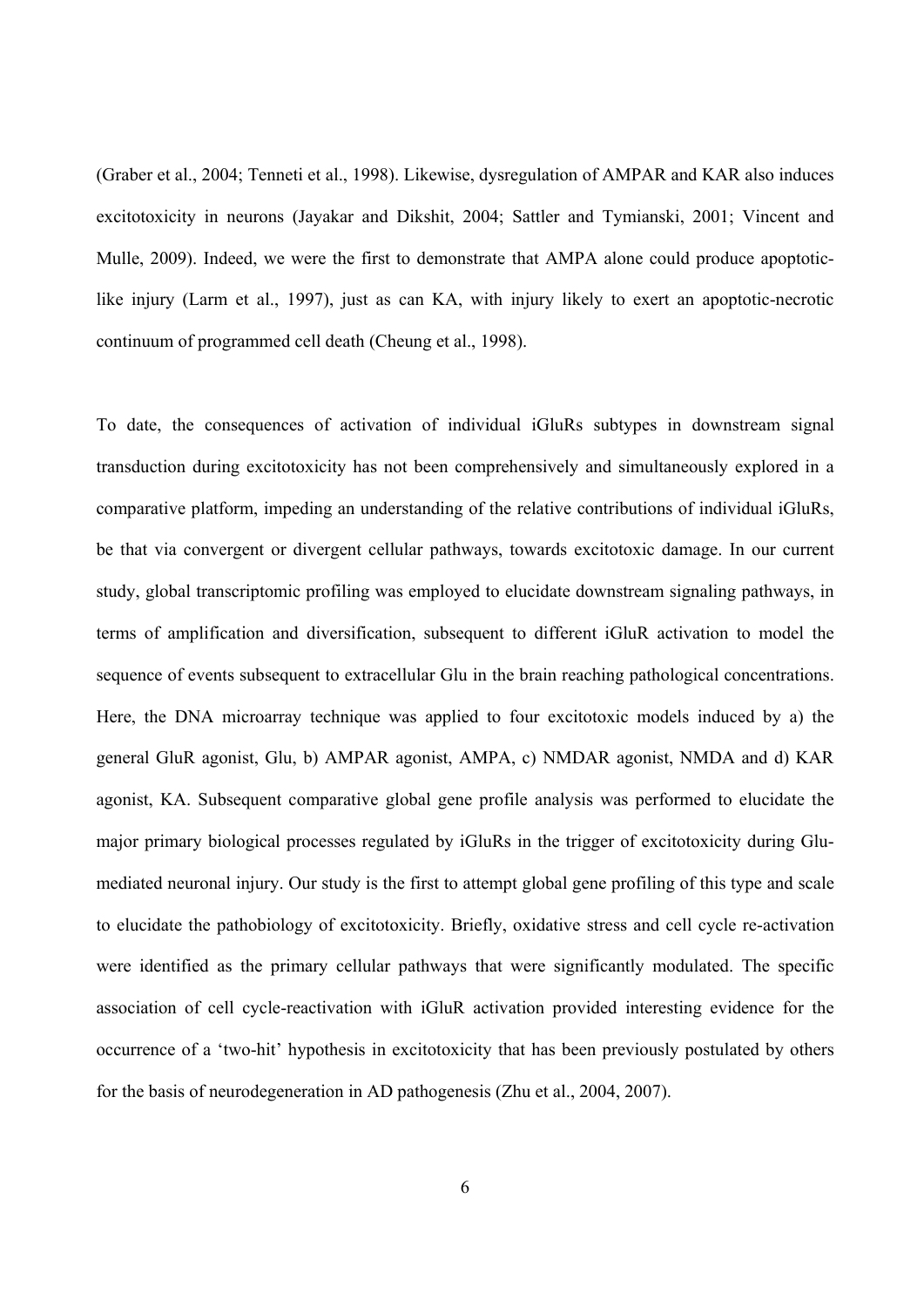#### **2. Materials and methods**

#### **2.1 Murine Neocortical Neuronal Cultures**

Neocortical neurons (gestational days 15 or 16) obtained from foetal cortices of Swiss albino mice were used to prepare the primary cultures as previous described with minor modifications (Cheung et al., 2000). Dissected cortices were subjected to trypsin digestion and mechanical trituration. Cells were collected by centrifugation and resuspended in Neurobasal<sup>TM</sup> (NB) medium containing 2.5% B27 supplement, 1% penicillin, 1% streptomycin, 0.25% GlutaMAX-1 supplement and 10% dialyzed foetal calf serum. 24-Well plates previously coated with poly-D-lysine (100µg/ml) were seeded with cells to a density of  $2 \times 10^5$  cells/cm<sup>2</sup> and used for subsequent experiments. Cultures were maintained in a humidified 5% CO2 and 95% air incubator at 37°C. Immunocytochemical staining of the cultures at day 5 *in vitro* for microtubule-associated protein-2 and glial fibrillary acidic protein revealed > 95% of the cells were neurons with minimal contamination by glia (Cheung et al., 1998). All experiments involving animals were approved by the National University of Singapore, and were in accordance with the US Public Health Service guide for the care and use of laboratory animals.

#### **2.2 Drug Preparation and Treatment**

Glu, NMDA, KA and *S-*AMPA (Sigma-Aldrich) were freshly prepared prior to usage to achieve stock concentrations of 100mM. Working concentrations (Glu 250 µM, NMDA 200 µM, KA 100 µM and *S*-AMPA 300 µM) were achieved by dilution with NB medium.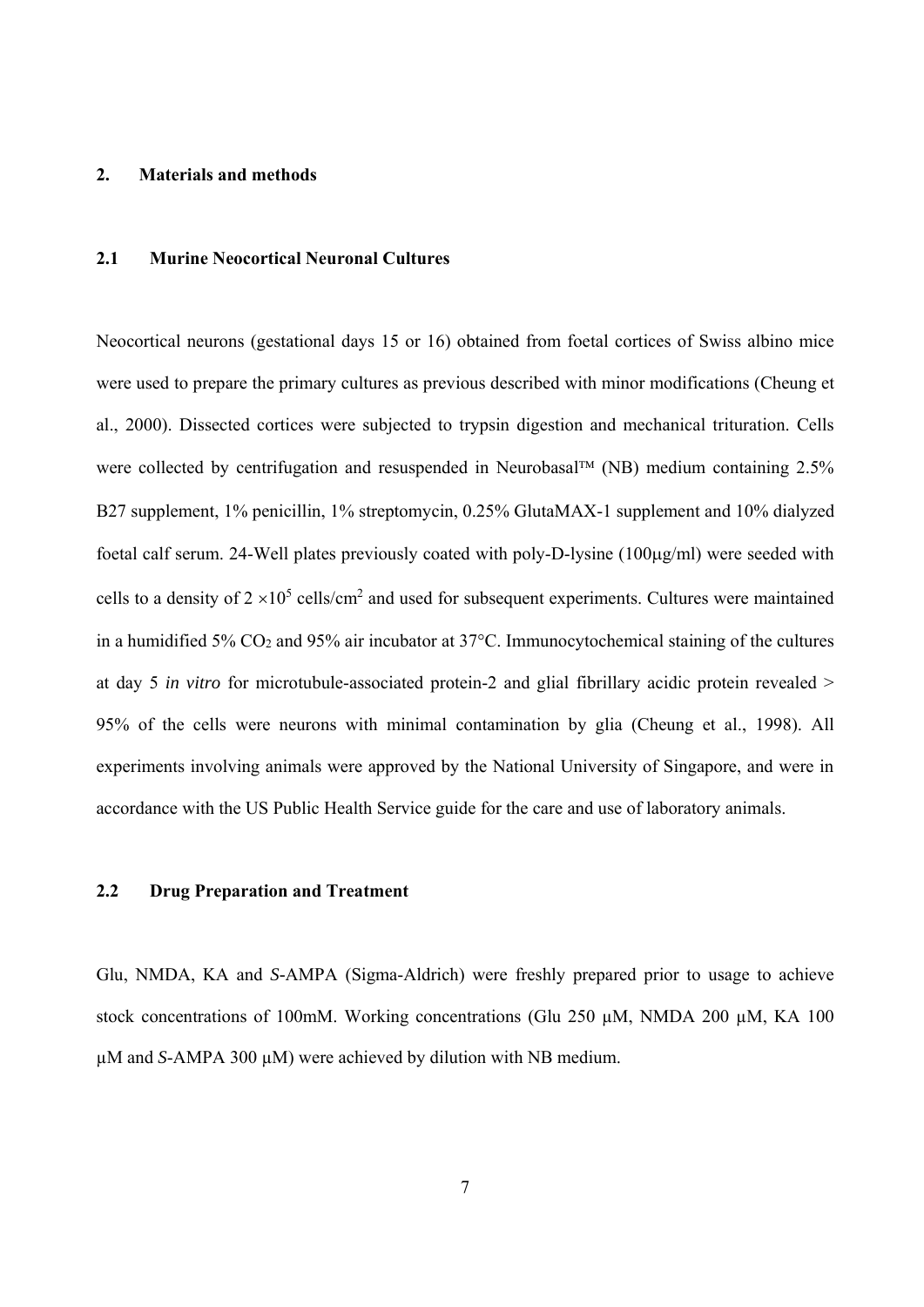#### **2.3 Total RNA extraction and isolation**

RNA was extracted using RNeasy Mini Kit (Qiagen Cat. No. 74104) according to the manufacturer's instructions. All pipette tips used were RNase-free. Each sample was prepared from  $1 \times 10^6$  cultured cells. RNA concentration was determined spectrophotometrically using Nanodrop ND-1000 Version 3.2.1 and RNA quality was determined using a E-gene HDA-GT12 genetic analyzer.

#### **2.4 Microarray analysis using Illumina Mouse Ref8 Ver.1.1 hybridization beadchips**

Microarray was carried out using Illumina® Mouse Ref8 Ver.1.1 arrays. For each GluR agonist treatment, the assignment of the arrays was as follow: 5h ( $n=3$ ), 15h ( $n=3$ ), and 24h ( $n=3$ ) and control  $(n=6)$ . Each RNA sample (500ng) was reverse transcribed using T7 Oligo(dT) primer to form first strand cDNA containing a T7 promoter sequence, which was subsequently used for the second strand cDNA synthesis (employing DNA polymerase and Rnase H to simultaneously degrade the RNA and to synthesize second strand cDNA). The cDNAs were purified to remove RNA, primers, enzymes, and salts that would inhibit *in vitro* transcription. Finally *in vitro* transcription was employed to generate multiple copies of biotinylated cRNA from the double-stranded cDNA templates. All previously mentioned procedures were performed using Illumina® TotalPrep RNA Amplification Kit. cRNA yields were quantitated using the NanoDrop ND-1000.

cRNA (750ng) prepared in RNase-free water (5 $\mu$ l) was mixed with hybridization buffer (10 $\mu$ l) and preheated to 65°C for 5min. Assay samples were then fully loaded onto the large sample port of each array on the beadchip. Beadchips were incubated in a humidified hybridization chamber at 58°C for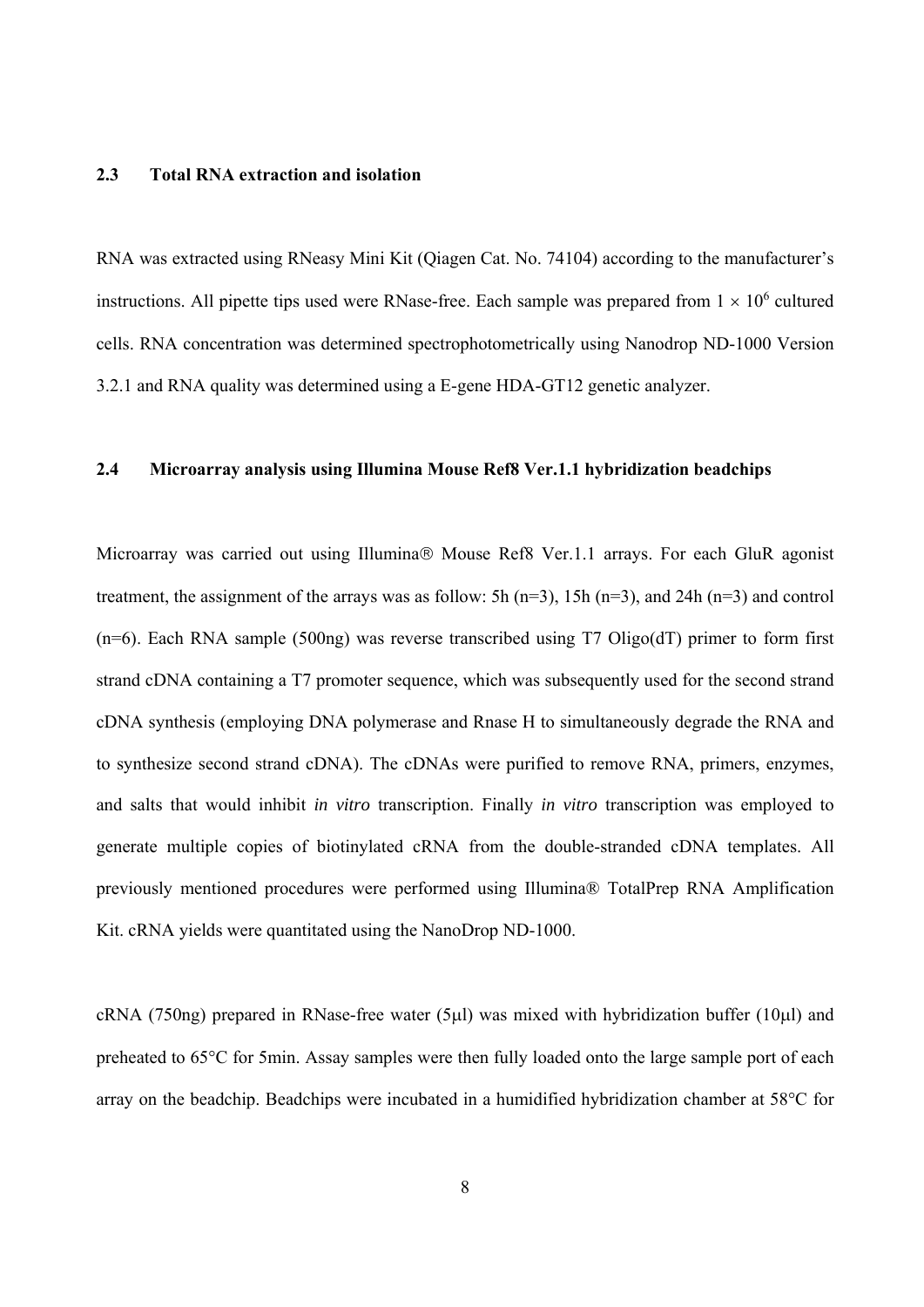17h. The following day, the IntelliHyb seal on the beadchip was removed to expose all the arrays. Beadchips were blocked and labeled with streptavidin-Cy3, followed by stringency buffer washes and dried. The hybridization process was carried out according to the manufacturer's instruction (Illumina Inc.). Beadchips were then ready for scanning on the Illumina $\otimes$  scanner using Bead Studio software at Scan Factor  $= 0.8$ .

#### **2.5 Microarray data collection and analysis**

Initial analysis of the scanned images was performed using BeadScan (Illumina). The absolute data (signal intensity, detection call and detection P-value) were exported into GeneSpringGX 7.3 (Agilent Technologies, CA, USA) software for analysis by a parametric test based on crossgene error model (PCGEM). A one-way analysis of variance (ANOVA) approach was used to identify differentially expressed genes. Array data were globally normalized using GeneSpring software. Firstly, all measurements on each chip were divided by the  $50<sup>th</sup>$  percentile value (per chip normalization). Secondly, each gene was normalized to the baseline value of the control samples (per gene normalization) using median. Then genes were filtered on fold change  $\pm 1.5$  fold against controls in at least one of three conditions for each respective treatment. Finally, one-way ANOVA ( $p \le 0.05$ ) and Benjamini-Hochberg False Discovery Rate (FDR) Correction were used to seek differentially expressed genes. Genes which were differentially expressed are annotated according to Gene Ontology-Biological process provided by the online bioinformatics resources Database for Annotation, Visualization and Integrated Discovery (DAVID) 6.7 (http://david.abcc.ncifcrf.gov/) (Dennis et al., 2003; Huang et al., 2009). All microarray data reported here are described in accordance with MIAME guidelines, and has been deposited in the NCBIs Gene Expression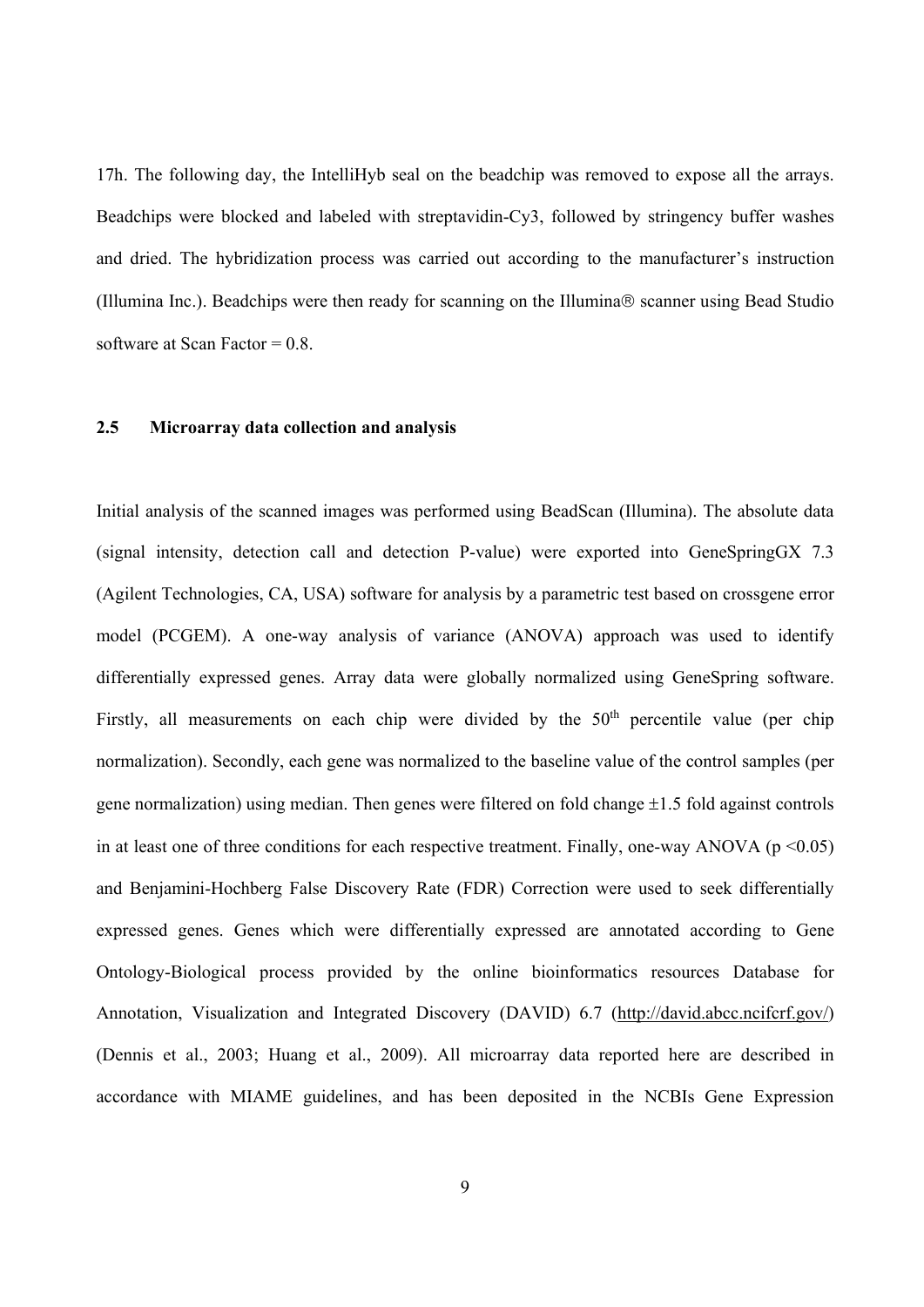Omnibus (GEO; http://www.ncbi.nlm.nih.gov/geo/) and are accessible through GEO Series accession number GSE16035, GSE22993, GSE22994 and GSE19936.

#### **2.6 Real-time polymerase chain reaction (PCR)**

Eight differentially expressed genes were selected for validation of the microarray results in replicate by quantitative real-time PCR in three independent experiments. The same total RNAs used for microarray from mouse culture treated with 250 μM Glu were reverse transcribed to cDNAs according to steps specified by the manufacturer (Applied Biosystems Taqman reverse transcription reagents). The experiment set up, briefly, consisted of Taqman master mix (20µl) and cDNA or water (NTC; both 5µl) was added to the designated reaction well of a real-time PCR plate. The plate was then read using the 7000 Fast Real-Time PCR System with conditions according to the manufacturer's protocol.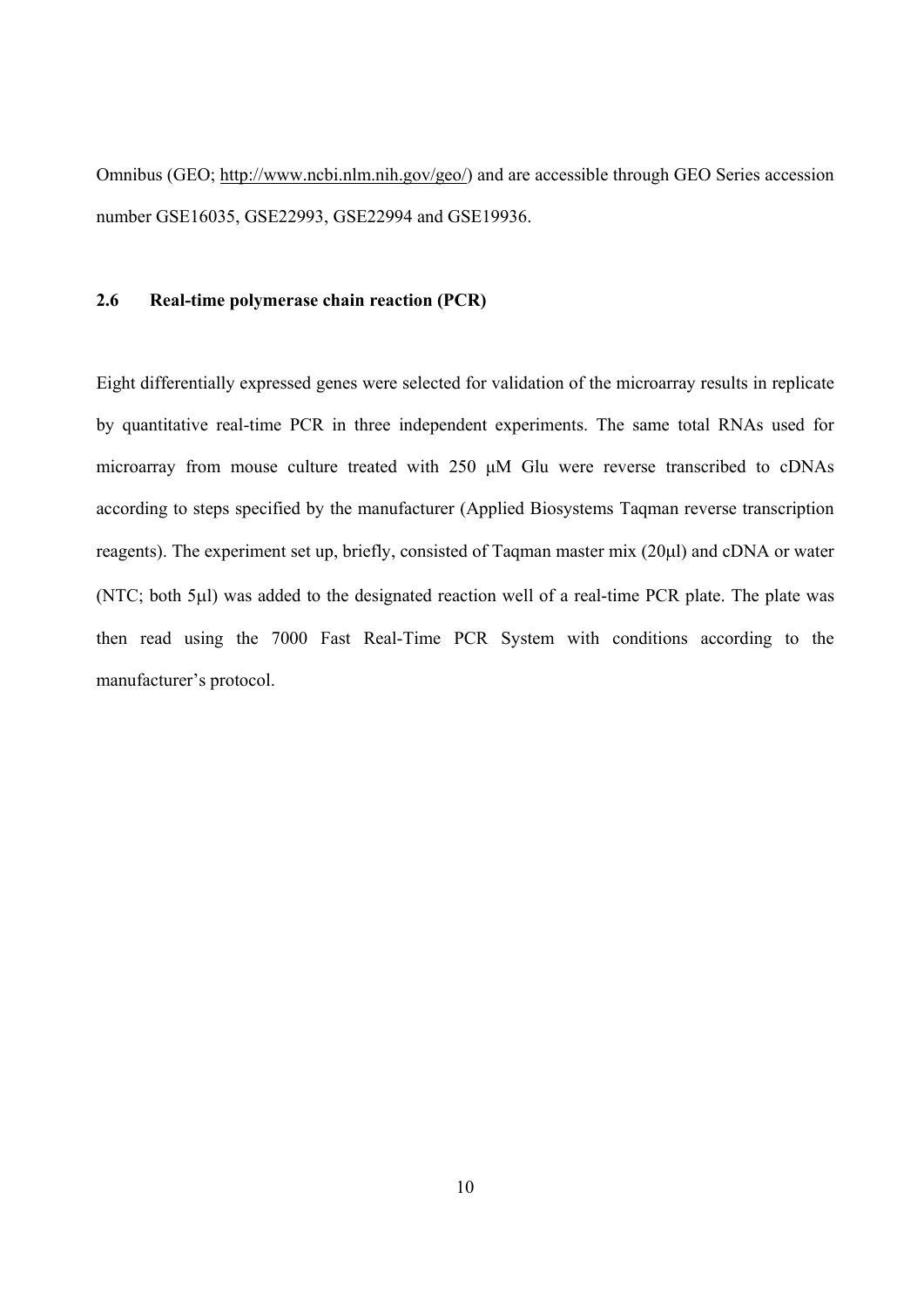#### **3. Results**

Overall, cellular transcriptional regulation was assessed in excitotoxic models employing 250 µM Glu, 200  $\mu$ M NMDA, 300  $\mu$ M AMPA and 100  $\mu$ M KA over a 24-hour period using Illumina® Mouse Ref8 V1.1 genechips. The raw transcriptional signal data from individual arrays were then subjected to statistical filtering using one-way ANOVA, p <0.05 and Benjamini-Hochberg FDR. Gene probes were considered to be significantly regulated when they demonstrated gene expression changes of at least  $\pm$  1.5 folds in a minimum of one out of the three time-points (5h, 15h and 24h). All gene probes that passed these selection criteria were gathered to form the global transcriptomic data for each excitotoxic model. Transcriptomic profiles generated from the treatment of neurons with Glu (1,842 gene probes), NMDA (2,309 gene probes), AMPA (1,563 gene probes) and KA (3,800 gene probes) were organized side-by-side and partitioned to different fold-change categories (Figure 1). A substantial number of gene probes demonstrated greater than  $\pm 1.5$  fold-changes in gene expression over the 24-hour period, with KA treatment generating the largest transcriptomic profile.

## **3.1 Bi-model analyses of individual iGluRs profiles against that of Glu revealed the following decrease ordering of iGluRs activation dependence NMDARs>KARs>AMPARs during excitotoxicity**

Bi-model global transcriptomic profile comparisons using Glu model as the basis of analysis demonstrated that in rank order of highest to lowest degree of overlap, i.e. commonly occurring and differentially regulated gene probes,  $NMDA > KA > AMPA$  (Figure 2). NMDA (Figure 2A) and KA (Figure 2C) profiles were comparable, but they exhibited nearly double the number of Glu commonly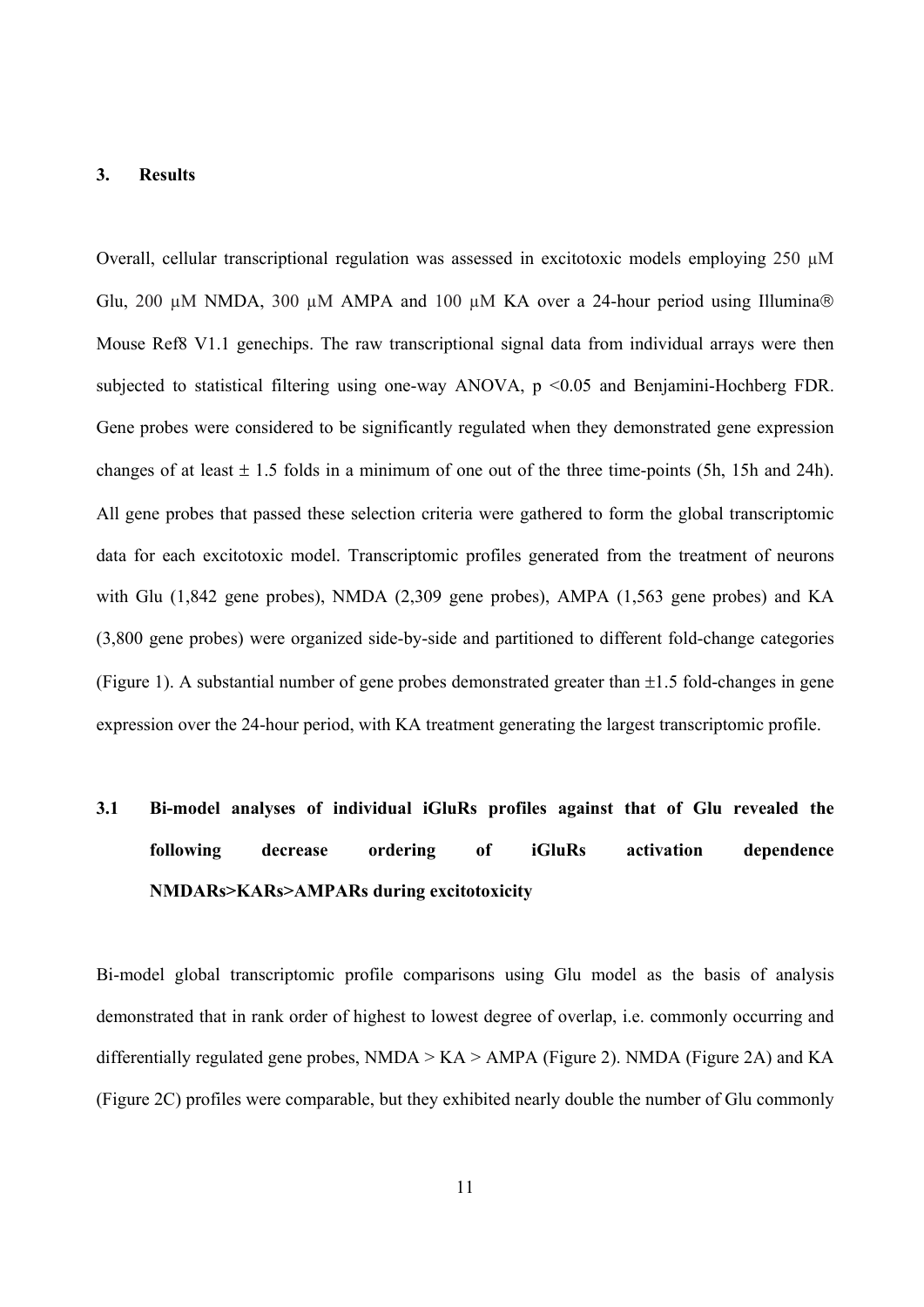occurring genes when compared to AMPA profile (Figure 2B). These profiles signify a greater reliance upon NMDAR and KAR-mediated signaling pathways to induce excitotoxicity during Glumediated neurotoxicity. A more in-depth analysis of the consistency in transcriptional regulatory trend demonstrated that the majority of the genes were similarly regulated at 15h and 24h respectively in all three iGluRs models (Figure 3).

## **3.2 Simultaneous comparison of all four excitotoxic models identified several major common biological processes**

A concerted transcriptomic analysis of all four profiles revealed a total list of 583 common genes. Similarly, a detailed exploration of the transcriptional trend of these genes revealed a high degree of consistency at each respective time-point, which faltered upon inter-time-point examination across all three time-points (Figure 4), indicating a common temporal activation and/or inhibition of signaling pathways across all four excitotoxicity models, but with distinct progression outcome of each signaling cascade, i.e. either pursuant and persistent maintenance of initial activated/inhibitory state or directional change of pathway regulation.

Functional classification of these 583 RefSeq transcripts, which corresponded to 485 biologicallyannotated genes, identified several important and over-represented biological pathways relevant to the progression of excitotoxicity (Table 1). These include calcium homeostasis and binding, antioxidant response, cell death and cell survival processes. Notably, an overwhelming number of molecules involved in the promotion of mitotic cell cycle progression were transcriptionally elevated in all four models of excitotoxicity. Consistently, all members of these over-represented biological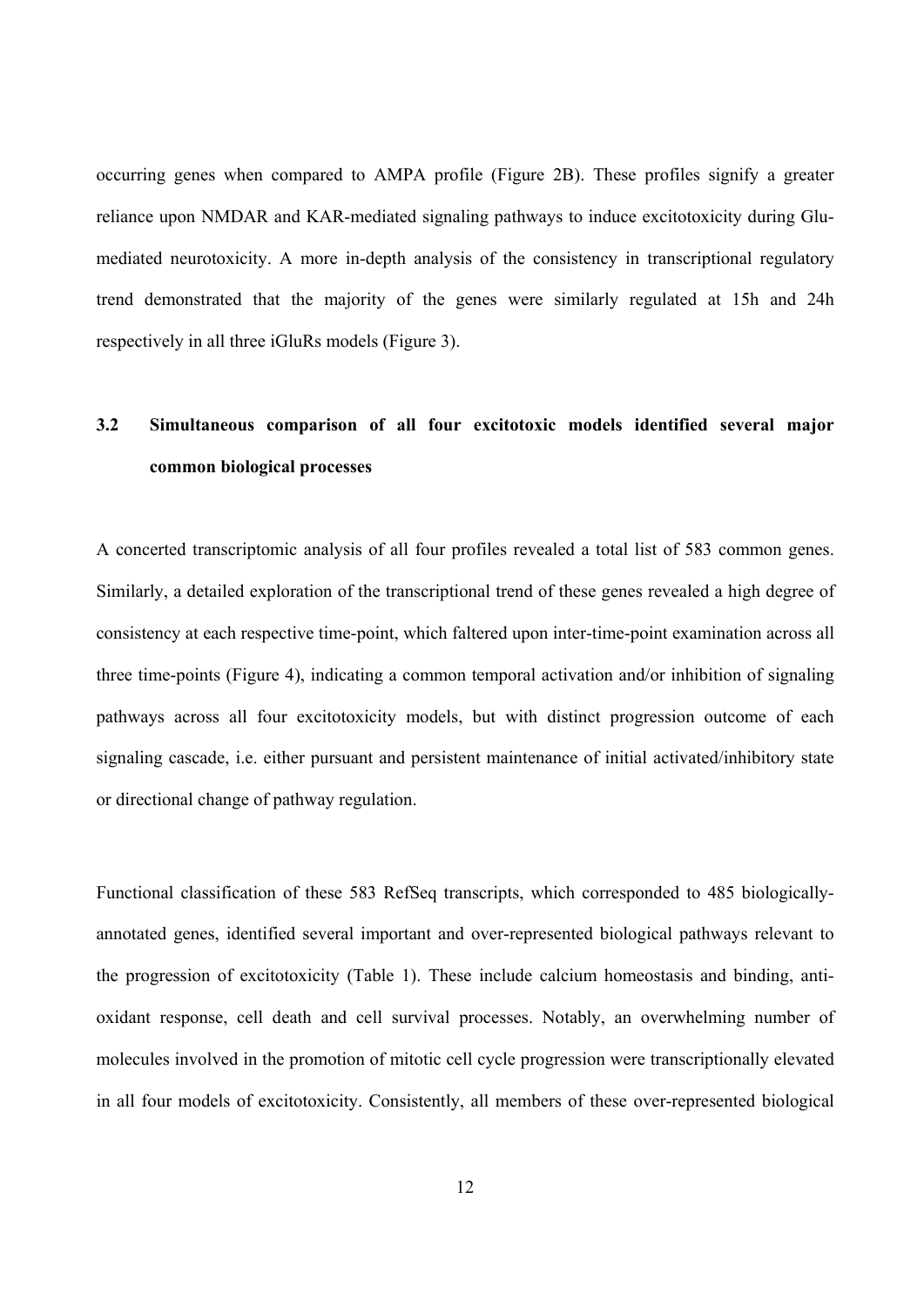processes were significantly modulated at the expression level between the 5h and 15h time-points, implying the reported pathways constitute the early upstream cellular events in excitotoxicity.

- **I. Calcium ion homeostasis and binding:** In all four excitotoxic models, genes encoding for  $Ca<sup>2+</sup>$ -dependent proteins and receptors (Gpr12, Prkcb and Rxfp3) were significantly downregulated, indicating the occurrence of aberrant calcium ion homeostasis. On the contrary, genes encoding for  $Ca^{2+}$ -binding proteins (S100a6 and Anx (A2, A3 and A5) showed increased gene expression, providing further evidence of elevation of cytosolic  $Ca^{2+}$ level during excitotoxicity due to activation of iGluRs which triggers intrinsic  $Ca^{2+}$ channel activity.
- **II. Lysosomal stress:** Aberrant elevation of cytosolic  $Ca^{2+}$  ion level and overproduction of reactive oxygen species (ROS) imposes organellar stress through disruption of the delicate balance of cellular ionic gradients and unregulated modifications of cellular proteins resulting in detrimental loss/gain-of function, all contributing to disturbance of normal cellular signaling. Analysis of the gene profiles of genes common to all four excitotoxic models revealed significant transcriptional activation of lysosomal resident proteins, indicative of some form of disorientation and/or stress imposed on the normal functioning of the lysosomes.

#### **III. Anti-oxidant responses**

**Heat shock proteins (Hsps) and molecular chaperones:** Organellar (ER and lysosomal) stress is especially prominent in excitotoxicity and evokes a cellular counteractive response to minimize electrophilic and oxidative burdens. Interestingly, comparative microarray analysis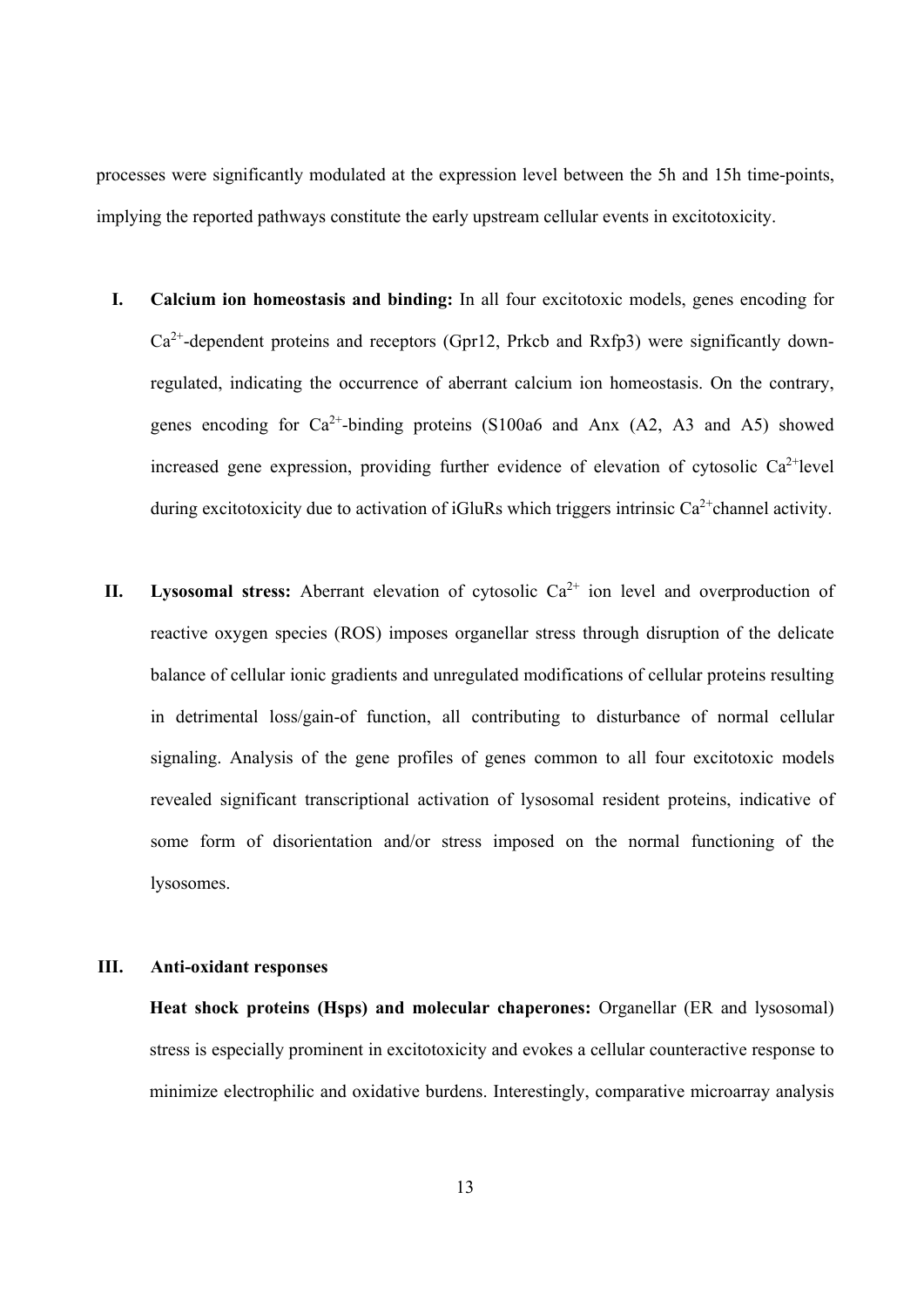demonstrated that in our specific iGluR excitotoxic models, up-regulation of the majority of genes encoding for heat shock proteins (HSPs) and molecular chaperones (Hmox1, Srxn1, Hspa2, and Hspb8) and metal chaperones (Mt3) occurred at the 5h time-point, much earlier than that of Glu at 15h.

**Glutathione (GSH) metabolism:** Genes transcribing for members of the GSH anti-oxidative pathway were significantly up-regulated in all four models. However, AMPA and Glu models demonstrated significant elevation of GSH pathway genes at 15h, while NMDARs and KARs demonstrated earlier transcriptional response at 5h.

- **IV. Cell death:** Majority of the genes encoding for proteins directly/indirectly involved in promotion of cell death (Angptl4, Casp6 and Ctnna1) were transcriptionally up-regulated. In addition, cell death was further accelerated by the down-regulation of anti-cell death protein (Bcl11b).
- **V. Cell homeostasis, survival and proliferation:** In all four excitotoxic models, genes encoding for pro-survival/mitogenic proteins (Spp1 and Birc5 (also known as Survivin)) and growth factors (Igf2 and Igfbp5) were up-regulated between the 5h and 15h time-points. These responses indicate a cellular response to suppress cell death mechanisms.
- **VI. Mitotic cell cycle:** Numerous genes encoding for cell cycle proteins that promote cell cycle re-entry were up-regulated in all four excitotoxic models between 5h and 15h. This observation is totally unprecedented in the context of excitotoxicity. Under physiological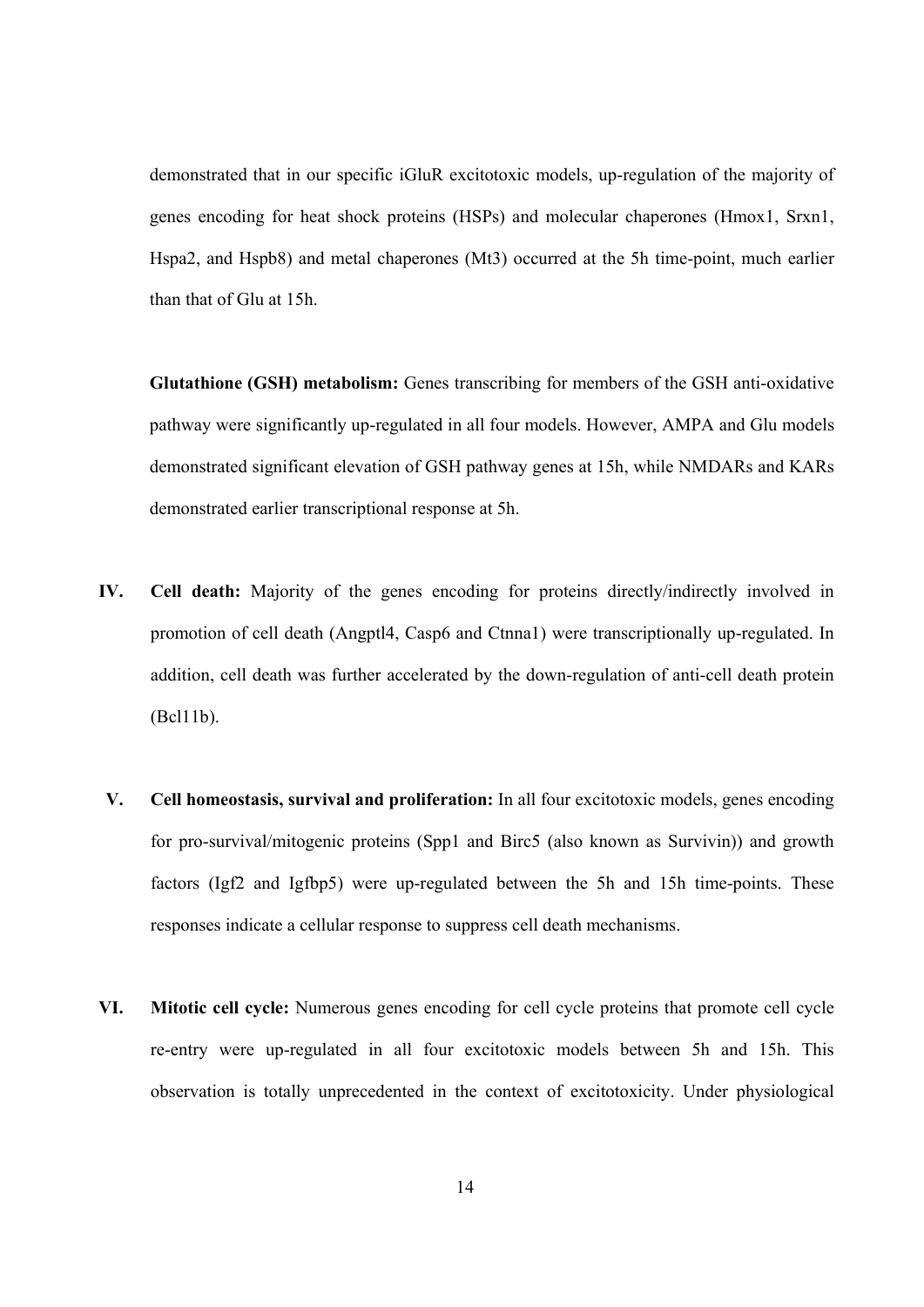conditions, neurons are in the post-mitotic and differentiated state. Aberrant cell cycle reentry has been implicated in the pathogenesis of several neurological conditions such as AD, DS, Huntington's disease, Pick's disease and stroke (Camins et al., 2008; Pelegri et al., 2008). Recent studies on AD suggested this cellular event to be a part of the neuronal death process (Lopes et al., 2009a, 2009b). p53, the main keeper of genome integrity, was significantly down-regulated (denoted as Trp53 in the table), indicating a failure in the cell cycle checkpoint system that enhances re-activation of cell cycle process.

## **3.3 Singular profile analysis highlights cell cycle re-activation as a prominent biological process during excitotoxicity**

The majority of proteins involved in mitotic cell cycle process showed significant transcriptional modulation across all four profiles (Table 2). Gene expression of proteins promoting positive regulation of mitosis occurred between 5h and 15h post-treatment, providing strong evidence for the early occurrence of cell cycle re-entry upon iGluRs induction. Detailed temporal fold-expression of individual genes can be found in Supplementary Tables 1-4.

#### **3.4 Validation of Glu global transcriptomic profiles via real-time PCR**

Microarray data were validated via real-time PCR using the same total RNA samples previously employed for microarray analysis. Similar temporal transcriptional regulatory trends were observed for the genes listed in Table 3.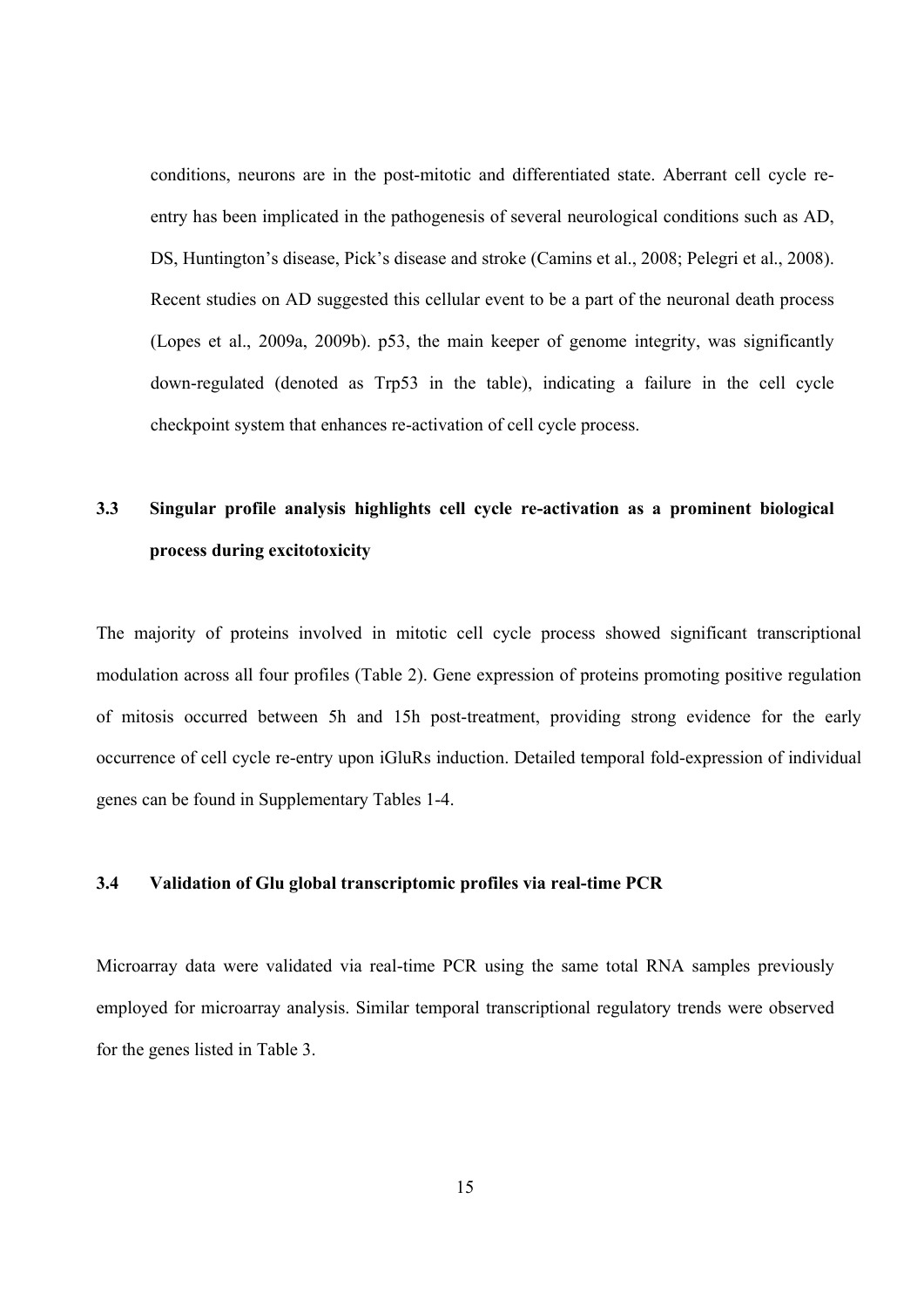#### **4. Discussion**

Excitotoxicity is well accepted to be a cell death process contributing to both acute and chronic neurodegenerative conditions (Doble, 1999). Although rises in intracellular  $Ca^{2+}$  subsequent to activation of NMDARs play a central role in most discussions of excitotoxicity, the recruitment of cell signaling cascades is likely to be more complex. Here, we sought to determine the individual contributions of over-stimulated iGluRs to the excitotoxic process by transcriptomic profiling. The rationale here was that gene expression profiling using the robust approach of primary cultured neurons with well controlled experimental conditions would allow a thorough understanding of which molecules are involved downstream of individual iGluR activation and then contribute towards the excitotoxic process of neuronal cell death. Previously, we have demonstrated the expression of functional iGluRs in our neuronal culture model (Cheung et al., 2007). Key findings obtained by comparison of global transcriptomic profiles were that the main pathways modulated across all excitotoxic models were calcium ion binding and homeostasis, organellar stress, oxidative stress, cell cycle re-activation and activation of cell death processes. Notably, we show for the first time that iGluR activation forms the basis of cell cycle re-activation, and that with oxidative stress they together fulfill the "two-hit" hypothesis that accelerates neurodegeneration.

Simultaneous comparison of the global transcriptomic profiles of AMPA-, KA-, NMDA- and Glumediated excitotoxic injury revealed a higher degree of correlation in terms of number of similarlyregulated genes for KA and NMDA, rather than AMPA profiles, versus that of Glu as background. Importantly, these data suggest that as compared to AMPARs, a higher amplification of signalling transduction from KARs and NMDARs activation may be due to their greater expression on cell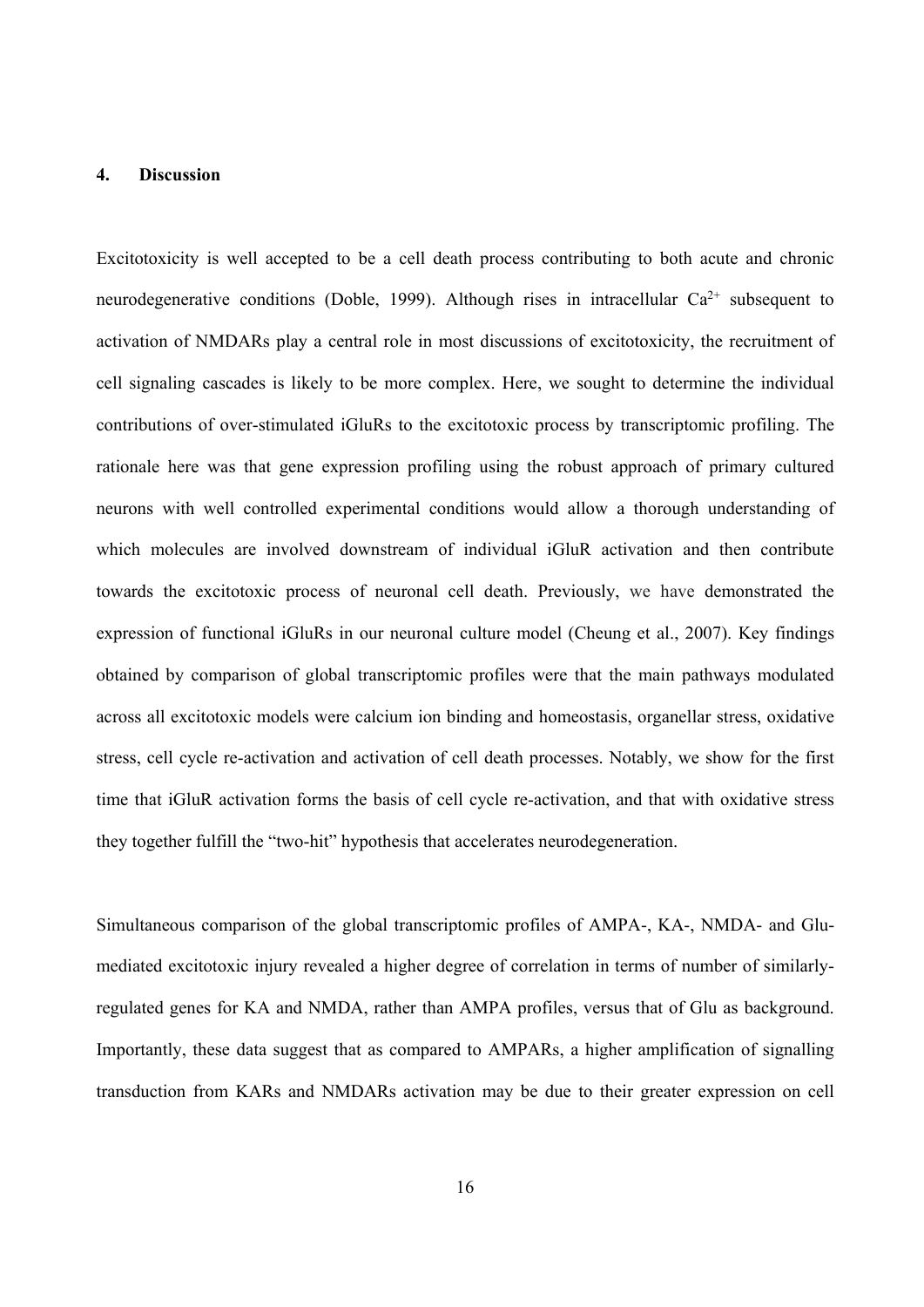surfaces, which often have a direct graded influence on intrinsic receptor ionic conductance and/or recruiment of elicited downstream pathways. Other than not being as highly expressed as NMDARs, AMPARs are depolarized before NMDARs and they demonstrate differential  $Ca^{2+}$  permeability which is governed by the presence or absence of the GluR2 subunit (Bassani et al., 2009; Wright and Vissel, 2012). As such, the presence or absence of GluR2 plays a crucial role in AMPAR-mediated  $Ca<sup>2+</sup>$  influx in neurons under Glu stimulus. Based on these reported physiological differences, a different transcriptomic profile might be expected. In the case of Glu, delay in cellular process activation may be accounted by dilution of the effective concentration of the agonist to activate iGluRs, due to concurrent sequestration of Glu molecules by mGluRs and Glu transporters.

Functional annotation revealed oxidative stress and cell cycle re-activation as the main cellular components triggered by excitotoxicity. Presence of oxidative stress is likely a response to the transcriptional upregulation of organellar (ER/lysosomal) stress-inducible genes and anti-oxidant proteins such as Hsps, molecular chaperones and GSH enzymes. More interesting was that the origin of cell cycle-reactivation has been defined for the first time and clearly linked to iGluR activation. Overall, simultaneous transcriptional upheaval of both processes supports the "two-hit" hypothesis originally formulated for AD pathogenesis (Zhu et al., 2001, 2004, 2007), suggesting that oxidative stress and cell cycle dysregulation contribute hand-in-hand to neuronal loss during neurodegeneration.

Temporal global transcriptomic profiles of models of excitotoxicity demonstrated significant modulation of mitotic cell cycle process, with an up-regulation observed for the majority of the cell cycle-promoting proteins. For years, the precise origins of mitotic dysfunction have not been fully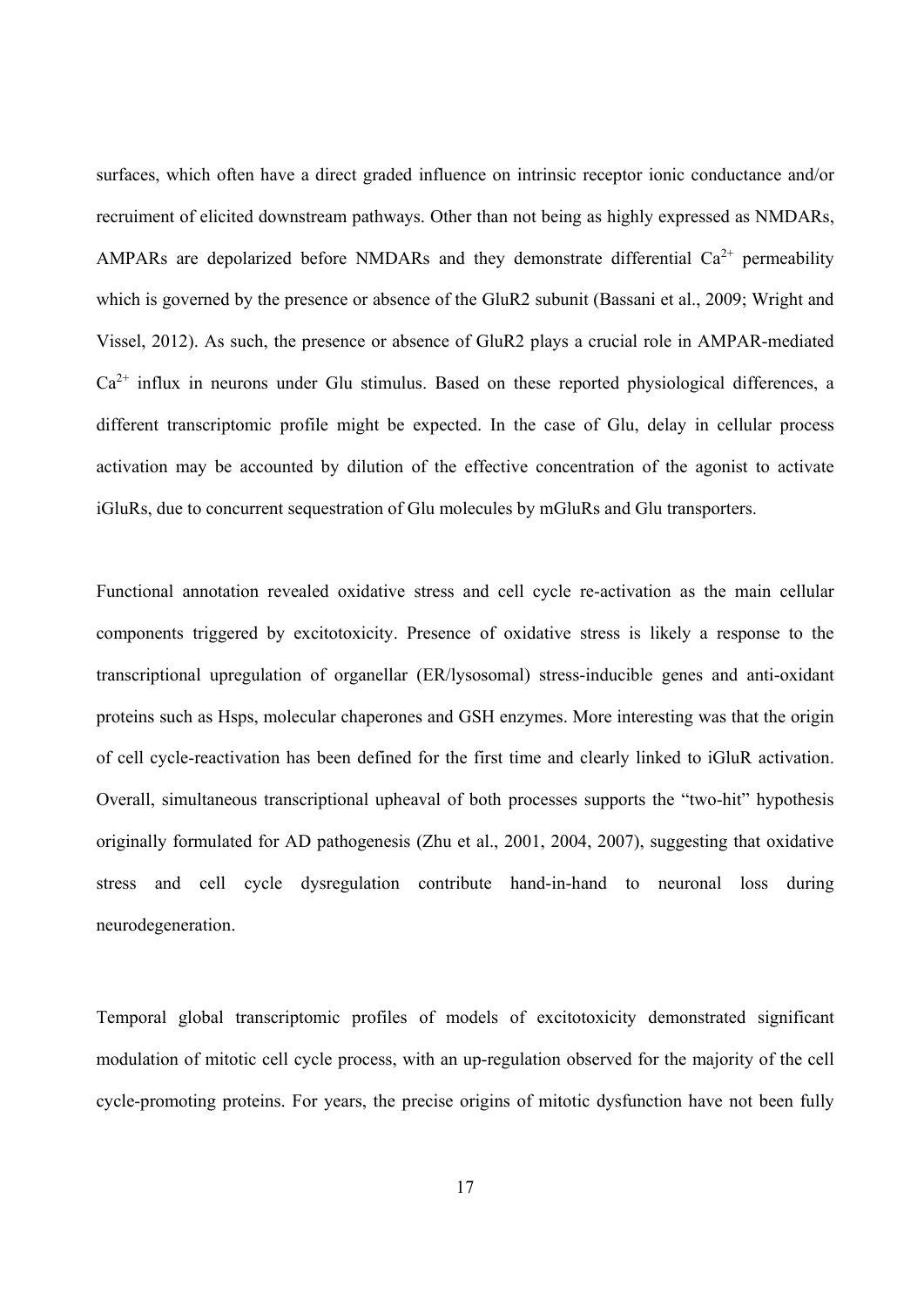understood. Cell cycle re-activation association to excitotoxicity has previously been reported on numerous occasions in models of excitotoxicity and stroke, amidst models of other neurodegenerative diseases such as the MPTP model of Parkinson's disease (PD) and superoxide dismutase-1 mouse model of amyotropic lateral sclerosis (ALS) (Hoglinger et al., 2007; Nguyen et al., 2003; Verdaguer et al., 2003,2004a), indicating a similar neuropathological incidence between these two cellular events which may not be a coincidence. Importantly, our study employing a comparative temporal microarray technique demonstrated that iGluR activation plays an important role in the trigger of cell cycle re-activation during Glu-mediated excitotoxicity, and that downstream signaling via iGluRs may be the origin or an important part of the cause of mitotic dysfunction.

Aberrant expression of neuronal cell cycle proteins with resultant neuronal loss has been observed in post-mortem tissue from patients with neurodegenerative diseases such as AD, PD, ALS, DS and progressive supranuclear palsy (Nunomura et al., 2007; Woods et al., 2007) and acute neurological disorder such as stroke and TBI (Byrnes and Faden, 2007; Timsit and Menn, 2007). Accumulating evidence has demonstrated aberrant expression of cell-cycle-related molecules in the neurons of the hippocampus, subiculum, locus coeruleus and dorsal raphe nuclei. Our novel evidence is further substantiated by proof of DNA replication in brains of patients with AD (Busser et al., 1998; McShea et al., 1997; Vincent et al., 1997; Yang et al., 2001), epilepsy (Nagy and Esiri, 1998), PD (Jordan-Sciutto et al., 2003) and ALS (Ranganathan and Bowser, 2003).

Neurons in the adult central nervous system exist in the quiescent state i.e. a non-dividing, silent phase, called G0. Cells in this state are designated as terminally differentiated as they do not have the ability to re-enter cell cycle (McShea et al., 1999). Increasing evidence from neurodegenerative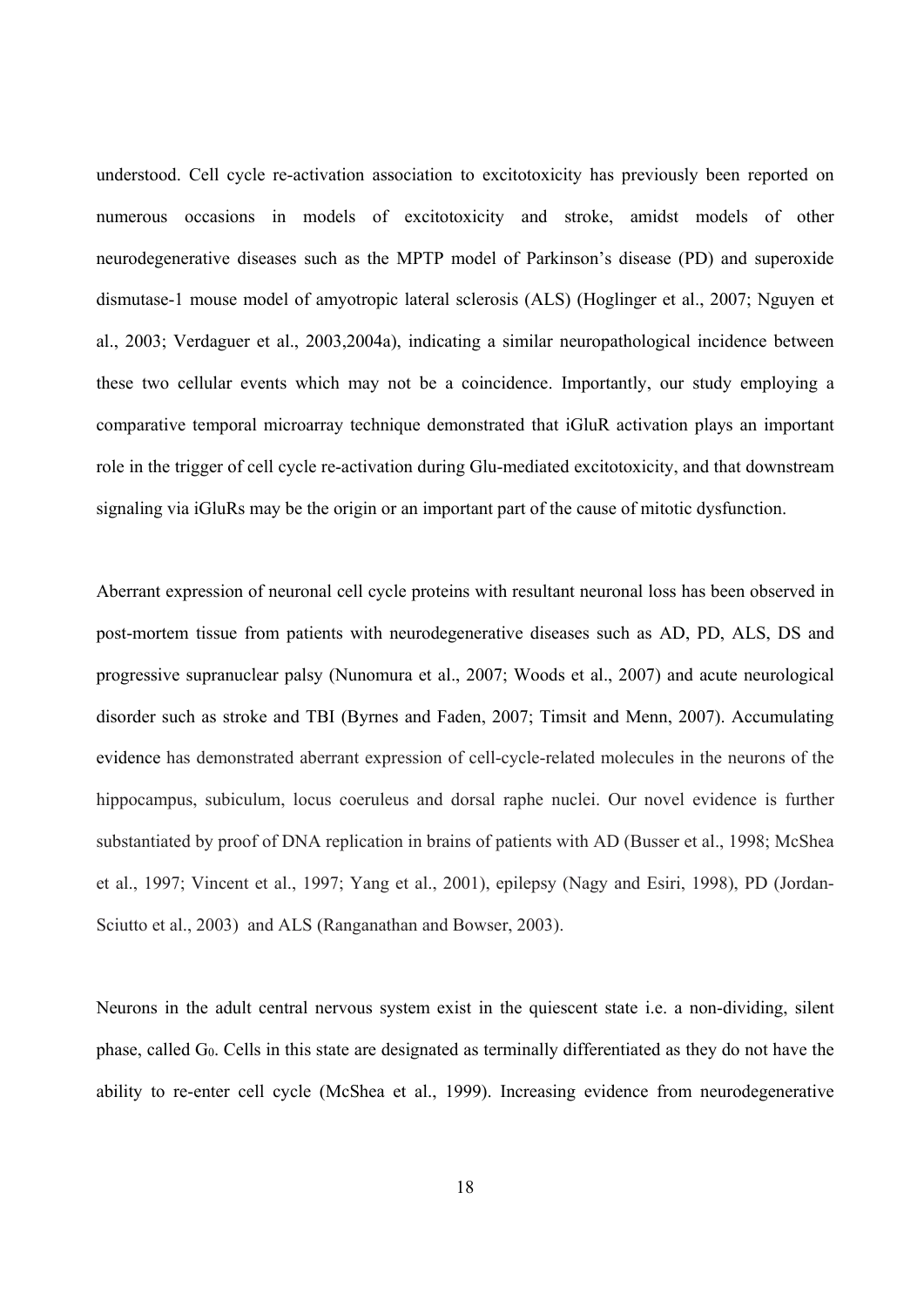diseases studies demonstrates that these mitotically inactive neurons often become the vulnerable targets of aberrant cell cycle re-entry (Lee et al., 2009; McShea et al., 2007; Zhu et al., 1999, 2007). It is likely that under the influence of over-activated iGluRs during excitoxicity, re-entrant neurons that proceed beyond the late  $G_1$ , or even enter and complete S-phase, cannot return to  $G_0$ . As a result of some undefined cellular constraints of terminally differentiated neurons, the cell cycle re-entrant cells being neither able to return to quiescent state or complete mitosis, induce their own deaths via programmed cell death pathways (Meikrantz and Schlegel, 1995; Wang et al., 2009). Such a fate was evident from the elevated level of pro-apoptotic genes and concomitant down regulation of antiapoptotic genes as highlighted previously. During cell transitions from S-phase to M-phase in mitosis, cyclins and their associated cyclin-dependent kinases (CDKs), fluctuate in their expression and activity (Grana and Reddy, 1995). In particular, the expression and activation of cyclin D/CDK4,6 complex, triggered by the presence of mitotic growth factors, facilitates the passing from resting  $(G_0)$  cells into the  $G_1$  phase of cell cycle (Sherr, 1994, 1995). Similarly, the  $G_1/S$  transition is governed by the activation of the cyclin E/CDK2 complex (Sherr, 1994), such that the absence of cyclin E and/or the inhibition of the cyclin E/CDK2 complex by p21, p27 and p53 would impose cell cycle arrest at the G1 checkpoint.

From profiling the genes involved in mitotic cell division for individual excitotoxicity (Table 2), it is apparent that numerous cell cycle-promoting proteins were transcriptionally up-regulated from 5h and 15h. This finding is in agreement with an increase in gene expression of pro-mitogenic signals from growth factors. Interestingly, transcriptional up-regulation of cyclin D1 and D2 was observed in AMPA and KA models, but not in the NMDA and Glu models. This difference in temporal modulation of cyclin D could be explained by the earlier occurrence of cell cycle re-activation before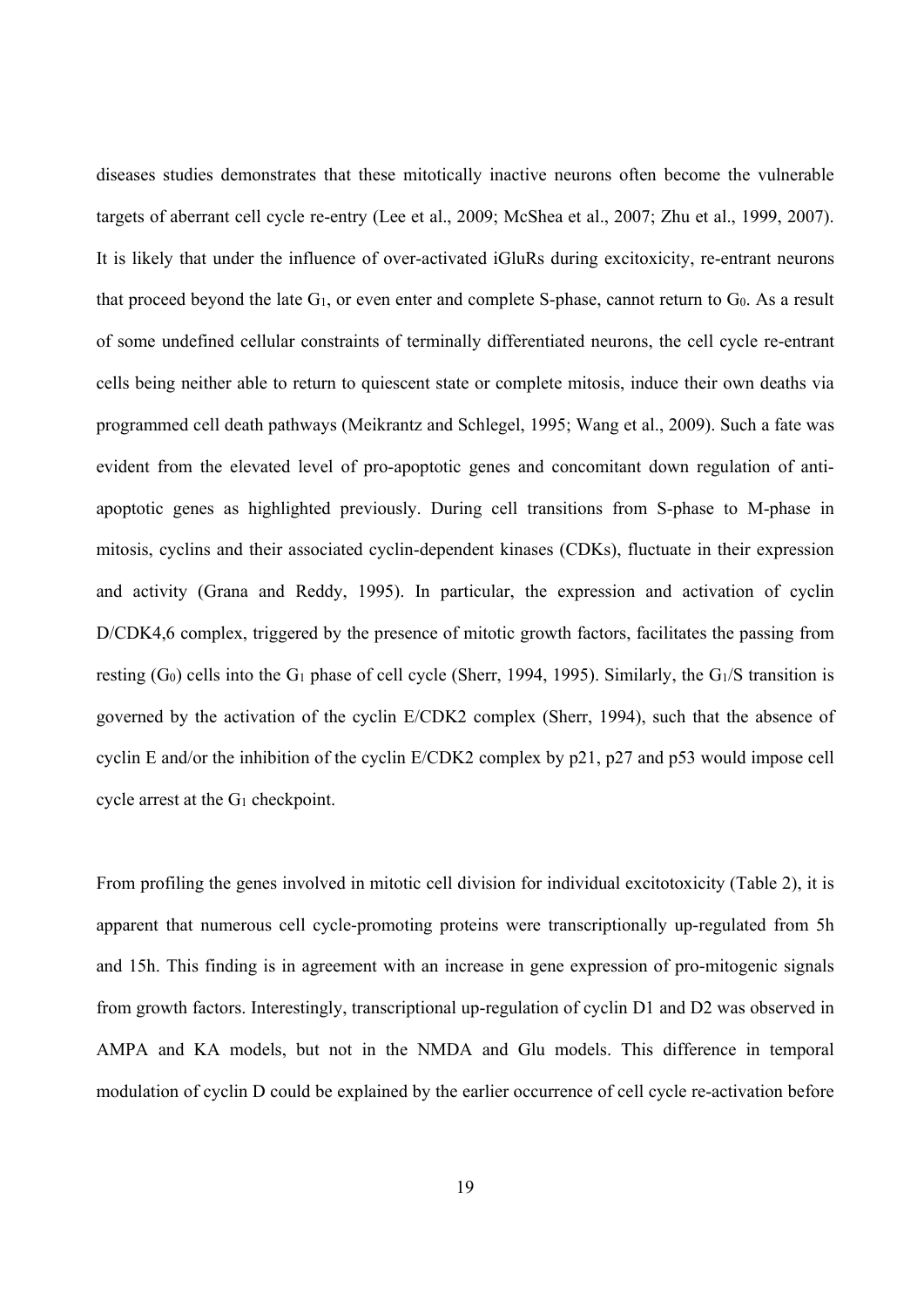the selected 5h time-points in NMDA and Glu profile as a result of the highest physiological abundance and calcium ion permeability of NMDARs out of the three iGluRs subtypes, which leads to the failure to capture the timeframe of cyclin D transcriptional modulation. As such, NMDA profiling demonstrated basal fold-change  $(\sim 1.0)$  at 5h, followed by significant pursuing downregulation at 15h and 24h. On the other hand, L-cyclin D (Ccnd) transcriptional regulation was not present in the Glu profile, indicating an overall close to basal (between -1.50 to 1.50 fold) expression due to a neutralizing effect from the up and down-regulation of Ccnd in AMPA/KA and NMDA profiles respectively upon all iGluRs activation.

While activation of iGluRs during excitotoxicity may be the trigger for the initiation of cell cycle reactivation, oxidative stress may further facilitate and promote its progression (Bonda et al., 2010). Indeed, significant oxidative load, represented by the substantial transcriptional activation of Hsps, molecular chaperones and GSH pathway associated genes, was observed across all four excitotoxicity models. Oxidative stress in particular has been strongly linked to excitotoxic neuronal cell death in both multiple sclerosis and brain ischemia (Gonsette, 2008; Warner et al., 2004). Intriguingly, our study highlights that a "two-hit" hypothesis, originally put forward for neurodegeneration in AD, involves both oxidative stress and aberrant cell cycle activation may apply to neuronal excitotoxicity (Zhu et al., 2001, 2007). In the current study, apart from oxidative stress, the two conditions paramount for aberrant cell cycle re-entry occur in neurons, namely (a) an elevation in cell cycle proteins and (b) an increase in pro-mitogenic signals, have been fulfilled. Even though mature neurons may express some cell cycle proteins, the amount produced is not sufficient to produce a substantial pro-mitogenic signal to drive the mature neuron to re-enter the cell cycle. Furthermore, some cell cycle proteins demonstrate diverse post-mitotic multi-functions that span various developmental stages of a neuron, including neuronal migration, axonal elongation, axonal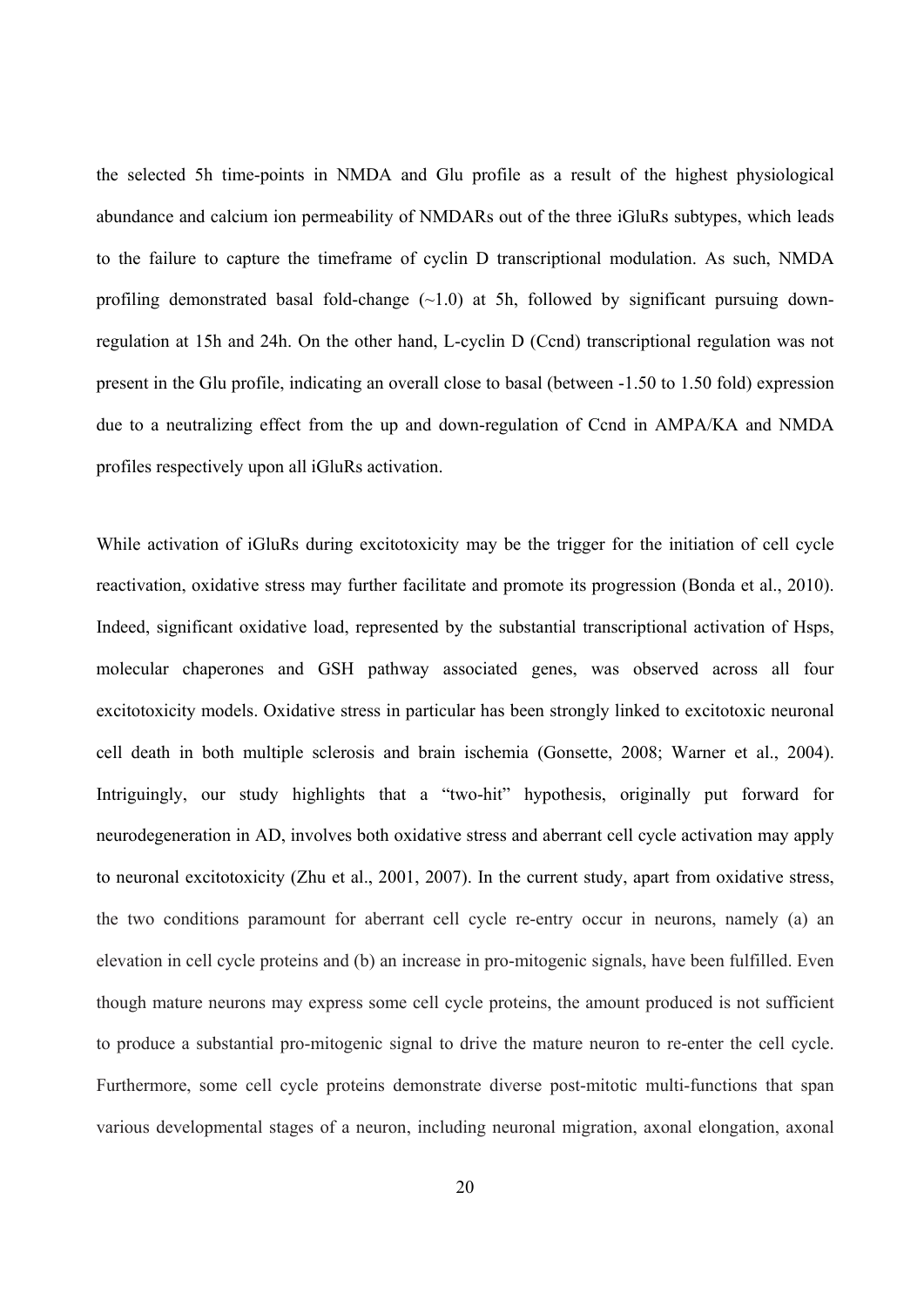pruning, dendrite morphogenesis and synaptic maturation, and plasticity (Frank and Tsai, 2009; Kim et al., 2009). As such, neuronal cell death requires the additional stimulus of pro-mitogenic molecules, such as thrombin, Aβ, ROS, nitric oxide and elevations in the level of such molecules will then trigger the mitogenic signaling cascades in injured neurons. Once mitogenic signaling is stimulated beyond a certain threshold, neurons appear to exit their quiescent state and re-enter the cell cycle and this "vulnerable" state eventually leads to their demise (Bonda et al., 2010).

To date, preclinical experiments employing inhibitors (flavopiridol, olomoucine or roscovitine) of cell cycle protein kinase family, CDKs, demonstrate improved behavioral outcomes and increased neuronal survival in a series of CNS disease models such as AD (Copani et al., 2001; Jorda et al., 2003; Verdaguer et al., 2004b), PD (Kruman and Schwartz, 2006), stroke (Osuga et al., 2000; Wang et al., 2002) and TBI (Hilton et al., 2008). All of these neuropathologies are believed to involve iGluR-mediated excitotoxicity and there is a literature suggesting inhibitors of CDKs are neuroprotective against excitotoxicity (Giardinia and Beart, 2002). Overall, our gene profiling indicate that oxidative stress and cell cycle re-entry are primary events taking place during iGluR overactivation in neurons and further support the "two-hit" hypothesis for excitotoxic neuronal cell death. More importantly, our study suggests that a combined therapeutic approach using drugs that salvage oxidative stress and prevent the onset of cell cycle may potentially delay death and provide neurons with "bonus" time for recovery during excitotoxicity associated with multiple neurodegenerative diseases.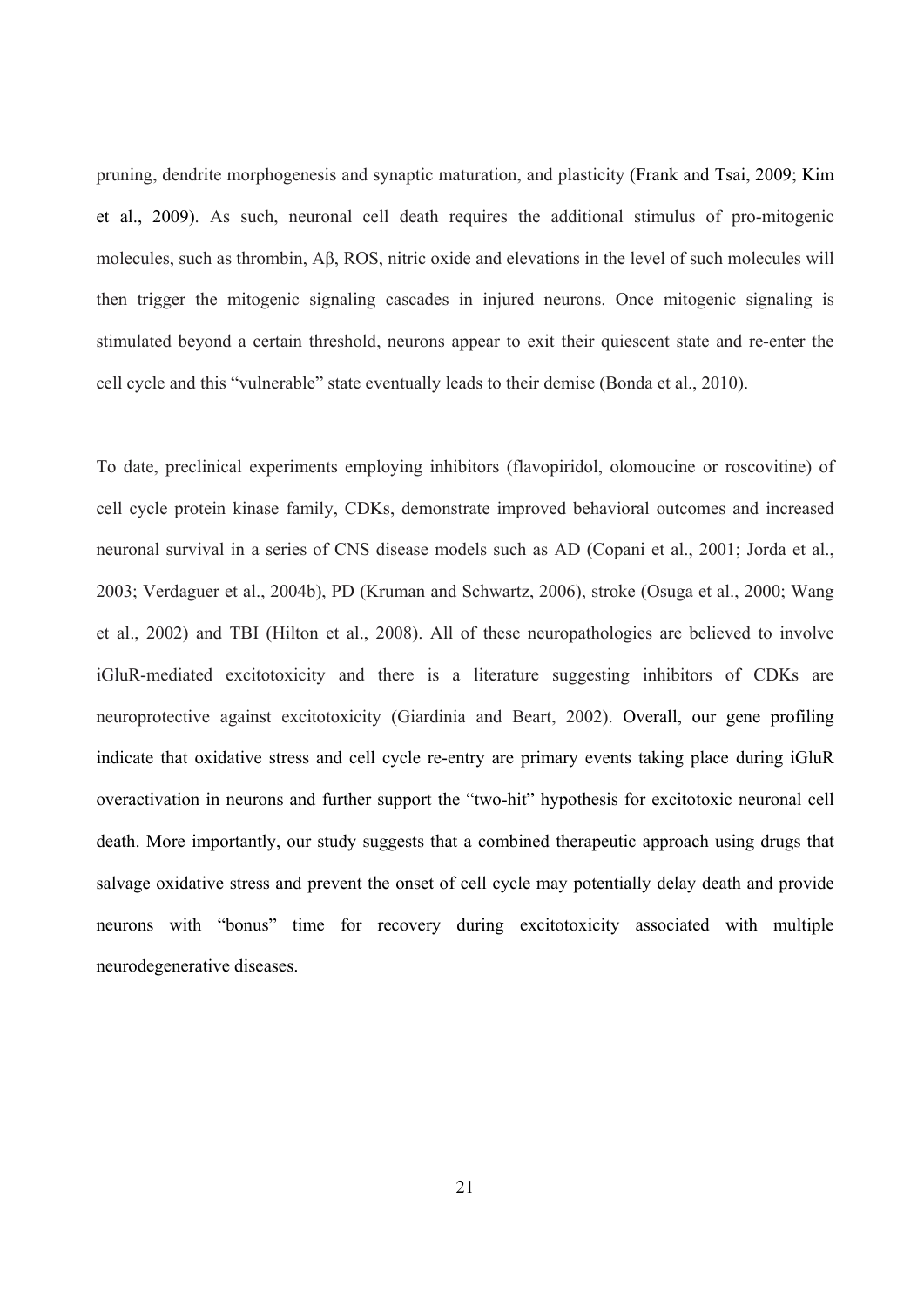#### **5. Acknowledgement**

This work is supported by: NSC and PMB, project grant funding from the National Health and Medical Research Council of Australia. PMB is a Research Fellow of the NHMRC (Australia).

#### **6. References**

- Arundine, M., Tymianski, M., 2003. Molecular mechanisms of calcium-dependent neurodegeneration in excitotoxicity. Cell Calcium 34, 325-337.
- Arundine, M., Tymianski, M., 2004. Molecular mechanisms of glutamate-dependent neurodegeneration in ischemia and traumatic brain injury. Cell Mol Life Sci 61, 657-668.
- Bassani, S., Valnegri, P., Beretta, F., Passafaro, M., 2009. The GLUR2 subunit of AMPA receptors: synaptic role. Neuroscience 158, 55-61.
- Beart, P.M., O'Shea, R.D., 2007. Transporters for L-glutamate: an update on their molecular pharmacology and pathological involvement. Br J Pharmacol 150, 5-17.
- Bonda, D.J., Bajic, V.P., Spremo-Potparevic, B., Casadesus, G., Zhu, X., Smith, M.A., Lee, H.G., 2010. Review: cell cycle aberrations and neurodegeneration. Neuropathol Appl Neurobiol 36, 157-163.
- Busser, J., Geldmacher, D.S., Herrup, K., 1998. Ectopic cell cycle proteins predict the sites of neuronal cell death in Alzheimer's disease brain. J Neurosci 18, 2801-2807.
- Byrnes, K.R., Faden, A.I., 2007. Role of cell cycle proteins in CNS injury. Neurochem Res 32, 1799- 1807.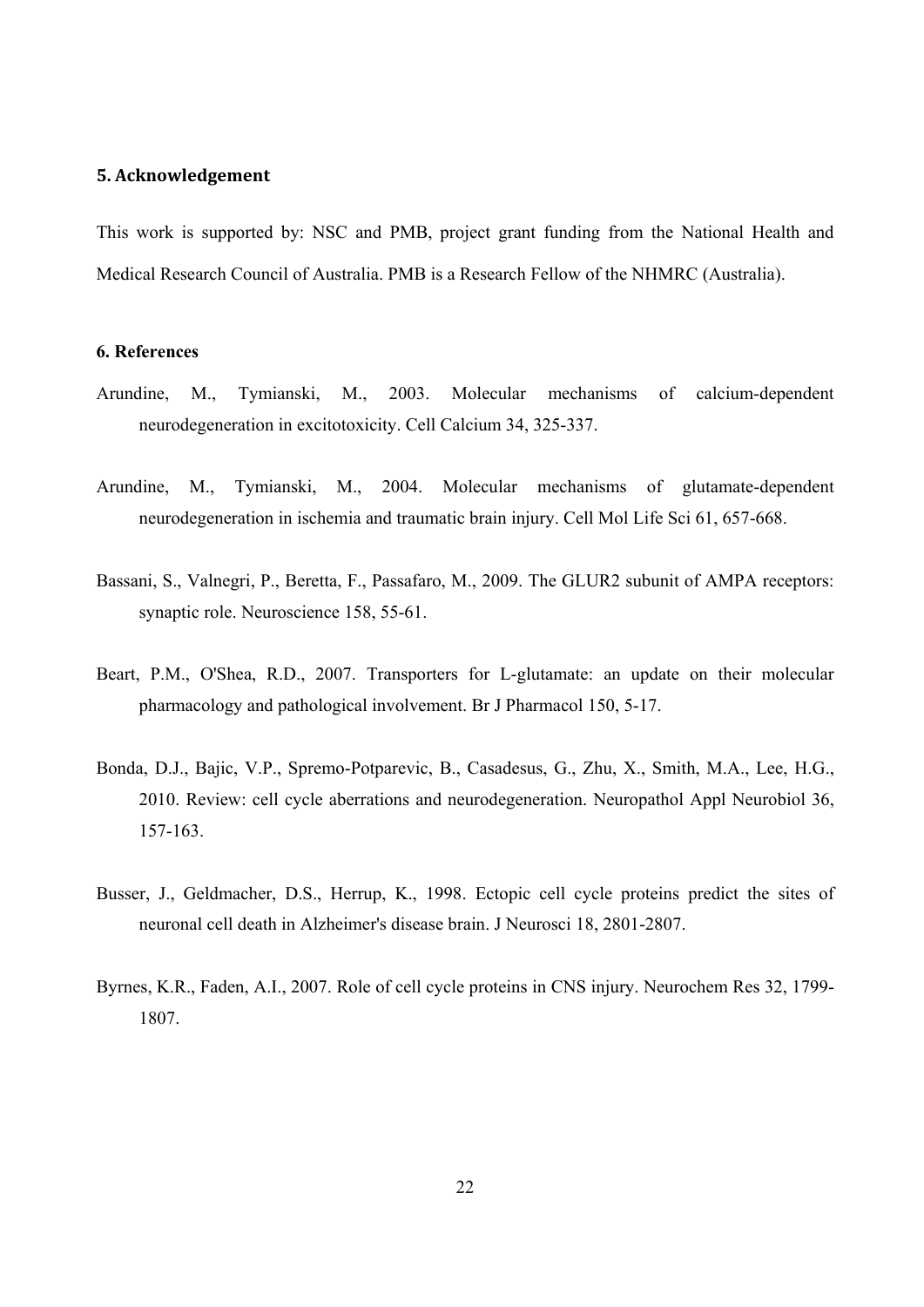- Camins, A., Pallas, M., Silvestre, J.S., 2008. Apoptotic mechanisms involved in neurodegenerative diseases: experimental and therapeutic approaches. Methods Find Exp Clin Pharmacol 30, 43- 65.
- Cheung, N.S., Carroll, F.Y., Larm, J.A., Beart, P.M., Giardina, S.F., 1998. Kainate-induced apoptosis correlates with c-Jun activation in cultured cerebellar granule cells. J Neurosci Res 52, 69-82.
- Cheung, N.S., Beart, P.M., Pascoe, C.J., John, C.A., Bernard, O., 2000. Human Bcl-2 protects against AMPA receptor-mediated apoptosis. J Neurochem 74, 1613-1620.
- Cheung, N.S.**,** Peng, Z.F., Chen, M.J., Moore, P.K., Whiteman, M., 2007. Hydrogen sulfide induced neuronal cell death occurs via glutamate receptor and is associated with calpain activation and lysosomal rupture in mouse primary cortical neurons. Neuropharmacology, 53, 505-514.
- Copani, A., Uberti, D., Sortino, M.A., Bruno, V., Nicoletti, F., Memo, M., 2001. Activation of cellcycle-associated proteins in neuronal death: a mandatory or dispensable path? Trends Neurosci 24, 25-31.
- Costa, M.S., Rocha, J.B., Perosa, S.R., Cavalheiro, E.A., Naffah-Mazzacoratti Mda, G., 2004. Pilocarpine-induced status epilepticus increases glutamate release in rat hippocampal synaptosomes. Neurosci Lett 356, 41-44.
- Dennis, G., Jr., Sherman, B.T., Hosack, D.A., Yang, J., Gao, W., Lane, H.C. Lempicki, R.A., 2003. DAVID: Database for annotation, visualization, and integrated discovery. Genome Biol 4, P3.
- Ding, S., Fellin, T., Zhu, Y., Lee, S.Y., Auberson, Y.P., Meaney, D.F., Coulter, D.A., Carmignoto, G., Haydon, P.G., 2007. Enhanced astrocytic Ca2+ signals contribute to neuronal excitotoxicity after status epilepticus. J Neurosci 27, 10674-10684.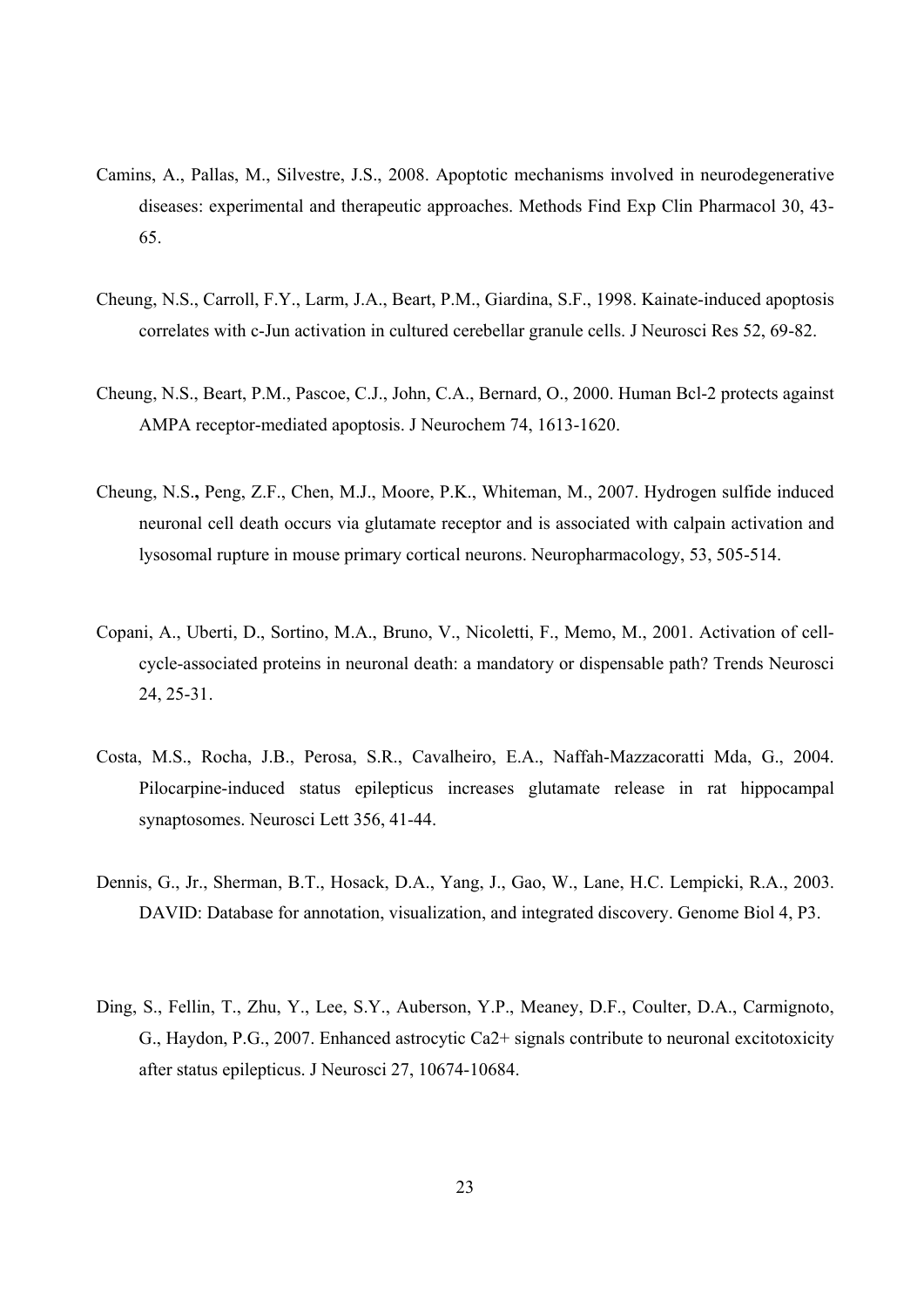- Doble, A., 1999. The role of excitotoxicity in neurodegenerative disease: implications for therapy. Pharmacol Ther 81, 163-221.
- Frank, C.L., Tsai, L.H., 2009. Alternative functions of core cell cycle regulators in neuronal migration, neuronal maturation, and synaptic plasticity. Neuron 62, 312-326.
- Giardina, S.F., Beart, P.M., 2002. Kainate receptor-mediated apoptosis in primary cultures of cerebellar granule cells is attenuated by mitogen-activated protein and cyclin-dependent kinase inhibitors. Br J Pharmacol 135, 1733-1742.
- Gonsette, R.E., 2008. Oxidative stress and excitotoxicity: a therapeutic issue in multiple sclerosis? Mult Scler 14, 22-34.
- Graber, S., Maiti, S., Halpain, S., 2004. Cathepsin B-like proteolysis and MARCKS degradation in sublethal NMDA-induced collapse of dendritic spines. Neuropharmacol 47, 706-713.
- Grana, X., Reddy, E.P., 1995. Cell cycle control in mammalian cells: role of cyclins, cyclin dependent kinases (CDKs), growth suppressor genes and cyclin-dependent kinase inhibitors (CKIs). Oncogene 11, 211-219.
- Hara, M.R., Snyder, S.H., 2007. Cell signaling and neuronal death. Annu Rev Pharmacol Toxicol 47, 117-141.
- Hilton, G.D., Stoica, B.A., Byrnes, K.R., Faden, A.I., 2008. Roscovitine reduces neuronal loss, glial activation, and neurologic deficits after brain trauma. J Cereb Blood Flow Metab 28, 1845- 1859.
- Hoglinger, G.U., Breunig, J.J., Depboylu, C., Rouaux, C., Michel, P.P., Alvarez-Fischer, D., Boutillier, A.L., Degregori, J., Oertel, W.H., Rakic, P., Hirsch, E.C., Hunot, S., 2007. The pRb/E2F cell-cycle pathway mediates cell death in Parkinson's disease. Proc Natl Acad Sci U S A 104, 3585-3590.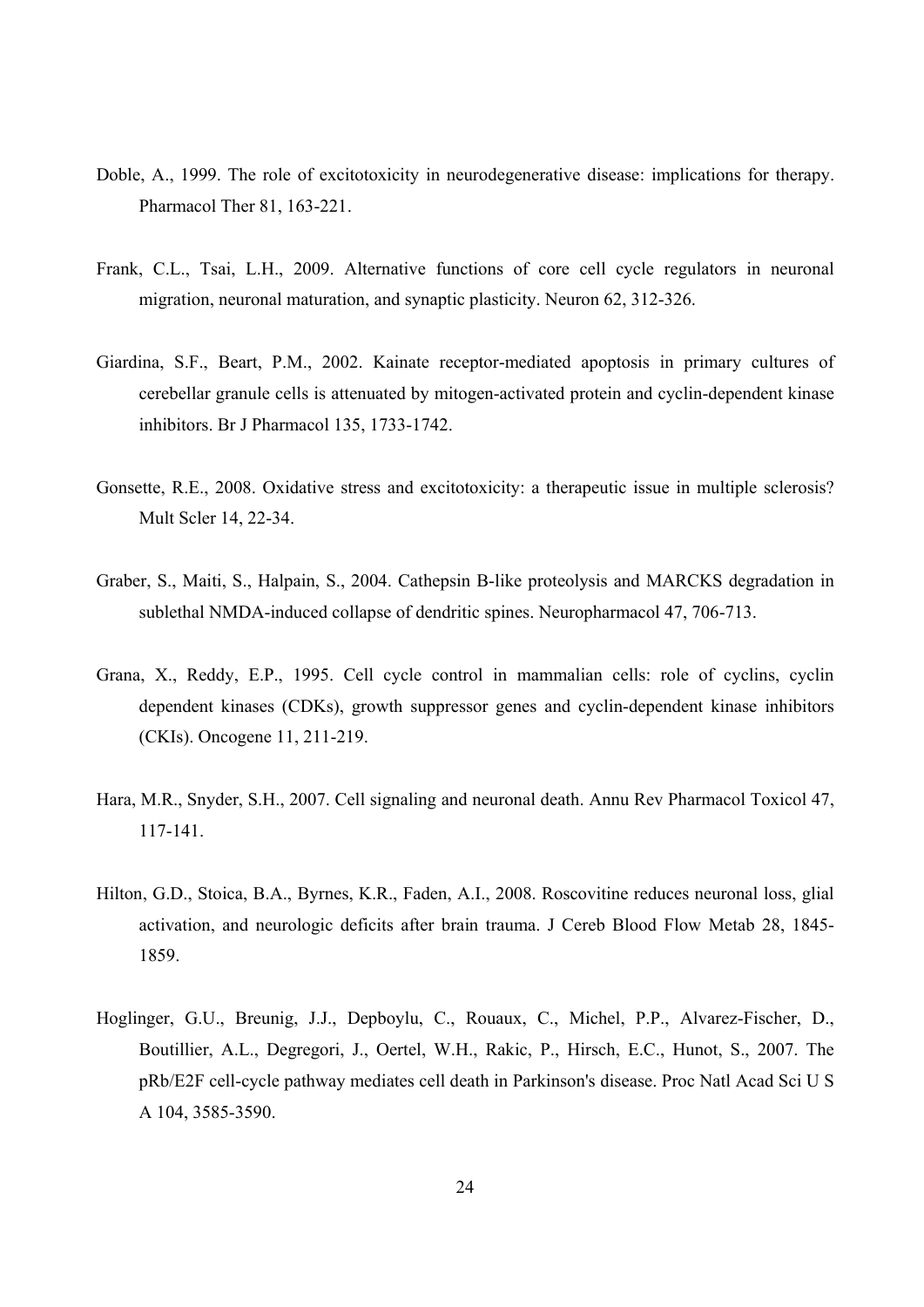- Huang, D.W., Sherman, B.T., Lempicki, R.A., 2009. Systematic and integrative analysis of large gene lists using DAVID Bioinformatics Resources. Nature Protoc 4, 44-57.
- Hynd, M.R., Scott, H.L., Dodd, P.R., 2004. Differential expression of N-methyl-D-aspartate receptor NR2 isoforms in Alzheimer's disease. J Neurochem 90, 913-919.
- Jayakar, S.S., Dikshit, M., 2004. AMPA receptor regulation mechanisms: future target for safer neuroprotective drugs. Int J Neurosci 114, 695-734.
- Jorda, E.G., Verdaguer, E., Canudas, A.M., Jimenez, A., Bruna, A., Caelles, C., Bravo, R., Escubedo, E., Pubill, D., Camarasa, J., Pallas, M., Camins, A., 2003. Neuroprotective action of flavopiridol, a cyclin-dependent kinase inhibitor, in colchicine-induced apoptosis. Neuropharmacology 45, 672-683.
- Jordan-Sciutto, K.L., Dorsey, R., Chalovich, E.M., Hammond, R.R., Achim, C.L., 2003. Expression patterns of retinoblastoma protein in Parkinson disease. J Neuropathol Exp Neurol 62, 68-74.
- Kim, A.H., Puram, S.V., Bilimoria, P.M., Ikeuchi, Y., Keough, S., Wong, M., Rowitch, D., Bonni, A., 2009. A centrosomal Cdc20-APC pathway controls dendrite morphogenesis in postmitotic neurons. Cell 136, 322-336.
- Kruman, I., Schwartz, E., 2006. Methods of neuroprotection by cyclin-dependent kinase inhibition. US 20080182853.
- Larm, J.A., Cheung, N.S., Beart, P.M., 1997. Apoptosis induced via AMPA-selective glutamate receptors in cultured murine cortical neurons. J Neurochem 69, 617-622.
- Lea, P.M. 4<sup>th</sup>, Faden, A.I., 2003. Modulation of metabotropic glutamate receptors as potential treatment for acute and chronic neurodegenerative disorders. Drug News Perspect 16, 513-522.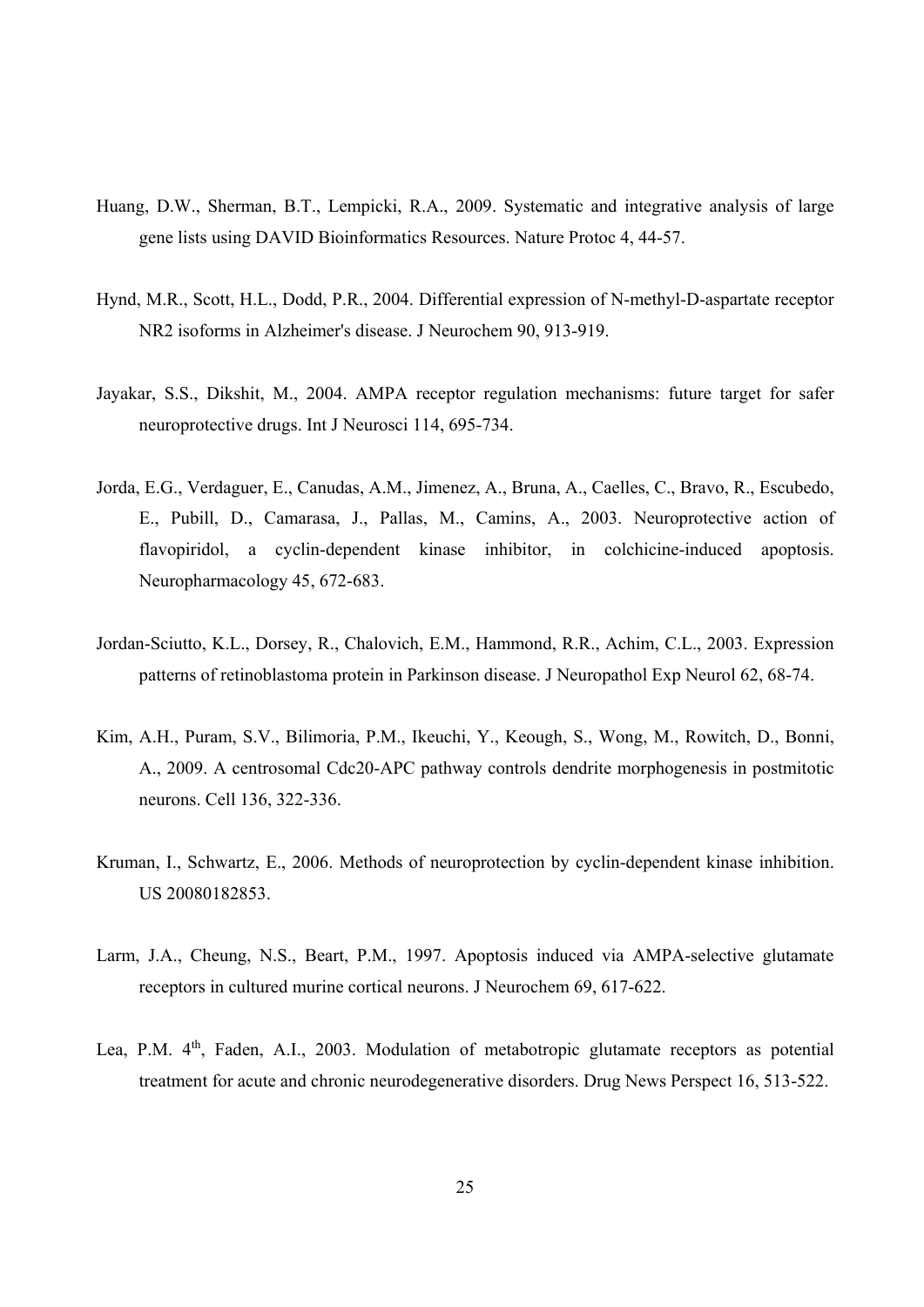- Lee, H.G., Casadesus, G., Zhu, X., Castellani, R.J., McShea, A., Perry, G., Petersen, R.B., Bajic, V., Smith, M.A., 2009. Cell cycle re-entry mediated neurodegeneration and its treatment role in the pathogenesis of Alzheimer's disease. Neurochem Int 54, 84-88.
- Lopes, J.P., Blurton-Jones, M., Yamasaki, T.R., Agostinho, P., LaFerla, F.M., 2009a. Activation of cell cycle proteins in transgenic mice in response to neuronal loss but not amyloid-beta and tau pathology. J Alzheimers Dis 16, 541-549.
- Lopes, J.P., Oliveira, C.R., Agostinho, P., 2009b. Cell cycle re-entry in Alzheimer's disease: a major neuropathological characteristic? Curr Alzheimer Res 6, 205-212.
- McShea, A., Harris, P.L., Webster, K.R., Wahl, A.F., Smith, M.A., 1997. Abnormal expression of the cell cycle regulators P16 and CDK4 in Alzheimer's disease. Am J Pathol 150, 1933-1939.
- McShea, A., Lee, H.G., Petersen, R.B., Casadesus, G., Vincent, I., Linford, N.J., Funk, J.O., Shapiro, R.A., Smith, M.A., 2007. Neuronal cell cycle re-entry mediates Alzheimer disease-type changes. Biochim Biophys Acta 1772, 467-472.
- McShea, A., Wahl, A.F., Smith, M.A., 1999. Re-entry into the cell cycle: a mechanism for neurodegeneration in Alzheimer disease. Med Hypotheses 52, 525-527.
- Meikrantz, W., Schlegel, R., 1995. Apoptosis and the cell cycle. J Cell Biochem 58, 160-174.
- Mukherjee, S., Manahan-Vaughan, D., 2012. Role of metabotropic glutamate receptors in persistent forms of hippocampal plasticity and learning. Neuropharmacology. [Epub ahead of print]
- Nagy, Z., Esiri, M.M., 1998. Neuronal cyclin expression in the hippocampus in temporal lobe epilepsy. Exp Neurol 150, 240-247.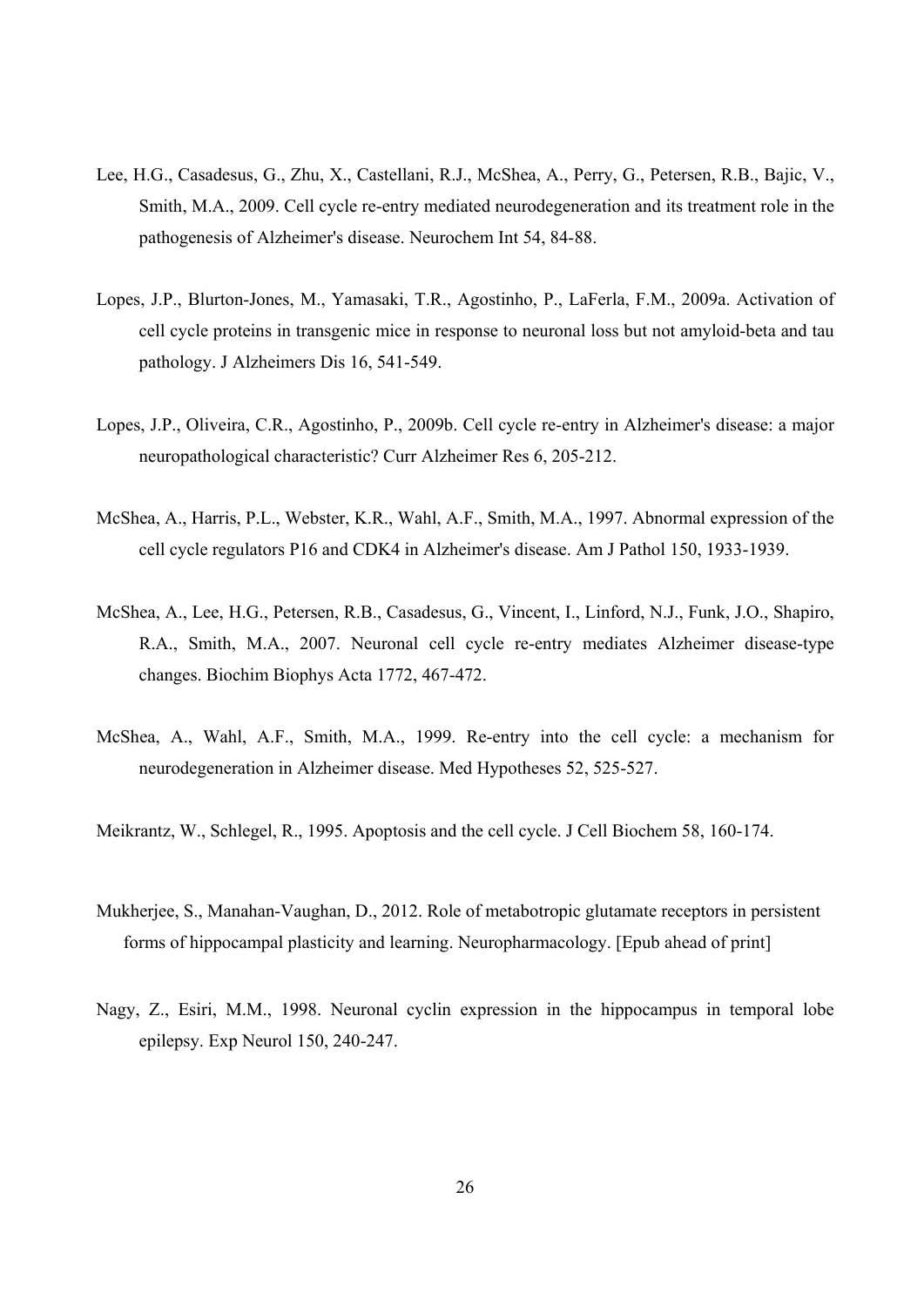- Nguyen, M.D., Boudreau, M., Kriz, J., Couillard-Despres, S., Kaplan, D.R., Julien, J.P., 2003. Cell cycle regulators in the neuronal death pathway of amyotrophic lateral sclerosis caused by mutant superoxide dismutase 1. J Neurosci 23, 2131-2140.
- Niciu, M.J., Kelmendi, B., Sanacora, G., 2012. Overview of glutamatergic neurotransmission in the nervous system. Pharmacol Biochem Behav 100, 656-664.
- Nunomura, A., Moreira, P.I., Lee, H.G., Zhu, X., Castellani, R.J., Smith, M.A., Perry, G., 2007. Neuronal death and survival under oxidative stress in Alzheimer and Parkinson diseases. CNS Neurol Disord Drug Targets 6, 411-423.
- Osuga, H., Osuga, S., Wang, F., Fetni, R., Hogan, M.J., Slack, R.S., Hakim, A.M., Ikeda, J.E., Park, D.S., 2000. Cyclin-dependent kinases as a therapeutic target for stroke. Proc Natl Acad Sci USA 97, 10254-10259.
- Pelegri, C., Duran-Vilaregut, J., del Valle, J., Crespo-Biel, N., Ferrer, I., Pallas, M., Camins, A., Vilaplana, J., 2008. Cell cycle activation in striatal neurons from Huntington's disease patients and rats treated with 3-nitropropionic acid. Int J Dev Neurosci 26, 665-671.
- Posner, A., Raser, K.J., Hajimohammadreza, I., Yuen, P.W., Wang, K.K., 1995. Aurintricarboxylic acid is an inhibitor of mu- and m-calpain. Biochem Mol Biol Int 36, 291-299.
- Ranganathan, S., Bowser, R., 2003. Alterations in G(1) to S phase cell-cycle regulators during amyotrophic lateral sclerosis. Am J Pathol 162, 823-835.
- Sattler, R., Tymianski, M., 2001. Molecular mechanisms of glutamate receptor-mediated excitotoxic neuronal cell death. Mol Neurobiol 24, 107-129.
- Scheuer, K., Maras, A., Gattaz, W.F., Cairns, N., Forstl, H., Muller, W.E., 1996. Cortical NMDA receptor properties and membrane fluidity are altered in Alzheimer's disease. Dementia 7, 210- 214.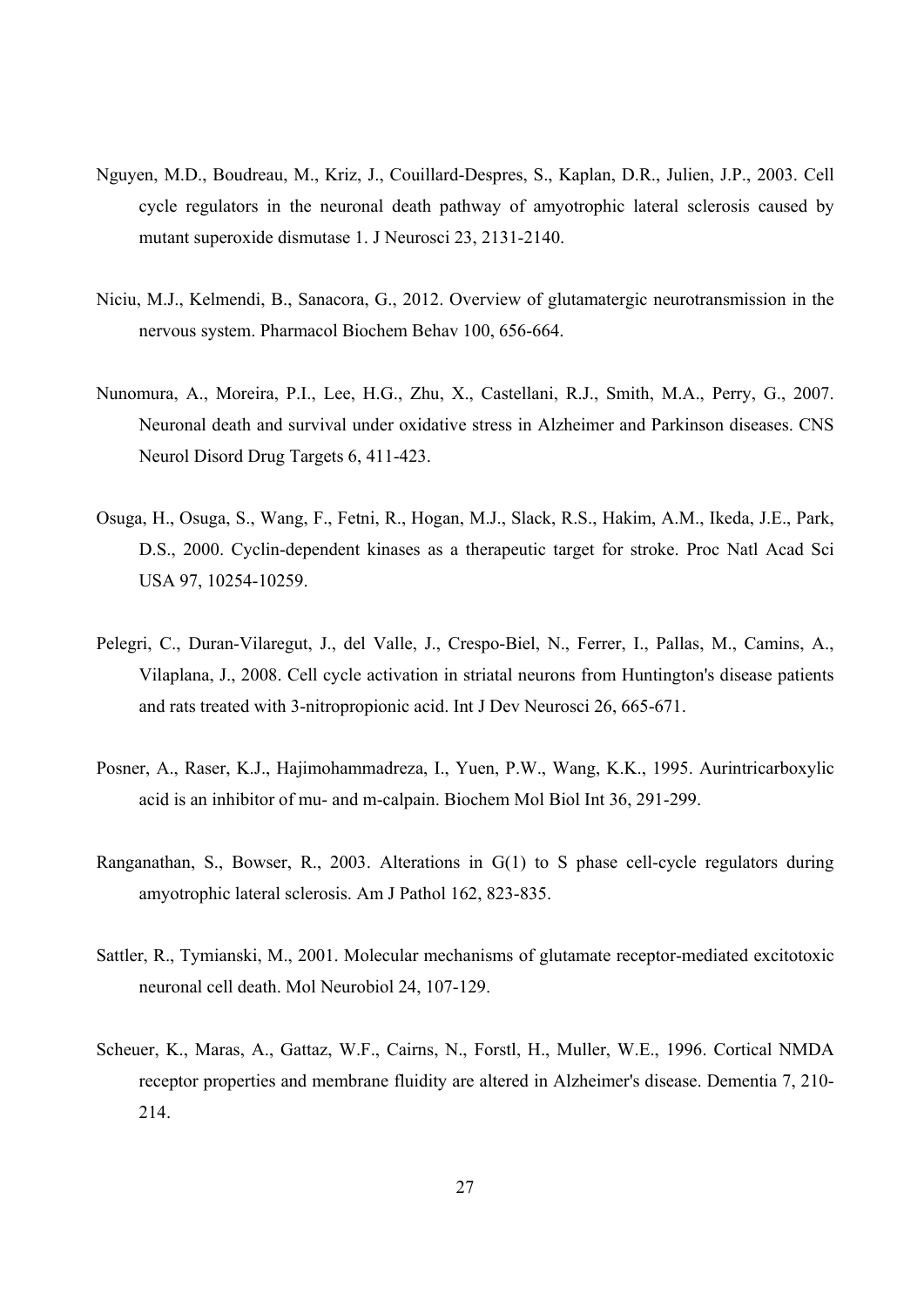Sherr, C.J., 1994. G1 phase progression: cycling on cue. Cell 79, 551-555.

Sherr, C.J., 1995. D-type cyclins. Trends Biochem Sci 20, 187-190.

- Siman, R., Noszek, J.C., Kegerise, C., 1989. Calpain I activation is specifically related to excitatory amino acid induction of hippocampal damage. J Neurosci 9, 1579-1590.
- Simpkins, K.L., Guttmann, R.P., Dong, Y., Chen, Z., Sokol, S., Neumar, R.W., Lynch, D.R., 2003. Selective activation induced cleavage of the NR2B subunit by calpain. J Neurosci 23, 11322- 11331.
- Tenneti, L., D'Emilia, D.M., Troy, C.M., Lipton, S.A., 1998. Role of caspases in N-methyl-Daspartate-induced apoptosis in cerebrocortical neurons. J Neurochem 71, 946-959.
- Timsit, S., Menn, B., 2007. Cerebral ischemia, cell cycle elements and Cdk5. Biotechnol J 2, 958- 966.
- Verdaguer, E., Jimenez, A., Canudas, A.M., Jorda, E.G., Sureda, F.X., Pallas, M., Camins, A., 2004a. Inhibition of cell cycle pathway by flavopiridol promotes survival of cerebellar granule cells after an excitotoxic treatment. J Pharmacol Exp Ther 308, 609-616.
- Verdaguer, E., Jorda, E.G., Canudas, A.M., Jimenez, A., Pubill, D., Escubedo, E., Camarasa, J., Pallas, M., Camins, A., 2004b. Antiapoptotic effects of roscovitine in cerebellar granule cells deprived of serum and potassium: a cell cycle-related mechanism. Neurochem Int 44, 251-261.
- Verdaguer, E., Jorda, E.G., Canudas, A.M., Jimenez, A., Sureda, F.X., Rimbau, V., Pubill, D., Escubedo, E., Camarasa, J., Pallas, M., Camins, A., 2003. 3-Amino thioacridone, a selective cyclin-dependent kinase 4 inhibitor, attenuates kainic acid-induced apoptosis in neurons. Neuroscience 120, 599-603.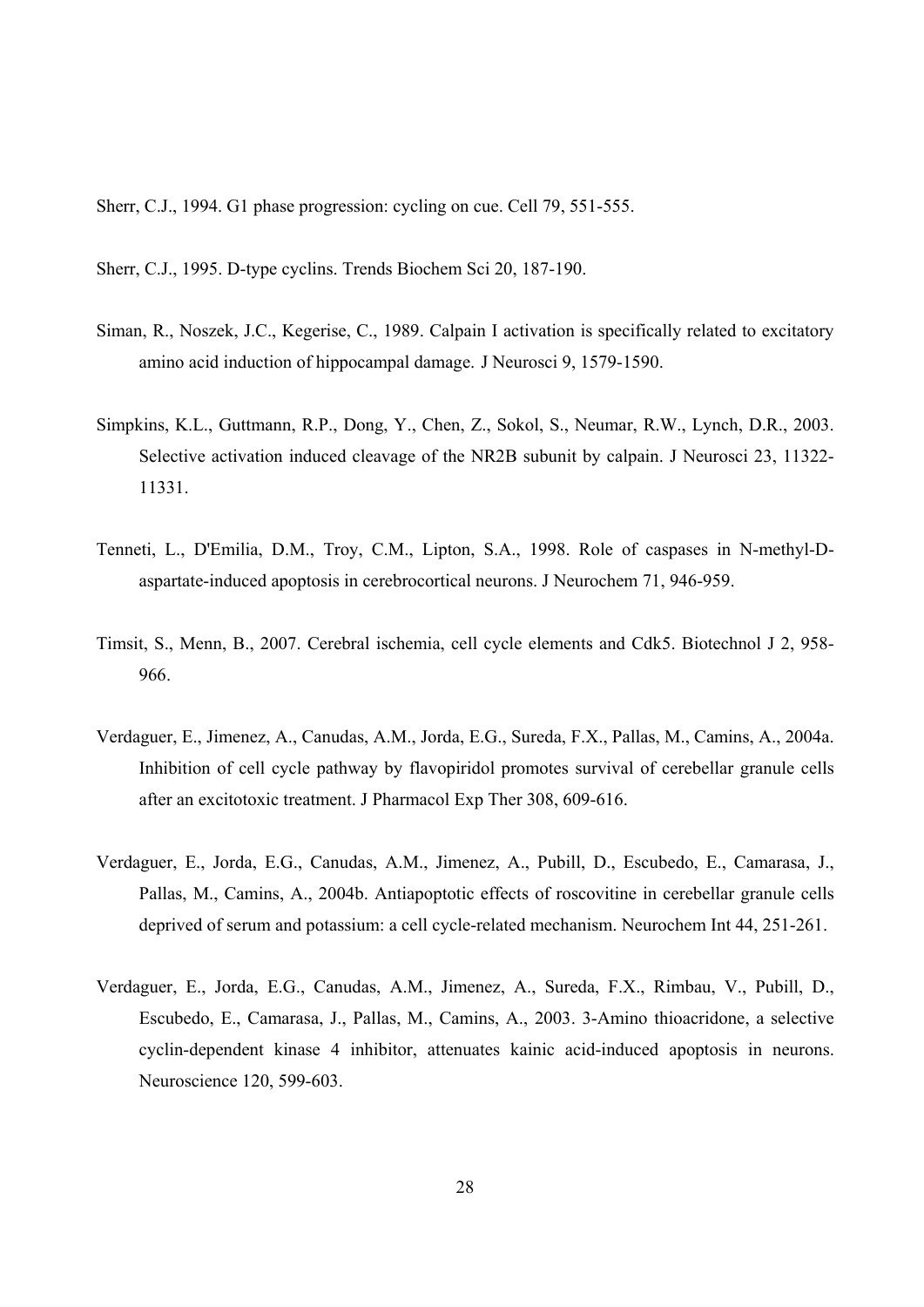- Vincent, I., Jicha, G., Rosado, M., Dickson, D.W., 1997. Aberrant expression of mitotic cdc2/cyclin B1 kinase in degenerating neurons of Alzheimer's disease brain. J Neurosci 17, 3588-3598.
- Vincent, P., Mulle, C., 2009. Kainate receptors in epilepsy and excitotoxicity. Neuroscience 158, 309-323.
- Wang, F., Corbett, D., Osuga, H., Osuga, S., Ikeda, J.E., Slack, R.S., Hogan, M.J., Hakim, A.M., Park, D.S., 2002. Inhibition of cyclin-dependent kinases improves CA1 neuronal survival and behavioral performance after global ischemia in the rat. J Cereb Blood Flow Metab 22, 171- 182.
- Wang, W., Bu, B., Xie, M., Zhang, M., Yu, Z., Tao, D., 2009. Neural cell cycle dysregulation and central nervous system diseases. Prog Neurobiol 89, 1-17.
- Warner, D.S., Sheng, H., Batinic-Haberle, I., 2004. Oxidants, antioxidants and the ischemic brain. J Exp Biol 207, 3221-3231.
- Wieloch, T., Engelsen, B., Westerberg, E., Auer, R., 1985. Lesions of the glutamatergic corticostriatal projections in the rat ameliorate hypoglycemic brain damage in the striatum. Neurosci Lett 58, 25-30.
- Woods, J., Snape, M., Smith, M.A., 2007. The cell cycle hypothesis of Alzheimer's disease: suggestions for drug development. Biochim Biophys Acta 1772, 503-508.
- Wright, A., Vissel, B., 2012. The essential role of AMPA receptor GluR2 subunit RNA editing in the normal and diseased brain. Front Mol Neurosci 5, 34.
- Yang, Y., Geldmacher, D.S., Herrup, K., 2001. DNA replication precedes neuronal cell death in Alzheimer's disease. J Neurosci 21, 2661-2668.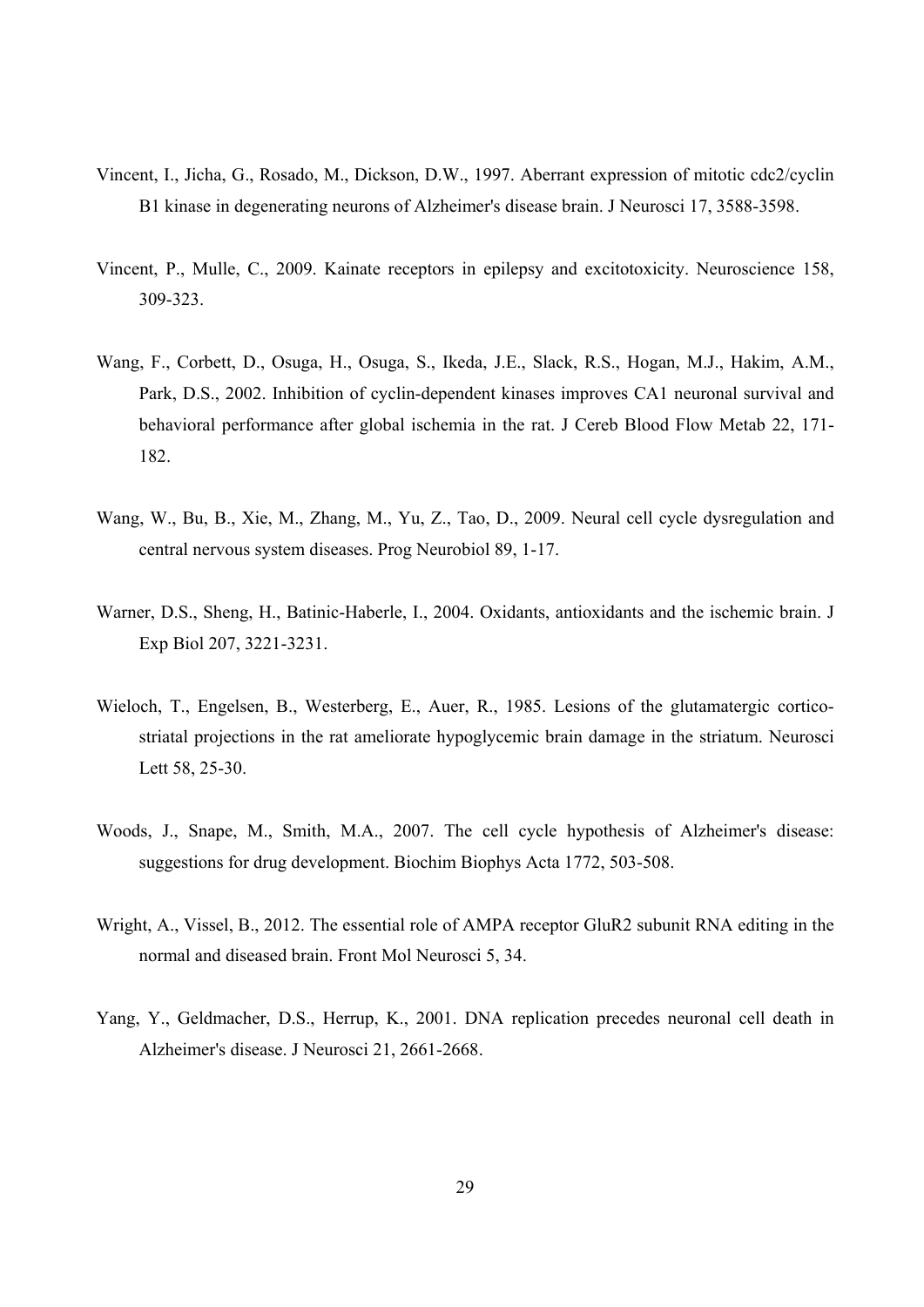- Zhu, X., Castellani, R.J., Takeda, A., Nunomura, A., Atwood, C.S., Perry, G., Smith, M.A., 2001. Differential activation of neuronal ERK, JNK/SAPK and p38 in Alzheimer disease: the 'two hit' hypothesis. Mech Ageing Dev 123, 39-46.
- Zhu, X., Lee, H.G., Perry, G., Smith, M.A., 2007. Alzheimer disease, the two-hit hypothesis: an update. Biochim Biophys Acta 1772, 494-502.
- Zhu, X., Raina, A.K., Perry, G., Smith, M.A., 2004. Alzheimer's disease: the two-hit hypothesis. Lancet Neurol 3, 219-226.
- Zhu, X., Raina, A.K., Smith, M.A., 1999. Cell cycle events in neurons. Proliferation or death? Am J Pathol 155, 327-329.

#### **7. Conflict of interest**

The authors declare that they have no conflict of interest.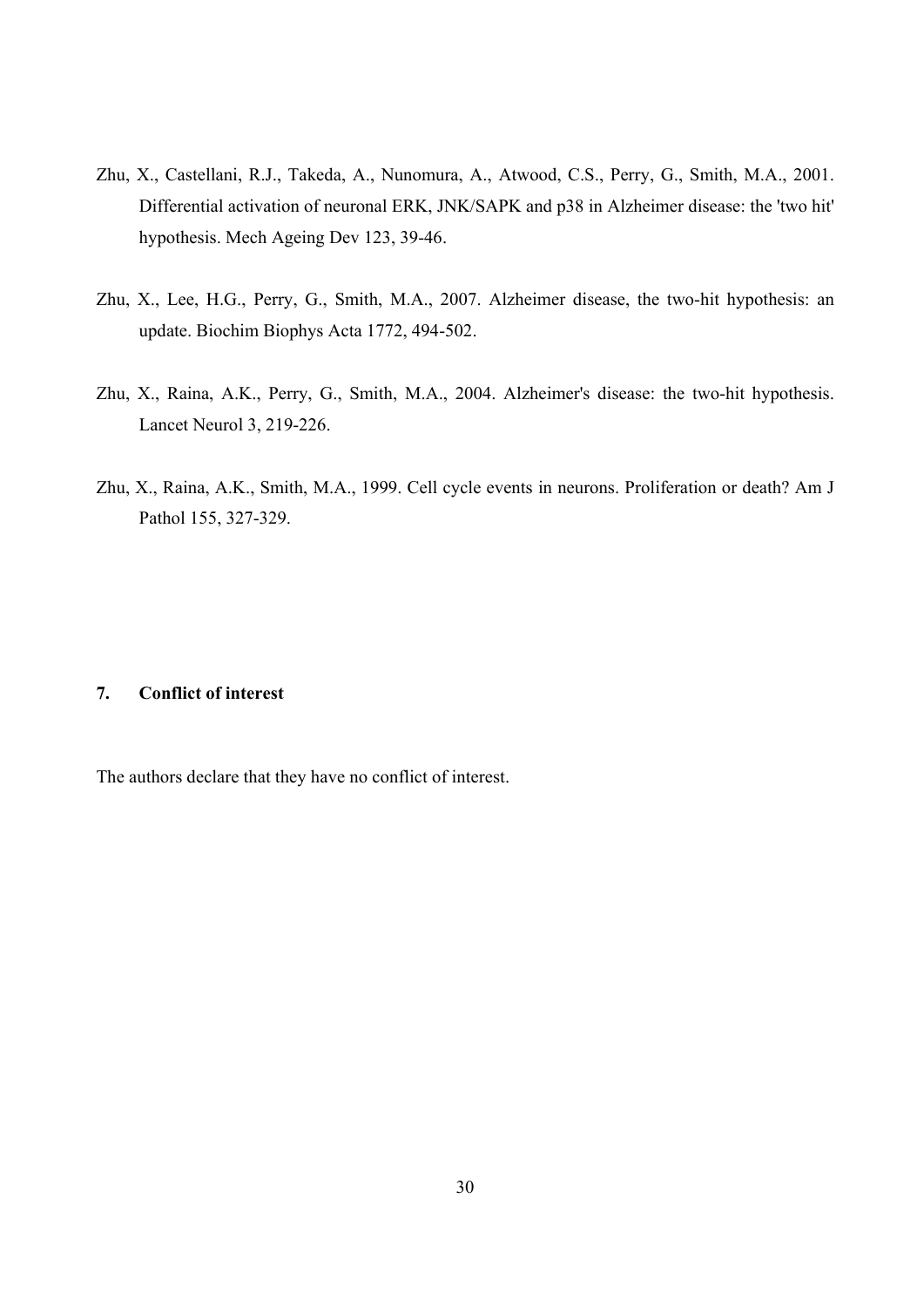#### **8. Figure Legends**

**Figure 1.** Classification of individual iGluRs global transcriptomic profiles (passed microarray selection criteria: total numbers of genes showing expression at least  $\pm 1.5$  fold change in a minimum of one out of the three time-points (5h, 15h and 24h) and statistical examination using one-way ANOVA, p < 0.05 and Benjamini-Hochberg FDR) according to specific time-points and fold-change expression up/down-regulated.

**Figure 2.** Bi-model global transcriptomic profile analysis of individual iGluRs agonists against Glu excitotoxic model. Venn diagrams demonstrating the number of gene probes common and mutually exclusive to both models [A] Glu against NMDA [B] Glu against AMPA and [C] Glu against KA.

Figure 3. Consistency in the transcriptional regulatory trend of the commonly occurring and significantly modulated gene probes in individual iGluRs against Glu excitotoxic models.

Figure 4. Overall consistency in the transcriptional regulatory trend of the commonly occurring and significantly modulated gene probes [A] at respective time-points (5h, 15h and 24h) and [B] across all three time points in all four excitotoxic models.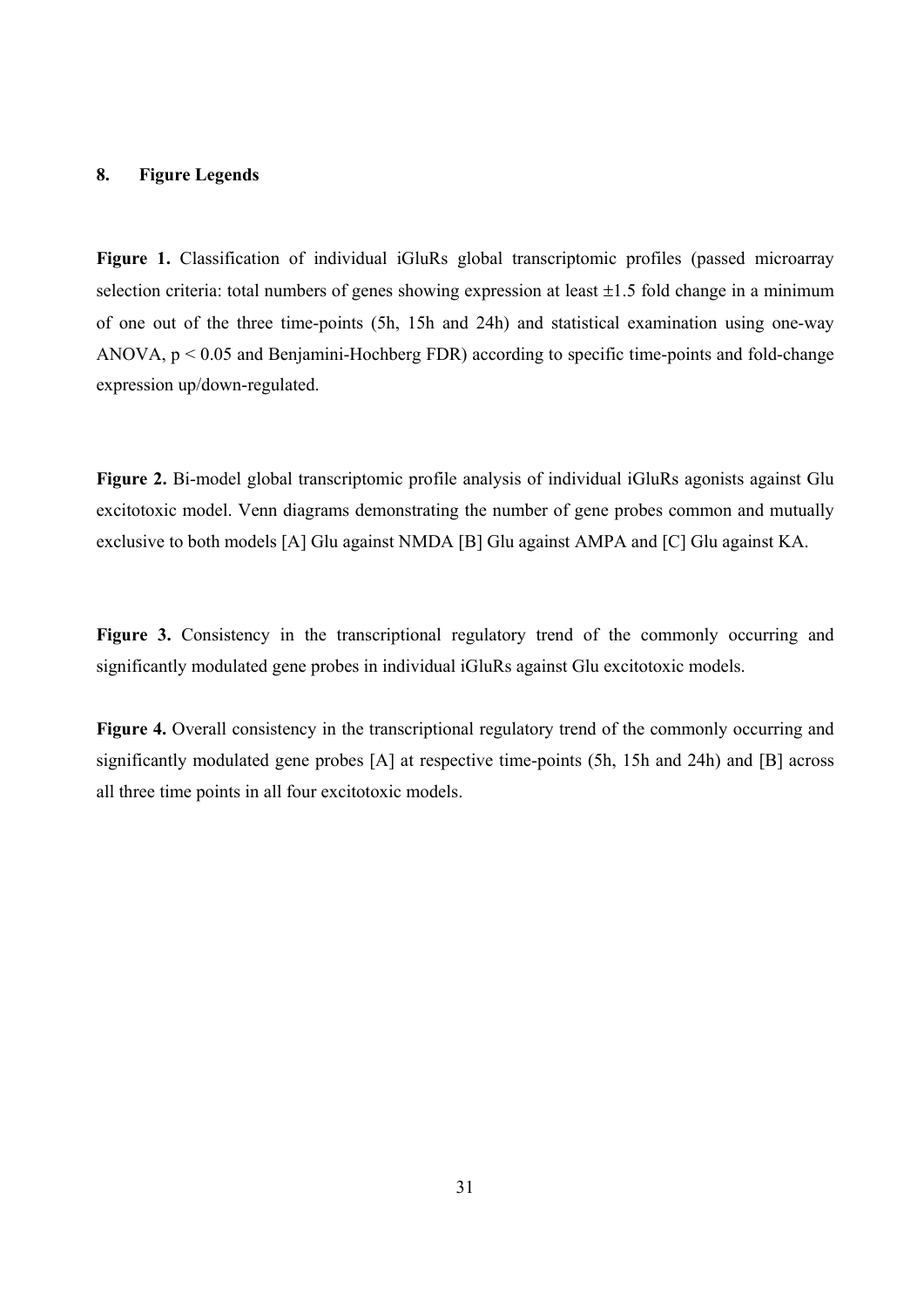#### **9.Tables**

Table 1. Gene expression profiles of neuronal death-related families in cultured mouse primary cortical neurons treated with EC<sub>50</sub> concentrations of AMPA, KA, NMDA and Glu over a 24-hour period respectively. All expression values (given as fold-changes) were selected based on having at least minimum of ±1.5 fold change in at least one out of three time-points, subjected to one-way ANOVA analysis and were significant at  $p < 0.05$ . Values are given as mean  $\pm$  sem.

|           |                                     |               | <b>Time-points</b> |             |          |                |           |         |                |         |         |                |            |         |
|-----------|-------------------------------------|---------------|--------------------|-------------|----------|----------------|-----------|---------|----------------|---------|---------|----------------|------------|---------|
|           |                                     |               |                    | 300 μΜ ΑΜΡΑ |          |                | 100 μM KA |         | 200 μM NMDA    |         |         |                | 250 µM Glu |         |
| Genbank   | <b>Gene Title</b>                   | <b>Symbol</b> | <b>5h</b>          | 15h         | 24h      | 5 <sub>h</sub> | 15h       | 24h     | 5 <sub>h</sub> | 15h     | 24h     | 5 <sub>h</sub> | 15h        | 24h     |
|           | Calcium ion homeostasis and binding |               |                    |             |          |                |           |         |                |         |         |                |            |         |
|           | G-protein coupled receptor          |               | $-2.40$            | $-1.70$     | $-1.80$  | $-2.18$        | $-2.66$   | $-2.89$ | $-1.50$        | $-2.20$ | $-2.00$ | $-1.43$        | $-1.80$    | $-1.40$ |
| NM 008151 | 12                                  | Gpr12         | $\pm$              | $\pm$       | $_{\pm}$ | $\pm$          | $\pm$     | $\pm$   | $\pm$          | $\pm$   | $\pm$   | Ŧ              | $\pm$      | $\pm$   |
|           |                                     |               | 0.09               | 0.15        | 0.14     | 0.13           | 0.12      | 0.11    | 0.19           | 0.11    | 0.13    | 0.19           | 0.17       | 0.18    |
|           | Calcitonin/calcitonin-related       |               | 1.10               | 1.50        | 1.20     | 1.11           | 2.17      | 2.15    | 1.10           | 1.90    | 1.64    | $-1.10$        | 2.30       | 2.80    |
| NM_007587 | polypeptide, alpha                  | Calca         | $\pm$              | $\pm$       | $_{\pm}$ | $\pm$          | $_{\pm}$  | $\pm$   | $\pm$          | $\pm$   | $\pm$   | $\pm$          | $\pm$      | $\pm$   |
|           |                                     |               | 0.36               | 0.47        | 0.34     | 0.40           | 0.47      | 0.67    | 0.35           | 0.54    | 0.43    | 0.31           | 0.66       | 0.71    |
|           |                                     |               | $-1.10$            | $-1.72$     | $-1.94$  | $-1.04$        | $-1.82$   | $-2.40$ | $-1.20$        | $-2.80$ | $-2.50$ | $-1.10$        | $-1.60$    | $-1.38$ |
| NM 008855 | Protein kinase C, beta 1            | Prkcb         | 士                  | 士           | $\pm$    | $\pm$          | 士         | $\pm$   | 士              | 士       | 士       | $^{\pm}$       | $\pm$      | $\pm$   |
|           |                                     |               | 0.21               | 0.16        | 0.12     | 0.27           | 0.12      | 0.12    | 0.26           | 0.09    | 0.09    | 0.23           | 0.12       | 0.18    |
|           | S100 calcium binding                |               | 1.17               | 1.65        | 1.10     | 1.35           | 2.12      | 1.66    | 1.50           | 2.80    | 2.22    | 1.00           | 1.93       | 1.90    |
| NM 011313 | protein A6 (calcyclin)              | S100a6        | $\pm$              | $\pm$       | $\pm$    | 士              | $_{\pm}$  | $\pm$   | 士              | $\pm$   | Ŧ.      | Ŧ              | $\pm$      | $\pm$   |
|           |                                     |               | 0.23               | 0.36        | 0.19     | 0.24           | 0.39      | 0.30    | 0.29           | 0.51    | 0.35    | 0.18           | 0.38       | 0.37    |
|           |                                     |               | 1.99               | 1.80        | 1.38     | 2.30           | 1.98      | 1.48    | 1.90           | 2.24    | .60     | 1.52           | 1.93       | 2.05    |
| NM 007585 | Annexin A2                          | Anxa2         | $\pm$              | $\pm$       | $\pm$    | $\pm$          | $_{\pm}$  | $\pm$   | $\pm$          | $\pm$   | $\pm$   | $\pm$          | $\pm$      | $\pm$   |
|           |                                     |               | 0.38               | 0.42        | 0.31     | 0.45           | 0.34      | 0.35    | 0.38           | 0.43    | 0.31    | 0.25           | 0.31       | 0.43    |
|           |                                     |               | 1.30               | .89         | 1.66     | 1.00           | 1.95      | 1.61    | 1.50           | 3.14    | 2.60    | 1.20           | 3.60       | 3.20    |
| NM 013470 | Annexin A3                          | Anxa3         | 士                  | 士           | 士        | 士              | 士         | 士       | 士              | 士       | 士       | Ŧ              | $\pm$      | $\pm$   |
|           |                                     |               | 0.30               | 0.48        | 0.58     | 0.23           | 0.43      | 0.42    | 0.45           | 0.77    | 0.58    | 0.31           | 0.81       | 0.63    |
|           |                                     |               | $-1.00$            | 1.50        | 1.10     | $-1.00$        | 1.50      | 1.10    | 1.40           | 2.00    | 1.80    | 1.20           | 1.70       | 1.60    |
| NM 009673 | Annexin A5                          | Anxa5         | $\pm$              | $\pm$       | $\pm$    | $\pm$          | $_{\pm}$  | $\pm$   | 士              | $\pm$   | $\pm$   | $\pm$          | $\pm$      | $\pm$   |
|           |                                     |               | 0.23               | 0.31        | 0.24     | 0.19           | 0.33      | 0.21    | 0.27           | 0.40    | 0.35    | 0.20           | 0.29       | 0.38    |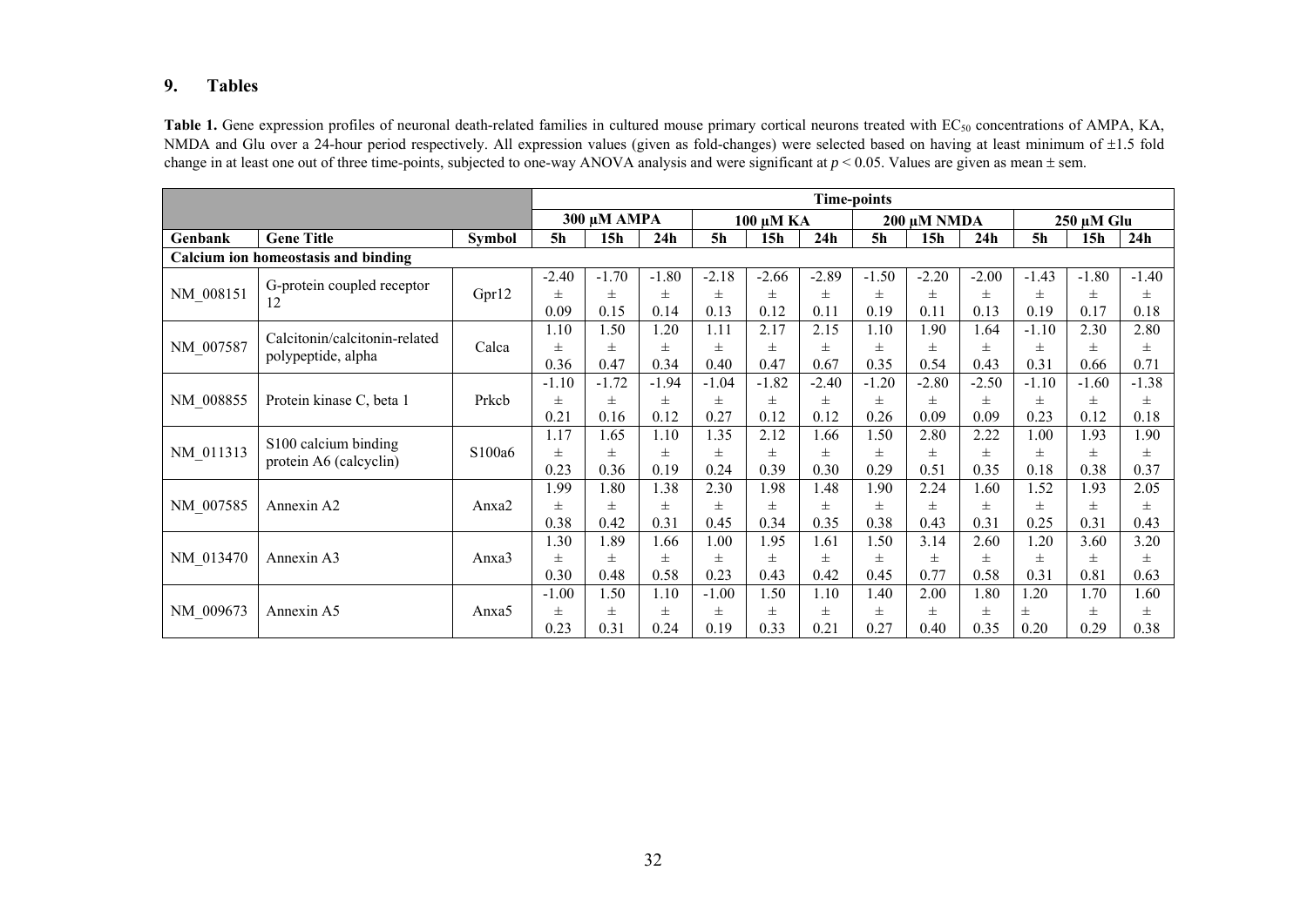|                         |                                                                      | <b>Time-points</b> |                |                 |          |                |                 |          |                |                 |          |                |                 |          |
|-------------------------|----------------------------------------------------------------------|--------------------|----------------|-----------------|----------|----------------|-----------------|----------|----------------|-----------------|----------|----------------|-----------------|----------|
|                         |                                                                      |                    |                | 300µM AMPA      |          |                | 100μM KA        |          |                | 200μM NMDA      |          |                | 250µM Glu       |          |
| Genbank                 | <b>Gene Title</b>                                                    | <b>Symbol</b>      | 5 <sub>h</sub> | 15 <sub>h</sub> | 24h      | 5 <sub>h</sub> | 15 <sub>h</sub> | 24h      | 5 <sub>h</sub> | 15 <sub>h</sub> | 24h      | 5 <sub>h</sub> | 15 <sub>h</sub> | 24h      |
| <b>Lysosomal stress</b> |                                                                      |                    |                |                 |          |                |                 |          |                |                 |          |                |                 |          |
|                         |                                                                      |                    | 1.63           | 1.42            | $-1.13$  | $-1.10$        | 1.50            | 1.40     | 1.60           | 2.10            | 2.10     | 1.20           | 1.65            | 1.50     |
| NM_017372               | Lysozyme 2                                                           | Lyz2               | $\pm$          | $\pm$           | $\pm$    | $\pm$          | $\pm$           | $\pm$    | $\pm$          | $\pm$           | $\pm$    | $\pm$          | $\pm$           | $\pm$    |
|                         |                                                                      |                    | 0.40           | 0.36            | 0.24     | 0.29           | 0.36            | 0.43     | 0.61           | 0.69            | 0.48     | 0.30           | 0.40            | 0.44     |
|                         |                                                                      |                    | 1.70           | 1.40            | $-1.10$  | $-1.50$        | 1.80            | 1.40     | 1.71           | 2.31            | 2.13     | 1.34           | 1.98            | 1.95     |
| NM 010686               | Lysosomal-associated                                                 | Laptm <sub>5</sub> | $\pm$          | $\pm$           | $_{\pm}$ | $\pm$          | $\pm$           | $\pm$    | $\pm$          | $\pm$           | $\pm$    | $\pm$          | $\pm$           | $\pm$    |
|                         | protein transmembrane 5                                              |                    | 0.31           | 0.34            | 0.19     | 0.18           | 0.34            | 0.50     | 0.46           | 0.98            | 0.34     | 0.25           | 0.37            | 0.40     |
|                         | Lysosomal-associated                                                 |                    | 1.38           | 1.60            | 1.30     | 1.63           | 2.23            | 1.54     | 1.44           | 2.31            | 1.77     | $-1.10$        | 1.75            | 1.70     |
| NM 010685               | membrane protein 2                                                   | Lamp <sub>2</sub>  | $\pm$          | $\pm$           | $\pm$    | $\pm$          | $\pm$           | $\pm$    | $\pm$          | $\pm$           | $\pm$    | $\pm$          | $\pm$           | $_{\pm}$ |
|                         |                                                                      |                    | 0.39           | 0.41            | 0.32     | 0.39           | 0.50            | 0.37     | 0.36           | 0.41            | 0.30     | 0.30           | 0.51            | 0.38     |
|                         |                                                                      |                    | 1.10           | 1.28            | 1.22     | 1.50           | 2.31            | 1.80     | 1.50           | 3.70            | 2.50     | 1.50           | 200             | 1.40     |
| NM 019972               | Sortilin 1                                                           | Sort1              | $\pm$          | $\pm$           | $\pm$    | $\pm$          | $\pm$           | $\pm$    | $\pm$          | $\pm$           | $\pm$    | $\pm$          | $\pm$           | $\pm$    |
|                         |                                                                      |                    | 0.35           | 0.50            | 0.54     | 0.51           | 0.56            | 0.46     | 0.45           | 0.81            | 0.64     | 0.45           | 0.63            | 0.44     |
|                         |                                                                      |                    | 1.20           | 1.70            | 1.10     | 1.50           | 1.95            | 1.70     | 1.20           | 1.70            | 1.30     | $-1.10$        | 1.60            | 1.60     |
| NM 009906               | Tripeptidyl peptidase I                                              | Tpp1               | $\pm$          | $\pm$           | $_{\pm}$ | $\pm$          | $\pm$           | $\pm$    | $\pm$          | $\pm$           | $\pm$    | $\pm$          | $\pm$           | $\pm$    |
|                         |                                                                      |                    | 0.29           | 0.53            | 0.30     | 0.40           | 0.53            | 0.54     | 0.36           | 0.40            | 0.31     | 0.32           | 0.41            | 0.40     |
|                         | Anti-oxidant response - Heat shock proteins and molecular chaperones |                    |                |                 |          |                |                 |          |                |                 |          |                |                 |          |
|                         | Heme oxygenase (decycling)                                           |                    | 2.32           | 1.68            | 1.38     | 2.34           | 2.17            | 2.04     | 2.70           | 3.11            | 1.60     | 1.60           | 2.37            | 1.51     |
| NM 010442               |                                                                      | Hmox1              | $\pm$          | $\pm$           | $\pm$    | $\pm$          | $\pm$           | $\pm$    | $\pm$          | $\pm$           | $\pm$    | $\pm$          | $\pm$           | $\pm$    |
|                         |                                                                      |                    | 0.45           | 0.29            | 0.51     | 0.39           | 0.39            | 0.37     | 0.58           | 0.48            | 0.29     | 0.34           | 0.41            | 0.38     |
|                         | Sulfiredoxin 1 homolog (S.                                           |                    | 2.60           | 1.70            | 1.30     | 3.10           | 1.93            | 1.38     | 2.00           | 1.95            | 1.10     | $-1.20$        | 2.16            | 1.17     |
| NM 029688               | cerevisiae)                                                          | Srxn1              | $\pm$          | $\pm$           | 士        | $\pm$          | $\pm$           | $_{\pm}$ | $\pm$          | $\pm$           | $\pm$    | $\pm$          | $\pm$           | $\pm$    |
|                         |                                                                      |                    | 0.56           | 0.34            | 0.41     | 0.54           | 0.36            | 0.30     | 0.39           | 0.28            | 0.19     | 0.29           | 0.73            | 0.43     |
|                         |                                                                      |                    | 1.32           | 1.72            | 1.16     | 1.10           | 1.30            | 1.25     | 1.14           | 1.62            | 1.20     | $-1.10$        | 2.02            | 1.80     |
| NM 007453               | Peroxiredoxin 6                                                      | Prdx6              | $\pm$          | $\pm$           | $_{\pm}$ | $\pm$          | $\pm$           | $\pm$    | $\pm$          | $\pm$           | $\pm$    | $\pm$          | $\pm$           | $\pm$    |
|                         |                                                                      |                    | 0.41           | 0.55            | 0.37     | 0.30           | 0.30            | 0.40     | 0.36           | 0.47            | 0.28     | 0.27           | 0.60            | 0.56     |
|                         |                                                                      |                    | 1.50           | 3.00            | 2.30     | 1.64           | 2.77            | 2.26     | 1.00           | 2.00            | 2.00     | $-1.30$        | 1.64            | 1.60     |
| NM 008301               | Heat shock protein 2                                                 | Hspa2              | $\pm$          | $_{\pm}$        | $_{\pm}$ | $_{\pm}$       | $\pm$           | $\pm$    | $_{\pm}$       | $_{\pm}$        | $_{\pm}$ | $_{\pm}$       | $\pm$           | $\pm$    |
|                         |                                                                      |                    | 0.44           | 0.76            | 0.64     | 0.44           | 0.65            | 0.64     | 0.26           | 0.52            | 0.47     | 0.19           | 0.36            | 0.39     |
|                         |                                                                      |                    | 1.80           | 2.20            | 1.40     | 1.42           | 2.61            | 1.60     | 2.00           | 3.90            | 1.83     | 1.29           | 4.40            | 2.63     |
| NM 030704               | Heat shock protein 8                                                 | Hspb8              | $\pm$          | $\pm$           | $\pm$    | $\pm$          | $\pm$           | $_{\pm}$ | $\pm$          | $\pm$           | $\pm$    | $\pm$          | $\pm$           | $\pm$    |
|                         |                                                                      |                    | 0.45           | 0.63            | 0.59     | 0.37           | 0.59            | 0.38     | 0.46           | 0.80            | 0.46     | 0.31           | 1.06            | 0.70     |
|                         |                                                                      |                    | 1.56           | 1.74            | 1.21     | 2.00           | 2.29            | 1.92     | 1.60           | 2.00            | 1.50     | 1.10           | 1.80            | 1.80     |
| NM 013602               | Metallothionein 1                                                    | Mt1                | $\pm$          | $\pm$           | $\pm$    | $\pm$          | $\pm$           | $\pm$    | $\pm$          | $\pm$           | $\pm$    | $\pm$          | $\pm$           | $\pm$    |
|                         |                                                                      |                    | 0.28           | 0.28            | 0.17     | 0.40           | 0.38            | 0.38     | 0.25           | 0.34            | 0.24     | 0.16           | 0.26            | 0.39     |
|                         |                                                                      |                    | 1.49           | 1.80            | 1.10     | 2.34           | 1.90            | 2.00     | 1.35           | 1.90            | 1.80     | $-1.10$        | 1.60            | 1.60     |
| NM 013603               | Metallothionein 3                                                    | Mt3                | $\pm$          | $_{\pm}$        | $_{\pm}$ | $_{\pm}$       | $\pm$           | $\pm$    | $_{\pm}$       | $_{\pm}$        | $\pm$    | $\pm$          | $\pm$           | $\pm$    |
|                         |                                                                      |                    | 0.26           | 0.69            | 0.20     | 0.48           | 0.34            | 0.49     | 0.27           | 0.27            | 0.55     | 0.17           | 0.28            | 0.30     |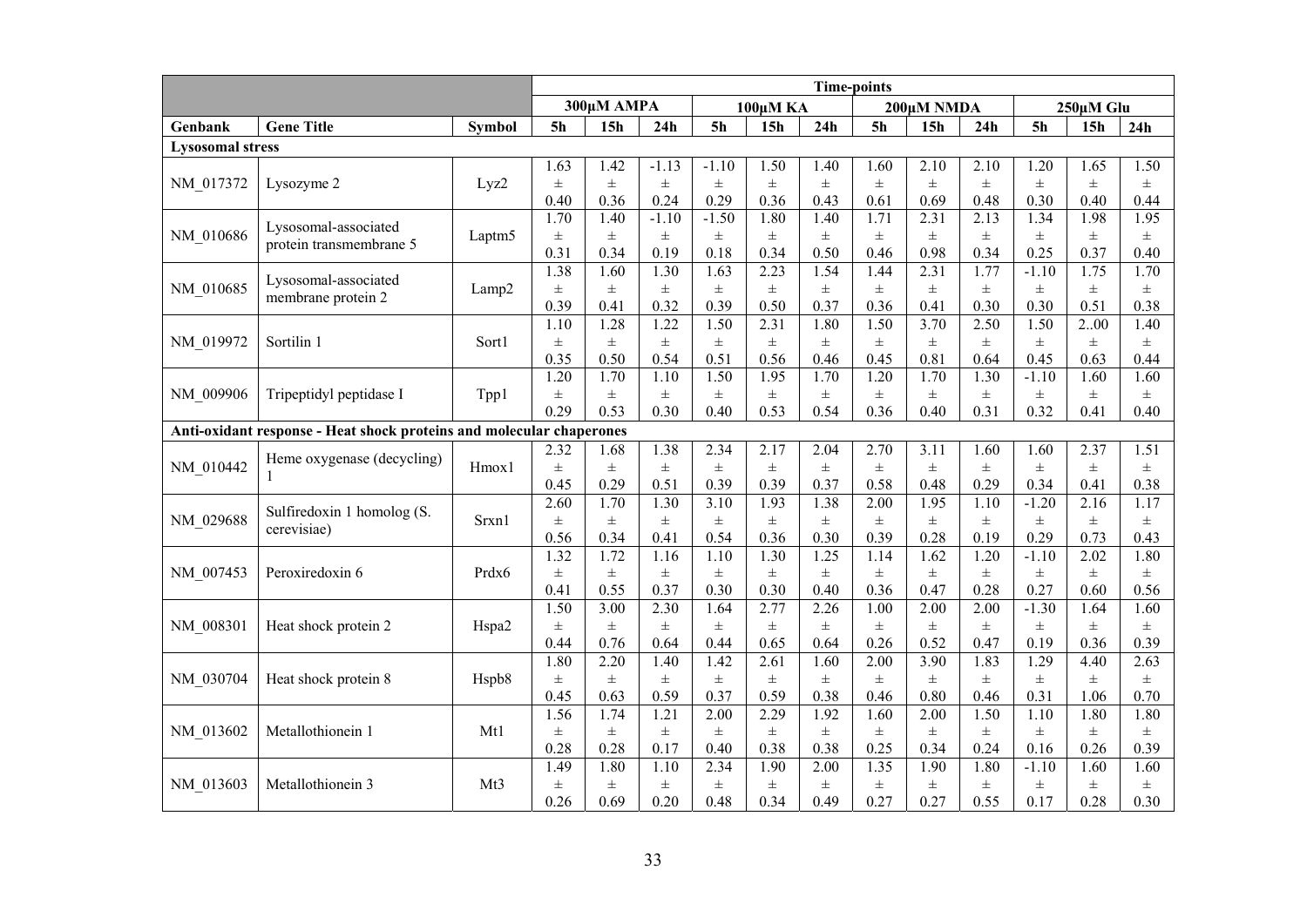|                   |                                                |                   | <b>Time-points</b> |                 |          |                |                 |          |                |                 |         |                |                 |         |
|-------------------|------------------------------------------------|-------------------|--------------------|-----------------|----------|----------------|-----------------|----------|----------------|-----------------|---------|----------------|-----------------|---------|
|                   |                                                |                   |                    | 300µM AMPA      |          |                | 100μMKA         |          | 200µM NMDA     |                 |         |                | $250 \mu M$ Glu |         |
| Genbank           | <b>Gene Title</b>                              | <b>Symbol</b>     | <b>5h</b>          | 15 <sub>h</sub> | 24h      | 5 <sub>h</sub> | 15 <sub>h</sub> | 24h      | 5 <sub>h</sub> | 15 <sub>h</sub> | 24h     | 5 <sub>h</sub> | 15 <sub>h</sub> | 24h     |
|                   | Anti-oxidant response - Glutathione metabolism |                   |                    |                 |          |                |                 |          |                |                 |         |                |                 |         |
|                   | Glutathione S-transferase,                     |                   | 1.10               | 1.82            | 1.40     | 1.14           | 2.30            | 2.03     | 1.30           | 3.05            | 2.14    | $-1.20$        | 2.60            | 2.10    |
| NM 010357         | alpha 4                                        | Gsta4             | $\pm$              | $\pm$           | $\pm$    | $\pm$          | $\pm$           | $\pm$    | $\pm$          | $\pm$           | Ŧ       | $\pm$          | $\pm$           | $\pm$   |
|                   |                                                |                   | 0.29               | 0.44            | 0.33     | 0.31           | 0.60            | 0.48     | 0.39           | 0.70            | 0.52    | 0.18           | 0.63            | 0.59    |
|                   | Glutathione S-transferase,                     |                   | 1.20               | 1.50            | $-1.00$  | 1.50           | 1.90            | 1.20     | 1.45           | 2.10            | 1.34    | $-1.20$        | 2.10            | 1.70    |
| NM 008184         | mu 6                                           | Gstm <sub>6</sub> | $\pm$              | $\pm$           | $_{\pm}$ | 士              | 士               | $_{\pm}$ | $_{\pm}$       | Ŧ               | Ŧ.      | $_{\pm}$       | $\pm$           | $\pm$   |
|                   |                                                |                   | 0.40               | 0.53            | 0.35     | 0.50           | 0.52            | 0.36     | 0.45           | 0.63            | 0.35    | 0.22           | 0.58            | 0.52    |
|                   | Microsomal glutathione S-                      |                   | 1.10               | 1.80            | 1.30     | 1.40           | 2.55            | 1.91     | 1.71           | 2.96            | 1.67    | $-1.00$        | 3.20            | 2.90    |
| NM_019946         | transferase 1                                  | Mgst1             | $\pm$              | $\pm$           | $_{\pm}$ | 士              | 士               | 士        | $_{\pm}$       | Ŧ               | Ŧ.      | $\pm$          | $\pm$           | 士       |
|                   |                                                |                   | 0.30               | 0.46            | 0.42     | 0.44           | 0.53            | 0.51     | 0.42           | 0.60            | 0.37    | 0.27           | 0.87            | 0.90    |
|                   | Microsomal glutathione S-                      |                   | $-1.25$            | $-1.56$         | $-1.40$  | $-1.20$        | $-2.26$         | $-2.14$  | $-1.25$        | $-2.00$         | $-1.63$ | $-1.30$        | $-1.70$         | $-1.60$ |
| NM 025569         | transferase 3                                  | Mgst3             | $\pm$              | $\pm$           | $_{\pm}$ | 士              | 士               | $\pm$    | $\pm$          | $\pm$           | Ŧ.      | $\pm$          | $\pm$           | $\pm$   |
|                   |                                                |                   | 0.19               | 0.15            | 0.16     | 0.20           | 0.09            | 0.12     | 0.18           | 0.10            | 0.12    | 0.14           | 0.11            | 0.12    |
|                   | Glutathione S-transferase,                     |                   | 1.30               | 1.68            | 1.10     | 1.57           | 2.12            | 1.42     | 1.45           | 2.23            | 1.43    | $-1.10$        | 1.90            | 1.64    |
| NM 010358         | mu 1                                           | Gstm1             | $\pm$              | $_{\pm}$        | Ŧ        | 士              | 士               | $_{\pm}$ | $_{\pm}$       | Ŧ               | Ŧ.      | $_{\pm}$       | $\pm$           | 士       |
|                   |                                                |                   | 0.26               | 0.27            | 0.18     | 0.33           | 0.40            | 0.40     | 0.32           | 0.46            | 0.30    | 0.14           | 0.37            | 0.35    |
| <b>Cell death</b> |                                                |                   |                    |                 |          |                |                 |          |                |                 |         |                |                 |         |
|                   |                                                |                   | 2.70               | 5.32            | 2.36     | 4.74           | 11.98           | 10.21    | 3.42           | 7.93            | 5.32    | 2.00           | 8.27            | 8.24    |
| NM_020581         | Angiopoietin-like 4                            | Angptl4           | $\pm$              | $\pm$           | $_{\pm}$ | $\pm$          | $\pm$           | $\pm$    | $\pm$          | Ŧ.              | Ŧ.      | $\pm$          | $\pm$           | $\pm$   |
|                   |                                                |                   | 0.59               | 1.14            | 0.63     | 0.84           | 2.14            | 2.28     | 0.65           | 1.61            | 1.00    | 0.46           | 1.62            | 1.58    |
|                   |                                                |                   | 1.10               | 1.60            | 1.20     | 1.30           | 2.10            | 1.60     | 1.50           | 2.42            | 1.74    | 1.20           | 2.00            | 1.70    |
| NM 009811         | Caspase 6                                      | Casp6             | $\pm$              | $\pm$           | $\pm$    | $\pm$          | $_{\pm}$        | $\pm$    | $\pm$          | $\pm$           | Ŧ       | $\pm$          | $\pm$           | $\pm$   |
|                   |                                                |                   | 0.28               | 0.33            | 0.32     | 0.30           | 0.35            | 0.36     | 0.39           | 0.48            | 0.27    | 0.31           | 0.37            | 0.46    |
|                   | Catenin (cadherin associated                   |                   | 1.30               | 1.55            | 1.20     | 1.30           | 2.10            | 1.43     | 1.55           | 2.40            | 1.80    | 1.20           | 1.90            | 1.80    |
| NM 009818         | protein), alpha 1                              | Ctnna1            | $\pm$              | $_{\pm}$        | $_{\pm}$ | 士              | 士               | $_{\pm}$ | Ŧ.             | Ŧ.              | Ŧ.      | $\pm$          | $\pm$           | 士       |
|                   |                                                |                   | 0.21               | 0.24            | 0.18     | 0.23           | 0.29            | 0.27     | 0.28           | 0.33            | 0.32    | 0.20           | 0.34            | 0.36    |
|                   | B-cell leukemia/lymphoma                       |                   | $-1.07$            | $-1.80$         | $-1.60$  | $-1.37$        | $-1.53$         | $-1.82$  | $-1.00$        | $-2.20$         | $-1.80$ | 1.00           | $-1.70$         | $-1.50$ |
| NM 021399         |                                                | Bcl11b            | $\pm$              | $\pm$           | $\pm$    | $_{\pm}$       | $_{\pm}$        | $\pm$    | $\pm$          | $\pm$           | Ŧ       | Ŧ              | $\pm$           | $\pm$   |
|                   | 11B                                            |                   | 0.17               | 0.11            | 0.12     | 0.16           | 0.12            | 0.11     | 0.21           | 0.09            | 0.11    | 0.17           | 0.10            | 0.12    |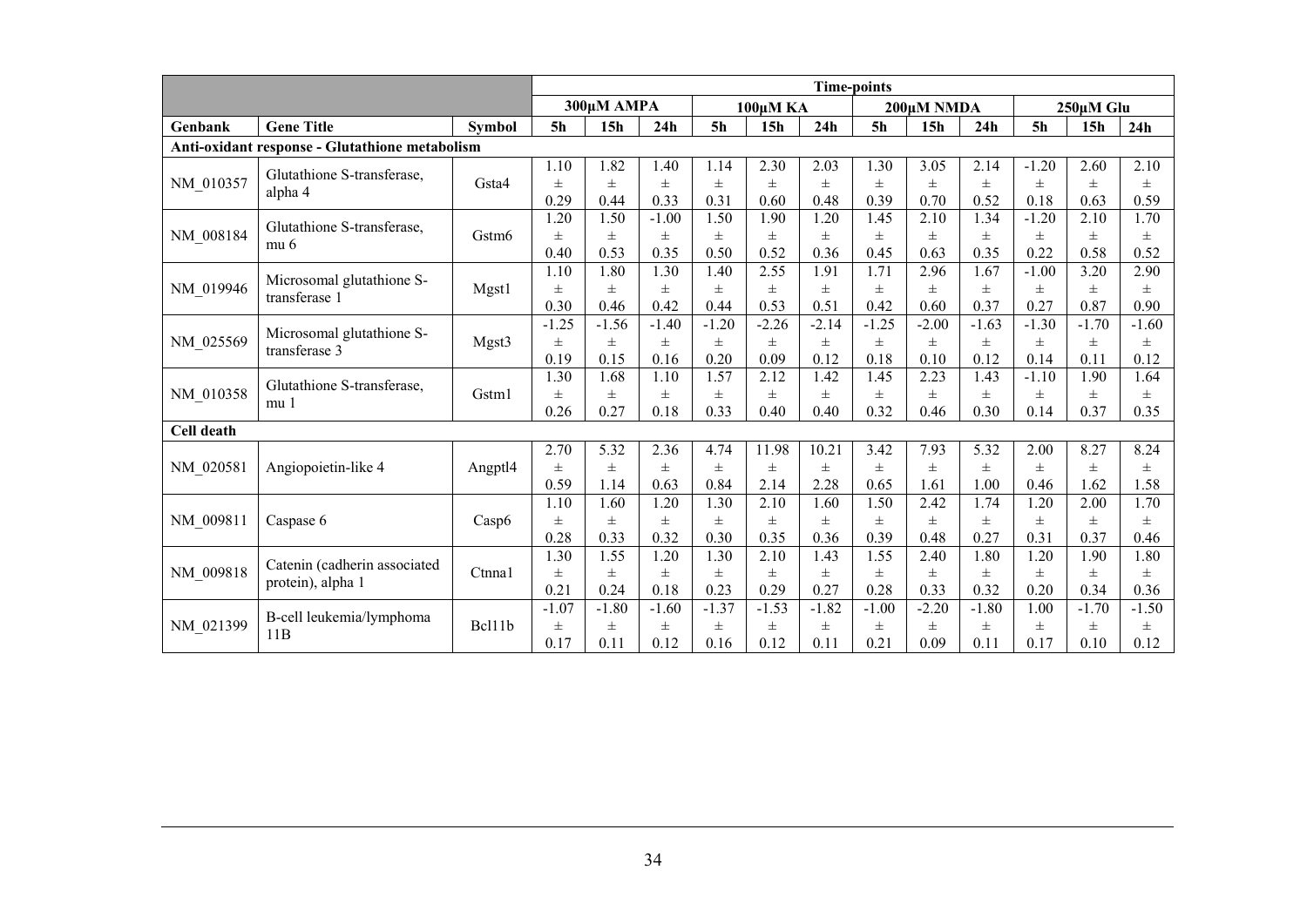|           |                                              | <b>Time-points</b> |                   |                 |          |                |                   |          |                |                 |                   |                   |           |         |
|-----------|----------------------------------------------|--------------------|-------------------|-----------------|----------|----------------|-------------------|----------|----------------|-----------------|-------------------|-------------------|-----------|---------|
|           |                                              |                    |                   | 300µM AMPA      |          |                | 100μM KA          |          |                | 200μM NMDA      |                   |                   | 250µM Glu |         |
| Genbank   | <b>Gene Title</b>                            | <b>Symbol</b>      | 5 <sub>h</sub>    | 15 <sub>h</sub> | 24h      | 5 <sub>h</sub> | 15 <sub>h</sub>   | 24h      | 5 <sub>h</sub> | 15 <sub>h</sub> | 24h               | <b>5h</b>         | 15h       | 24h     |
|           | Cell homeostasis, survival and proliferation |                    |                   |                 |          |                |                   |          |                |                 |                   |                   |           |         |
|           |                                              |                    | 1.17              | 1.65            | 1.00     | 1.90           | 2.02              | 1.82     | 1.25           | 1.60            | 1.45              | $-1.30$           | 1.90      | 1.80    |
| NM 010835 | Homeobox, msh-like 1                         | Msx1               | $\pm$             | $_{\pm}$        | $\pm$    | $\pm$          | $\pm$             | $_{\pm}$ | $\pm$          | Ŧ.              | $\pm$             | $\pm$             | $\pm$     | $\pm$   |
|           |                                              |                    | 0.35              | 0.48            | 0.29     | 0.63           | 0.54              | 0.46     | 0.33           | 0.34            | 0.36              | 0.25              | 0.57      | 0.47    |
|           | Nuclear receptor subfamily                   |                    | 1.40              | 1.80            | 1.30     | 1.90           | 2.30              | 1.70     | 1.40           | 2.00            | 1.60              | 1.00              | 2.00      | 2.10    |
| NM_152229 | 2, group E, member 1                         | Nr2e1              | $\pm$             | $_{\pm}$        | 士        | $\pm$          | $\pm$             | $\pm$    | $\pm$          | $\pm$           | $\pm$             | $\pm$             | $\pm$     | $\pm$   |
|           |                                              |                    | 0.28              | 0.38            | 0.29     | 0.40           | 0.42              | 0.35     | 0.35           | 0.32            | 0.50              | 0.21              | 0.48      | 0.47    |
|           |                                              |                    | 1.77              | 1.55            | 1.03     | $-1.00$        | 2.43              | 2.23     | 1.90           | 3.50            | 4.30              | 1.20              | 2.00      | 2.00    |
| NM 009263 | Secreted phosphoprotein 1                    | Spp1               | $\pm$             | $_{\pm}$        | $_{\pm}$ | $_{\pm}$       | $\pm$             | $_{\pm}$ | $\pm$          | 土.              | $_{\pm}$          | $\pm$             | $\pm$     | $\pm$   |
|           |                                              |                    | 0.40              | 0.38            | 0.28     | 0.32           | 0.68              | 0.67     | 0.83           | 3.20            | 1.17              | 0.30              | 0.44      | 0.45    |
|           |                                              |                    | 10.12             | 11.74           | 9.17     | 11.00          | 14.06             | 12.03    | 1.94           | 2.44            | 4.03              | 1.00              | $-4.09$   | $-3.79$ |
| NM 009129 | Secretogranin II                             | Scg2               | $\pm$             | $_{\pm}$        | $_{\pm}$ | $\pm$          | $\pm$             | Ŧ.       | $\pm$          | Ŧ.              | $\pm$             | $\pm$             | $_{\pm}$  | $\pm$   |
|           |                                              |                    | 2.32              | 2.39            | 1.77     | 2.47           | 2.73              | 1.93     | 0.44           | 0.82            | 0.85              | 0.22              | 0.07      | 0.08    |
|           |                                              |                    | 1.09              | 1.70            | 1.30     | 1.30           | 2.36              | 1.98     | 1.15           | 2.40            | 1.80              | $-1.20$           | 1.70      | 1.70    |
| NM 009696 | Apolipoprotein E                             | Apoe               | $\pm$             | $\pm$           | $\pm$    | $\pm$          | $\pm$             | $\pm$    | $\pm$          | Ŧ.              | $\pm$             | $\pm$             | $\pm$     | $\pm$   |
|           |                                              |                    | 0.23              | 0.29            | 0.24     | 0.28           | 0.43              | 0.36     | 0.27           | 0.52            | 0.27              | 0.14              | 0.32      | 0.37    |
|           | Baculoviral IAP repeat-                      |                    | 1.94              | 1.25            | $-1.00$  | 2.09           | 1.39              | 1.21     | 2.00           | 1.40            | $-1.00$           | 1.54              | 1.88      | 1.34    |
| NM 009689 | containing 5                                 | Birc5              | $\pm$             | $\pm$           | $\pm$    | $\pm$          | $\pm$             | $\pm$    | $_{\pm}$       | Ŧ.              | $\pm$             | $\pm$             | $\pm$     | $\pm$   |
|           |                                              |                    | 0.50              | 0.37            | 0.26     | 0.59           | 0.35              | 0.31     | 0.56           | 0.33            | 0.22              | 0.36              | 0.50      | 0.30    |
|           | Bcl2-associated athanogene                   |                    | 1.80              | 2.40            | 2.40     | 2.50           | 2.49              | 2.09     | 2.30           | 2.70            | 2.50              | 1.60              | 2.00      | 1.80    |
| NM_013863 | 3                                            | Bag3               | $\pm$             | $\pm$           | $\pm$    | $\pm$          | $\pm$             | $\pm$    | $\pm$          | $\pm$           | $\pm$             | $\pm$             | $\pm$     | $\pm$   |
|           |                                              |                    | 0.24              | 0.39            | 0.48     | 0.37           | 0.37              | 0.31     | 0.47           | 0.36            | 0.48              | 0.34              | 0.38      | 0.45    |
|           |                                              |                    | 1.40              | 1.50            | 1.00     | 1.80           | 2.10              | 1.60     | 1.60           | 1.70            | 1.30              | 1.60              | 2.40      | 2.10    |
| NM 010514 | Insulin-like growth factor 2                 | Igf <sub>2</sub>   | $\pm$             | $_{\pm}$        | 士        | 士              | $\pm$             | $_{\pm}$ | $_{\pm}$       | Ŧ.              | $\pm$             | $\pm$             | $\pm$     | $\pm$   |
|           |                                              |                    | 0.28              | 0.30            | 0.21     | 0.35           | 0.43              | 0.39     | 0.36           | 0.41            | 0.28              | 0.32              | 0.52      | 0.52    |
|           |                                              |                    | $\overline{1.40}$ | 1.40            | 1.80     | $-1.00$        | $\overline{1.60}$ | 1.60     | 1.20           | 1.70            | $\overline{1.60}$ | $\overline{1.90}$ | 1.10      | 1.00    |
| NM 133662 | Immediate early response 3                   | Ier <sub>3</sub>   | $\pm$             | $\pm$           | $\pm$    | $\pm$          | $\pm$             | $_{\pm}$ | Ŧ              | Ŧ.              | $\pm$             | $\pm$             | $\pm$     | $\pm$   |
|           |                                              |                    | 0.32              | 0.37            | 0.45     | 0.26           | 0.31              | 0.35     | 0.32           | 0.31            | 0.27              | 0.48              | 0.34      | 0.21    |
|           | Latent transforming growth                   |                    | 1.10              | 1.80            | 1.60     | 1.05           | 1.23              | 1.38     | 1.20           | 1.60            | 1.80              | $-1.00$           | 1.50      | 1.90    |
| NM 008520 | factor beta binding protein 3                | Ltbp3              | $\pm$             | $\pm$           | Ŧ        | Ŧ              | $\pm$             | $\pm$    | $\pm$          | Ŧ.              | $\pm$             | $\pm$             | $\pm$     | $\pm$   |
|           |                                              |                    | 0.25              | 0.43            | 0.32     | 0.33           | 0.41              | 0.41     | 0.26           | 0.34            | 0.35              | 0.22              | 0.25      | 0.41    |
|           | Insulin-like growth factor                   |                    | $-1.10$           | 1.60            | 1.10     | 1.30           | 2.14              | 1.61     | 1.10           | 2.00            | 1.80              | $-1.20$           | 1.70      | 1.90    |
| NM 010518 |                                              | Igfbp5             | $\pm$             | $\pm$           | $\pm$    | $\pm$          | $\pm$             | $\pm$    | $\pm$          | $\pm$           | $\pm$             | $\pm$             | $\pm$     | $\pm$   |
|           | binding protein 5                            |                    | 0.25              | 0.32            | 0.26     | 0.26           | 0.38              | 0.40     | 0.25           | 0.40            | 0.39              | 0.12              | 0.28      | 0.40    |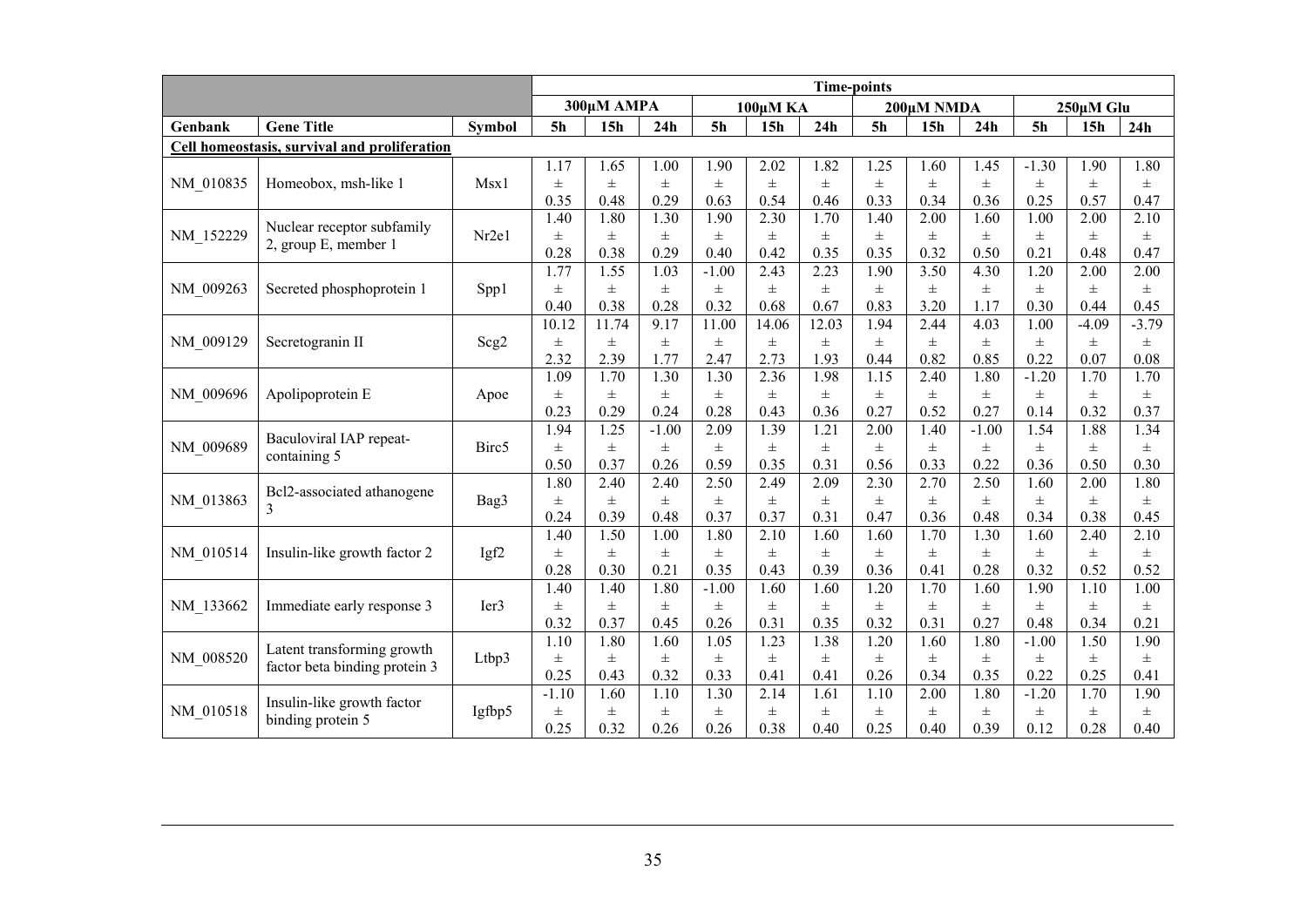|                    |                                |                 | <b>Time-points</b> |                 |               |                |                  |               |                |                 |                  |                |               |                  |
|--------------------|--------------------------------|-----------------|--------------------|-----------------|---------------|----------------|------------------|---------------|----------------|-----------------|------------------|----------------|---------------|------------------|
|                    |                                |                 |                    | 300µM AMPA      |               |                | 100μM KA         |               |                | 200μM NMDA      |                  |                | 250µM Glu     |                  |
| Genbank            | <b>Gene Title</b>              | <b>Symbol</b>   | 5 <sub>h</sub>     | 15 <sub>h</sub> | 24h           | 5 <sub>h</sub> | 15 <sub>h</sub>  | 24h           | 5 <sub>h</sub> | 15 <sub>h</sub> | 24h              | 5 <sub>h</sub> | 15h           | 24h              |
|                    |                                |                 | $-2.12$            | $-1.19$         | $-1.15$       | $-1.84$        | $-2.90$          | $-2.40$       | $-1.50$        | $-2.10$         | $-1.20$          | $-1.50$        | $-1.70$       | $-1.50$          |
| NM 021099          | Kit oncogene                   | Kit             | $\pm$              | $\pm$           | $\pm$         | $\pm$          | $\pm$            | $\pm$         | $\pm$          | $\pm$           | $\pm$            | $\pm$          | $\pm$         | $\pm$            |
|                    |                                |                 | 0.10               | 0.20            | 0.18          | 0.11           | 0.07             | 0.10          | 0.13           | 0.10            | 0.18             | 0.12           | 0.12          | 0.17             |
| Mitotic cell cycle |                                |                 |                    |                 |               |                |                  |               |                |                 |                  |                |               |                  |
|                    | SPC25, NDC80 kinetochore       |                 | 1.79               | 1.50            | $-1.08$       | 2.40           | 1.83             | 1.34          | 2.11           | 1.82            | 1.21             | 1.66           | 1.85          | 1.47             |
| NM_025565          | complex component,             | Spc25           | $\pm$              | $\pm$           | $\pm$         | $\pm$          | $_{\pm}$         | $\pm$         | $\pm$          | $_{\pm}$        | $_{\pm}$         | $_{\pm}$       | $\pm$         | $\pm$            |
|                    | homolog (S. cerevisiae)        |                 | 0.52               | 0.52            | 0.32          | 0.81           | 0.57             | 0.45          | 0.48           | 0.49            | 0.32             | 0.41           | 0.65          | 0.63             |
|                    |                                |                 | 1.97               | 1.28            | $-1.10$       | 1.96           | 1.60             | 1.19          | 1.84           | 1.50            | 1.18             | 1.80           | 1.86          | 1.67             |
| NM 028390          | Anillin, actin binding protein | Anln            | $\pm$              | $\pm$           | $\pm$         | $\pm$          | $_{\pm}$         | $\pm$         | $\pm$          | $_{\pm}$        | $\pm$            | $\pm$          | $\pm$         | $\pm$            |
|                    |                                |                 | 0.51               | 0.28            | 0.19          | 0.48           | 0.35             | 0.32          | 0.41           | 0.33            | 0.26             | 0.40           | 0.51          | 0.41             |
|                    |                                |                 | 2.31               | 1.48            | 1.04          | 2.30           | 1.46             | 1.07          | 1.65           | 1.31            | 1.11             | 1.91           | 1.98          | 1.59             |
| NM 011497          | Aurora kinase A                | Aurka           | $\pm$              | $\pm$           | $\pm$         | $\pm$          | $\pm$            | $\pm$         | $\pm$          | $\pm$           | $\pm$            | $\pm$          | $\pm$         | $\pm$            |
|                    |                                |                 | 0.56               | 0.36            | 0.25          | 0.55           | 0.37             | 0.29          | 0.40           | 0.32            | 0.26             | 0.42           | 0.50          | 0.44             |
|                    | TPX2, microtubule-             |                 | 1.80               | 1.27            | $-1.08$       | 1.90           | 1.49             | 1.06          | 1.80           | 1.50            | 1.10             | 1.70           | 2.09          | 1.57             |
| NM 028109          | associated protein homolog     | Tpx2            | $\pm$              | $\pm$           | $\pm$         | $\pm$          | $\pm$            | $\pm$         | $\pm$          | $\pm$           | $_{\pm}$         | $\pm$          | $\pm$         | $_{\pm}$         |
|                    | (Xenopus laevis)               |                 | 0.46               | 0.41            | 0.26          | 0.49           | 0.45             | 0.35          | 0.49           | 0.33            | 0.25             | 0.42           | 0.55          | 0.46             |
|                    |                                |                 | 2.58               | 1.54            | $-1.10$       | 3.02           | 1.74             | 1.18          | 2.10           | 1.66            | 1.19             | 2.06           | 1.91          | 1.50             |
| NM 007659          | Cyclin-dependent kinase 1      | Cdk1            | $\pm$              | $\pm$           | $\pm$         | $\pm$          | $\pm$            | $\pm$         | $\pm$          | $_{\pm}$        | $_{\pm}$         | $\pm$          | $\pm$         | $_{\pm}$         |
|                    |                                |                 | 0.62               | 0.45            | 0.26          | 0.71           | 0.38             | 0.32          | 0.51           | 0.39            | 0.26             | 0.42           | 0.47          | 0.39<br>1.32     |
|                    | Cell division cycle 20         | Cdc20           | 1.53               | 1.06            | $-1.15$       | 1.51           | 1.35             | 1.04          | 1.87           | 1.43            | $-1.02$          | 1.61           | 2.03          |                  |
| NM 023223          | homolog (S. cerevisiae)        |                 | $\pm$<br>0.50      | $\pm$<br>0.38   | $\pm$<br>0.24 | $\pm$<br>0.55  | $_{\pm}$<br>0.50 | $\pm$<br>0.46 | $\pm$<br>0.39  | $\pm$<br>0.31   | $_{\pm}$<br>0.24 | $\pm$<br>0.41  | $\pm$<br>0.50 | $_{\pm}$<br>0.36 |
|                    |                                |                 | 2.17               | 1.45            | 1.00          | 1.94           | 1.96             | 1.34          | 2.18           | 1.78            | 1.04             | 1.57           | 2.03          | 1.43             |
| NM 013538          | Cell division cycle            | Cdca3           | $\pm$              | $\pm$           | $\pm$         | $\pm$          | Ŧ                | $\pm$         | $\pm$          | $_{\pm}$        | $_{\pm}$         | $\pm$          | $\pm$         | $\pm$            |
|                    | associated 3                   |                 | 0.65               | 0.45            | 0.28          | 0.55           | 0.56             | 0.41          | 0.62           | 0.42            | 0.26             | 0.39           | 0.48          | 0.39             |
|                    |                                |                 | 2.75               | 1.66            | 1.00          | 3.13           | 1.85             | 1.42          | 2.07           | 1.62            | 1.19             | 1.68           | 2.09          | 1.48             |
| NM 172301          | Cyclin B1                      | Ccnb1           | $\pm$              | $\pm$           | $\pm$         | $\pm$          | $\pm$            | $\pm$         | $\pm$          | $\pm$           | $\pm$            | $\pm$          | $\pm$         | $\pm$            |
|                    |                                |                 | 0.63               | 0.40            | 0.30          | 0.82           | 0.60             | 0.43          | 0.50           | 0.41            | 0.29             | 0.42           | 0.54          | 0.51             |
|                    |                                |                 | 1.30               | 1.47            | 1.12          | 1.53           | 1.35             | $-1.01$       | 1.30           | 1.55            | 1.25             | 1.36           | 1.52          | 1.31             |
| NM 009831          | Cyclin G1                      | Ceng1           | $\pm$              | $\pm$           | $\pm$         | $\pm$          | $\pm$            | $\pm$         | $\pm$          | $\pm$           | $\pm$            | $\pm$          | $\pm$         | $\pm$            |
|                    |                                |                 | 0.32               | 0.49            | 0.23          | 0.47           | 0.36             | 0.27          | 0.34           | 0.33            | 0.34             | 0.31           | 0.39          | 0.29             |
|                    |                                |                 | 1.27               | 1.65            | 1.07          | 1.57           | 2.20             | 1.70          | 1.36           | 1.89            | 1.15             | $-1.41$        | 1.93          | 2.11             |
| NM 031166          | Inhibitor of DNA binding 4     | Id <sub>4</sub> | $\pm$              | $\pm$           | $\pm$         | $\pm$          | $\pm$            | $\pm$         | $\pm$          | $\pm$           | $\pm$            | $\pm$          | $\pm$         | $\pm$            |
|                    |                                |                 | 0.38               | 0.48            | 0.28          | 0.47           | 0.65             | 0.59          | 0.41           | 0.53            | 0.34             | 0.21           | 0.56          | 0.76             |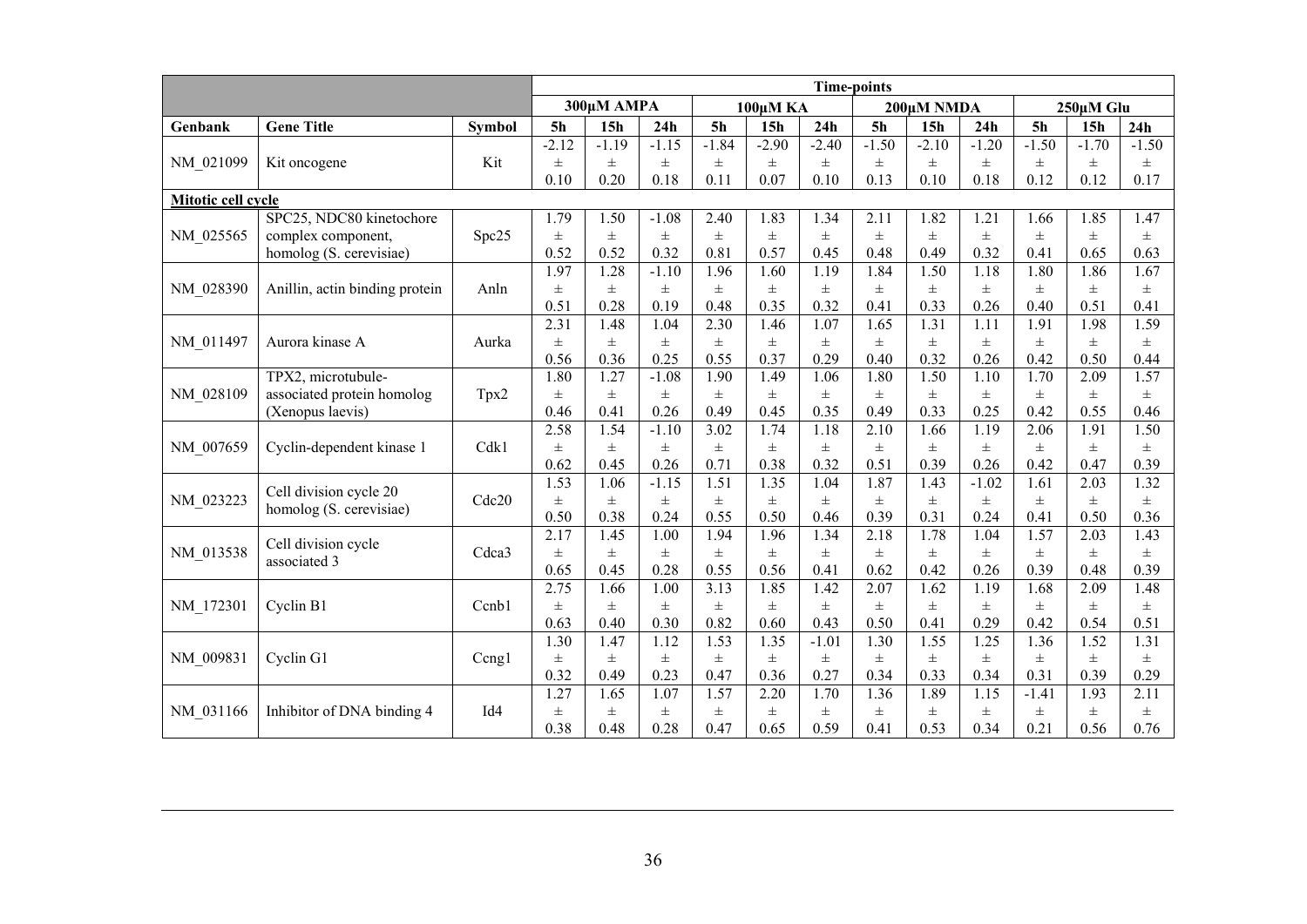|           |                                                         |        |                  |            | <b>Time-points</b> |                |                 |         |                |                 |                 |                |                 |         |  |
|-----------|---------------------------------------------------------|--------|------------------|------------|--------------------|----------------|-----------------|---------|----------------|-----------------|-----------------|----------------|-----------------|---------|--|
|           |                                                         |        |                  | 300µM AMPA |                    |                | 100uM KA        |         | 200uM NMDA     |                 |                 |                | $250 \mu M$ Glu |         |  |
| Genbank   | <b>Gene Title</b>                                       | Symbol | 5h               | 15h        | 24 <sub>h</sub>    | 5 <sub>h</sub> | 15 <sub>h</sub> | 24h     | 5 <sub>h</sub> | 15 <sub>h</sub> | 24 <sub>h</sub> | 5 <sub>h</sub> | 15h             | 24h     |  |
|           | Integrin beta 1 (fibronectin                            |        | .58              | .29        | .13                | .59            | .64             | 1.13    | 1.54           | 1.45            | 1.10            | 1.34           | 1.64            | .46     |  |
| NM 010578 | receptor beta)                                          | Itgb1  | Ŧ                | $\pm$      | $_{\pm}$           | 士              | 士               | 士       | 士              | 士               | 士               | $\pm$          | $\pm$           | $\pm$   |  |
|           |                                                         |        | 0.33             | 0.23       | 0.22               | 0.30           | 0.31            | 0.23    | 0.31           | 0.29            | 0.20            | 0.22           | 0.28            | 0.32    |  |
|           |                                                         |        | $\overline{.40}$ | 1.74       | .11                | .58            | .89             | 1.57    | .28            | l.56            | 1.24            | 1.13           | 1.77            | .35     |  |
| NM 023317 | Nuclear distribution gene E                             | Nde1   | 士                | $\pm$      | $_{\pm}$           | $\pm$          | 士               | $\pm$   | $\pm$          | $\pm$           | 士               | $\pm$          | $\pm$           | $\pm$   |  |
|           | homolog 1 (A nidulans)                                  |        | 0.39             | 0.45       | 0.27               | 0.42           | 0.47            | 0.45    | 0.32           | 0.35            | 0.30            | 0.30           | 0.43            | 0.35    |  |
|           | Calcium/calmodulin-                                     |        | $-1.04$          | $-1.57$    | $-1.52$            | .00            | $-2.10$         | $-2.30$ | $-1.31$        | $-2.47$         | $-1.71$         | $-1.18$        | $-2.33$         | $-1.74$ |  |
| NM 007595 | dependent protein kinase II,                            | Camk2b | 士                | $\pm$      | $_{\pm}$           | 士              | 士               | $\pm$   | 士              | $_{\pm}$        | 士               | Ŧ              | $\pm$           | $\pm$   |  |
|           | beta                                                    |        | 0.16             | 0.13       | 0.11               | 0.16           | 0.08            | 0.10    | 0.13           | 0.06            | 0.11            | 0.13           | 0.09            | 0.11    |  |
|           | Protein phosphatase 3,                                  |        | 1.00             | $-1.45$    | $-1.93$            | 1.41           | $-1.74$         | $-2.12$ | $-1.00$        | $-2.14$         | $-1.82$         | 1.03           | $-1.71$         | $-1.48$ |  |
| NM 008913 | catalytic subunit, alpha                                | Ppp3ca | 士                | 士          | 士                  | $_{\pm}$       |                 | 士       | 士              | 士               | 士               | 士              | $\pm$           | 士       |  |
|           | isoform                                                 |        | 0.23             | 0.25       | 0.09               | 0.25           | 0.10            | 0.10    | 0.23           | 0.09            | 0.21            | 0.20           | $0.1^{\circ}$   | 0.12    |  |
|           |                                                         |        | $-1.30$          | $-1.44$    | $-1.52$            | $-1.40$        | $-1.80$         | $-1.80$ | $-1.15$        | $-1.80$         | $-1.60$         | 1.00           | $-2.00$         | $-1.90$ |  |
| NM 023396 | Reprimo, TP53 dependent<br>G2 arrest mediator candidate | Rprm   | $\pm$            | 士          | $_{\pm}$           | $_{\pm}$       | 士               | 士       | 士              | $\pm$           | $\pm$           | $\pm$          | $\pm$           | $\pm$   |  |
|           |                                                         |        | 0.15             | 0.16       | 0.13               | 0.17           | 0.12            |         | 0.18           | 0.10            | 0.10            | 0.18           | 0.09            | 0.11    |  |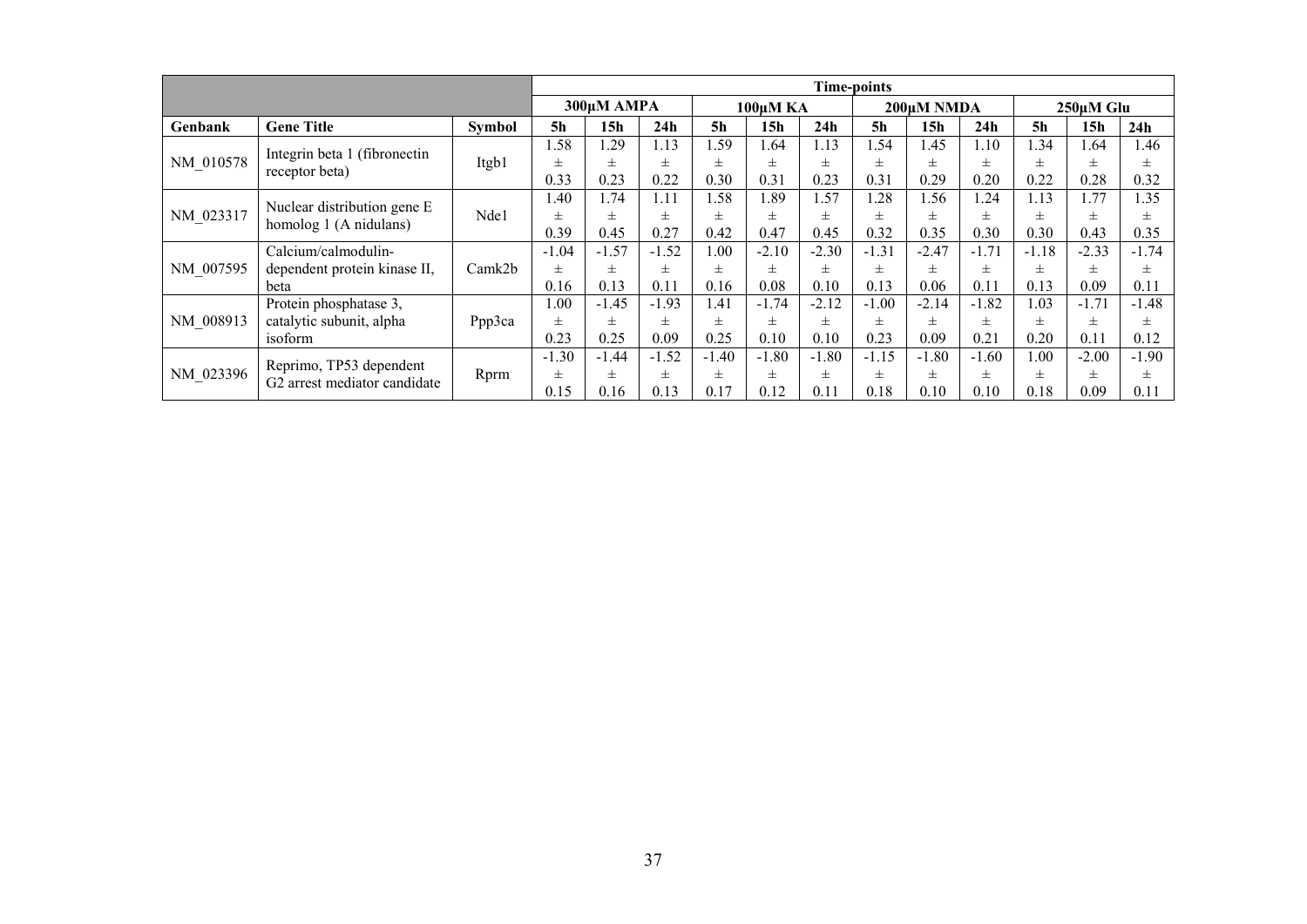**Table 2**. Genes encoding for proteins involved in mitotic cell division in individual excitotoxicity global transcriptomic profiles. Genes were selected on the basis of demonstrating at least ±1.5 fold-change expression in at least one out of three time-points (5h, 15h and 24h) and passed statistical testing of one-way ANOVA, p <0.05 and FDR correction. The genes were classified in the table according to the first time-point where significant regulation above or below 1.5 is detected.

|                              | 300µM AMPA                                                                                                                                                                                                                                                                                                                                                                                                                                                                                                                                            | 200μM NMDA                                                                                                                                                                                                                                                                                                                                                                                                                                                                                                                                           | 100μMKA                                                                                                                                                                                                                                                                                                                                                                                                                                                                                                                                 | 250µM Glu                                                                                                                                                                                                                                                                                                                                                                                                                                                                                                                           |
|------------------------------|-------------------------------------------------------------------------------------------------------------------------------------------------------------------------------------------------------------------------------------------------------------------------------------------------------------------------------------------------------------------------------------------------------------------------------------------------------------------------------------------------------------------------------------------------------|------------------------------------------------------------------------------------------------------------------------------------------------------------------------------------------------------------------------------------------------------------------------------------------------------------------------------------------------------------------------------------------------------------------------------------------------------------------------------------------------------------------------------------------------------|-----------------------------------------------------------------------------------------------------------------------------------------------------------------------------------------------------------------------------------------------------------------------------------------------------------------------------------------------------------------------------------------------------------------------------------------------------------------------------------------------------------------------------------------|-------------------------------------------------------------------------------------------------------------------------------------------------------------------------------------------------------------------------------------------------------------------------------------------------------------------------------------------------------------------------------------------------------------------------------------------------------------------------------------------------------------------------------------|
| <b>Up-regulation</b><br>(5h) | • Anillin, actin binding protein<br>Aurora kinase A<br>baculoviral IAP repeat-<br>containing 5<br>• Buninhibited by<br>benzimidazoles 1 homolog,<br>beta (S. cerevisiae)<br>Cyclin-dependent kinase 1<br>$\bullet$<br>• cell division cycle 20 homolog<br>(S. cerevisiae)<br>• cell division cycle associated 2<br>• cell division cycle associated 3<br>• cell division cycle associated 5<br>$\bullet$ cyclin D1<br>$\bullet$ cyclin D2<br>• DBF4 homolog (S. cerevisiae)<br>• E4F transcription factor 1<br>$\bullet$ integrin beta 1 (fibronectin | • Anillin, actin binding protein<br>Aurora kinase A<br>Baculoviral IAP repeat-<br>containing 5<br>• Budding uninhibited by<br>benzimidazoles 1 homolog, beta<br>(S. cerevisiae)<br>• Cyclin-dependent kinase 1<br>• Cell division cycle 20 homolog<br>(S. cerevisiae)<br>• Cell division cycle associated 2<br>• Cell division cycle associated 3<br>Cell division cycle associated 5<br>Cell division cycle associated 8<br>Cyclin B1<br>$\bullet$<br>• Cyclin-dependent kinase 2<br>• DBF4 homolog (S. cerevisiae)<br>Integrin beta 1 (fibronectin | • Anillin, actin binding protein<br>Asp (abnormal spindle)-like,<br>microcephaly associated<br>(Drosophila)<br>AT hook containing<br>$\bullet$<br>transcription factor 1<br>Aurora kinase A<br>Baculoviral IAP repeat-<br>containing 5<br>Budding uninhibited by<br>$\bullet$<br>benzimidazoles 1 homolog,<br>beta (S. cerevisiae)<br>Cyclin-dependent kinase 1<br>Cell division cycle 20 homolog<br>(S. cerevisiae)<br>Cell division cycle 6 homolog<br>$\bullet$<br>(S. cerevisiae);<br>Cell division cycle associated 3<br>$\bullet$ | • Anillin, actin binding protein<br>Aurora kinase A<br>Baculoviral IAP repeat-<br>containing 5<br>$\bullet$ Cyclin B1<br>Cyclin-dependent kinase 1<br>Cell division cycle associated 2<br>Cell division cycle associated 3<br>Cell division cycle associated 5<br>Cell division cycle associated 8<br>$\bullet$<br>E4F transcription factor 1<br>• Nucleolar and spindle associated<br>protein 1<br>• Polo-like kinase 1 (Drosophila)<br>Pescadillo homolog 1,<br>containing BRCT domain<br>(zebrafish)<br>SPC24, NDC80 kinetochore |
| Continue                     | receptor beta)<br>• neural precursor cell<br>expressed, developmentally<br>down-regulated gene 9<br>non-SMC condensin I<br>complex, subunit H<br>• polo-like kinase 1 (Drosophila)<br>• predicted gene 8416; predicted<br>gene 5593; cyclin B1; similar<br>to cyclin B1; predicted gene<br>4870<br>regulator of chromosome<br>$\bullet$<br>condensation 2; hypothetical<br>protein LOC100047340                                                                                                                                                       | receptor beta)<br>• Kinesin family member C1<br>• MAD2 mitotic arrest deficient-<br>like 1 (yeast)<br>• Microtubule-associated protein,<br>RP/EB family, member 2<br>• Neural precursor cell expressed,<br>developmentally down-regulated<br>gene 1<br>• Non-SMC condensin I complex,<br>subunit H<br>• Nucleolar and spindle associated<br>protein 1<br>• Pituitary tumor-transforming<br>gene 1                                                                                                                                                    | Cell division cycle associated 5<br>Coiled-coil domain containing<br>99<br>Cyclin D1<br>Cyclin D <sub>2</sub><br>Cyclin G1<br>$\bullet$ Cyclin B1<br>Cyclin-dependent kinase 2<br>DBF4 homolog (S. cerevisiae)<br>E4F transcription factor 1<br>Inhibitor of DNA binding 4<br>Integrin beta 1 (fibronectin<br>$\bullet$<br>receptor beta)                                                                                                                                                                                               | complex component, homolog<br>(S. cerevisiae)<br>SPC25, NDC80 kinetochore<br>$\bullet$<br>complex component, homolog<br>(S. cerevisiae)<br>Sperm associated antigen 5                                                                                                                                                                                                                                                                                                                                                               |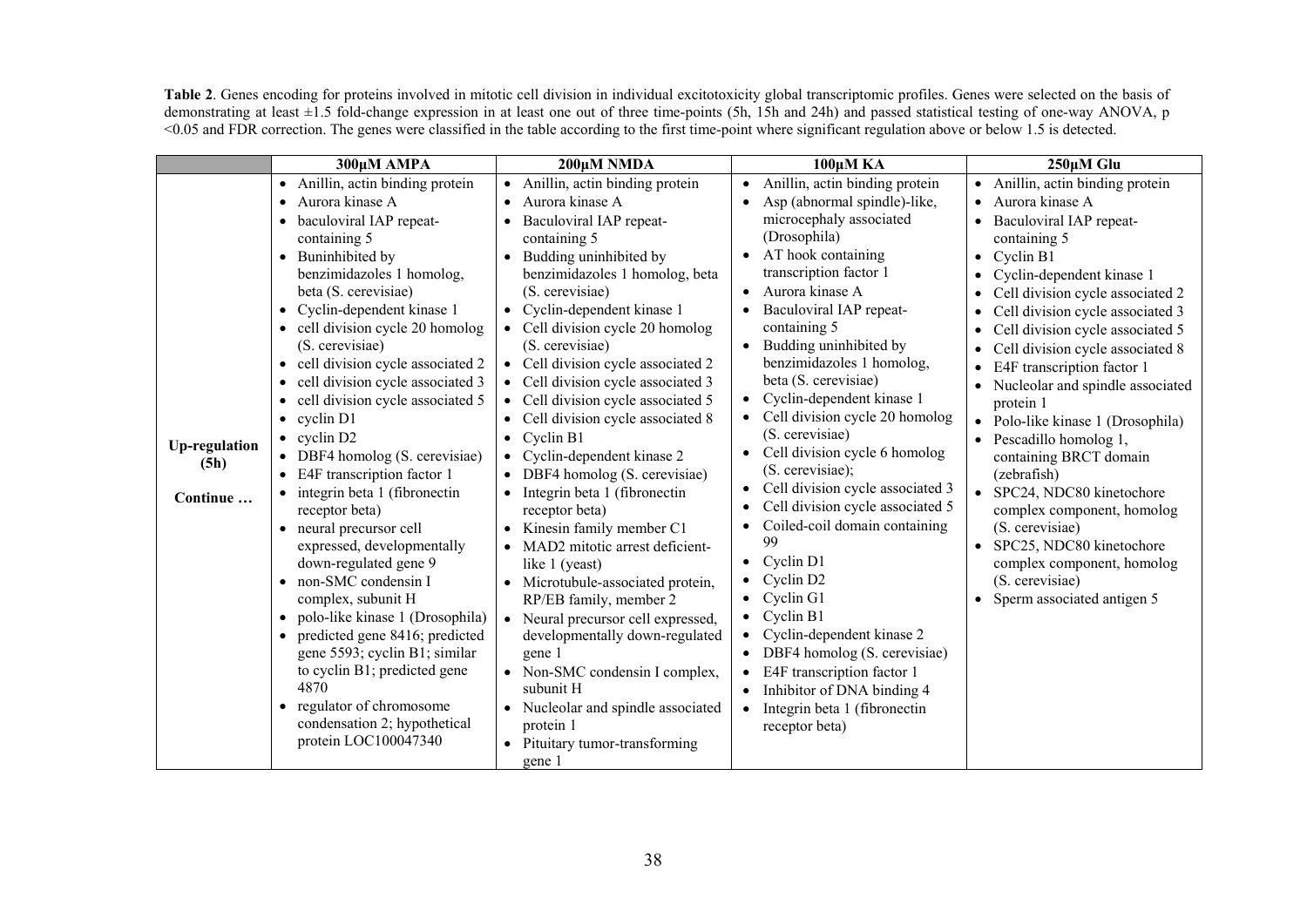|                              | 300µM AMPA                                                                             | 200μM NMDA                                                                                                                                                                                                                             | 100μM KA                                                                                                                                                                                                                                                                                                                                                                                                                                                                                                                                                                                                                                                                   | 250µM Glu |
|------------------------------|----------------------------------------------------------------------------------------|----------------------------------------------------------------------------------------------------------------------------------------------------------------------------------------------------------------------------------------|----------------------------------------------------------------------------------------------------------------------------------------------------------------------------------------------------------------------------------------------------------------------------------------------------------------------------------------------------------------------------------------------------------------------------------------------------------------------------------------------------------------------------------------------------------------------------------------------------------------------------------------------------------------------------|-----------|
| <b>Up-regulation</b><br>(5h) | SPC25, NDC80 kinetochore<br>$\bullet$<br>complex component, homolog<br>(S. cerevisiae) | • Polo-like kinase 1 (Drosophila)<br>SPC24, NDC80 kinetochore<br>complex component, homolog<br>(S. cerevisiae)<br>SPC25, NDC80 kinetochore<br>complex component, homolog<br>(S. cerevisiae)<br>Sperm associated antigen 5<br>$\bullet$ | Microtubule-associated protein,<br>RP/EB family, member 2<br>Neural precursor cell expressed,<br>$\bullet$<br>developmentally down-<br>regulated gene 9<br>Non-SMC condensin II<br>$\bullet$<br>complex, subunit G2<br>Nuclear distribution gene E<br>$\bullet$<br>homolog 1 (A nidulans)<br>Nucleolar and spindle<br>$\bullet$<br>associated protein 1<br>ribosomal protein S6<br>$\bullet$<br>SET domain containing (lysine<br>methyltransferase) 8<br>Kinesin family member C1<br>MAD2 mitotic arrest deficient-<br>like 1 (yeast)<br>SPC25, NDC80 kinetochore<br>$\bullet$<br>complex component, homolog<br>(S. cerevisiae)<br>sperm associated antigen 5<br>$\bullet$ |           |
| Down-<br>regulation at<br>5h | • NIMA (never in mitosis gene<br>a)-related expressed kinase 3                         | Calcium/calmodulin-dependent<br>$\bullet$<br>protein kinase II alpha                                                                                                                                                                   | CDK5 and Abl enzyme<br>substrate 1<br>NIMA (never in mitosis gene<br>$\bullet$<br>a)-related expressed kinase 3<br>SAC3 domain containing 1<br>tubulin, gamma 1                                                                                                                                                                                                                                                                                                                                                                                                                                                                                                            |           |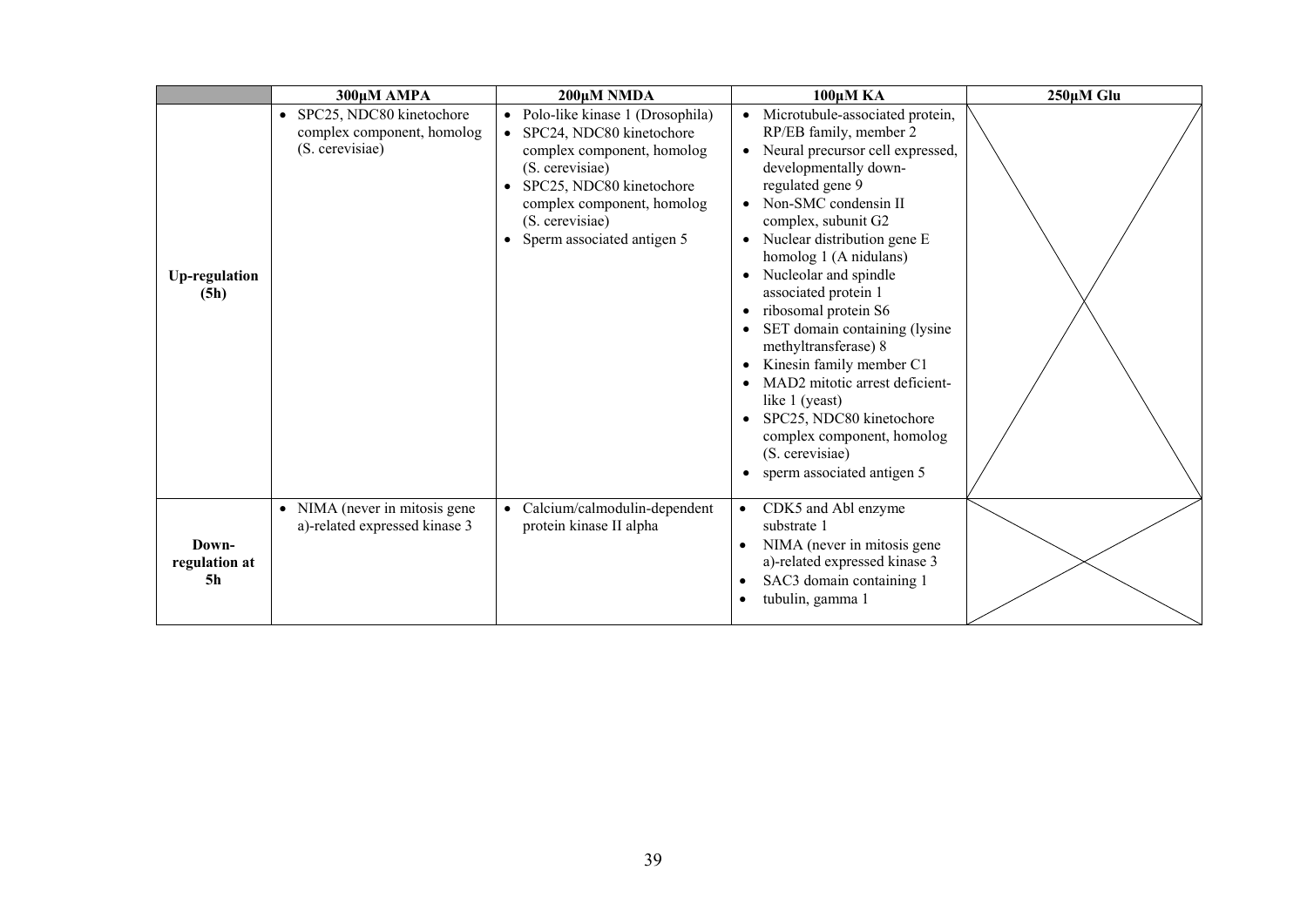|                                           | 300µM AMPA                                                                                                                                                                                                                                     | 200μM NMDA                                                                                                                                                                                                                                                                                                                  | 100μM KA                                                                                                                                                                                                                                                                                                                                                                                                                                                                                                                                                       | 250µM Glu                                                                                                                                                                                                                                                                                                                                                                                                                                                                                                                                               |
|-------------------------------------------|------------------------------------------------------------------------------------------------------------------------------------------------------------------------------------------------------------------------------------------------|-----------------------------------------------------------------------------------------------------------------------------------------------------------------------------------------------------------------------------------------------------------------------------------------------------------------------------|----------------------------------------------------------------------------------------------------------------------------------------------------------------------------------------------------------------------------------------------------------------------------------------------------------------------------------------------------------------------------------------------------------------------------------------------------------------------------------------------------------------------------------------------------------------|---------------------------------------------------------------------------------------------------------------------------------------------------------------------------------------------------------------------------------------------------------------------------------------------------------------------------------------------------------------------------------------------------------------------------------------------------------------------------------------------------------------------------------------------------------|
| <b>Up-regulation</b><br>at 15h            | • Calcium/calmodulin-<br>dependent protein kinase II,<br>delta<br>$\bullet$ Cyclin G1<br>Inhibitor of DNA binding 4<br>$\bullet$<br>• Nuclear distribution gene E<br>homolog 1 (A nidulans)<br>• Nucleolar and spindle<br>associated protein 1 | $\bullet$ Cyclin G1<br>• E2F transcription factor 6<br>Inhibitor of DNA binding 4<br>$\bullet$<br>MAD2 mitotic arrest deficient-<br>like 2 (yeast)<br>• Nuclear distribution gene E<br>homolog 1 (A nidulans)                                                                                                               | • Anaphase promoting complex<br>subunit 1<br>• Neural precursor cell expressed,<br>developmentally down-<br>regulated gene 1                                                                                                                                                                                                                                                                                                                                                                                                                                   | • Cell division cycle 20 homolog<br>(S. cerevisiae)<br>$\bullet$ Cyclin G1<br>$\bullet$ E2F transcription factor 6<br>Inhibitor of DNA binding 4<br>$\bullet$<br>Integrin beta 1 (fibronectin<br>$\bullet$<br>receptor beta)<br>• Neural precursor cell expressed,<br>developmentally down-regulated<br>gene 1<br>• Non-SMC condensin I complex,<br>subunit H<br>• Nuclear distribution gene E<br>homolog 1 (A nidulans)<br>Nuclear factor of activated T-<br>cells, cytoplasmic, calcineurin-<br>dependent 1<br>Pituitary tumor-transforming<br>gene 1 |
| Down-<br>regulation at<br>15 <sub>h</sub> | Calcium/calmodulin-<br>$\bullet$<br>dependent protein kinase II,<br>beta<br>• Tubulin, beta 3                                                                                                                                                  | Calcium/calmodulin-dependent<br>$\bullet$<br>protein kinase II, beta<br>Cyclin D1<br>$\bullet$<br>Fibronectin type 3 and SPRY<br>$\bullet$<br>domain-containing protein<br>Protein phosphatase 3, catalytic<br>$\bullet$<br>subunit, alpha isoform<br>Ras homolog gene family,<br>member U<br>Stathmin 1<br>Tubulin, beta 3 | Budding uninhibited by<br>benzimidazoles 3 homolog (S.<br>cerevisiae)<br>Calcium/calmodulin-dependent<br>$\bullet$<br>protein kinase II alpha<br>Calcium/calmodulin-dependent<br>$\bullet$<br>protein kinase II, beta<br>Protein phosphatase 3, catalytic<br>$\bullet$<br>subunit, alpha isoform<br>Ras homolog gene family,<br>$\bullet$<br>member U<br>Regulator of chromosome<br>$\bullet$<br>condensation 2; hypothetical<br>protein LOC100047340<br>Calcium/calmodulin-dependent<br>$\bullet$<br>protein kinase II gamma gamma<br>Stathmin 1<br>$\bullet$ | • Amyloid beta $(A4)$ precursor<br>protein<br>• Calcium/calmodulin-dependent<br>protein kinase II alpha<br>• Calcium/calmodulin-dependent<br>protein kinase II, beta<br>• Microtubule-associated protein,<br>RP/EB family, member 2<br>• Polo-like kinase 2 (Drosophila)<br>• Protein phosphatase 3, catalytic<br>subunit, alpha isoform<br>• Ras homolog gene family,<br>member U                                                                                                                                                                      |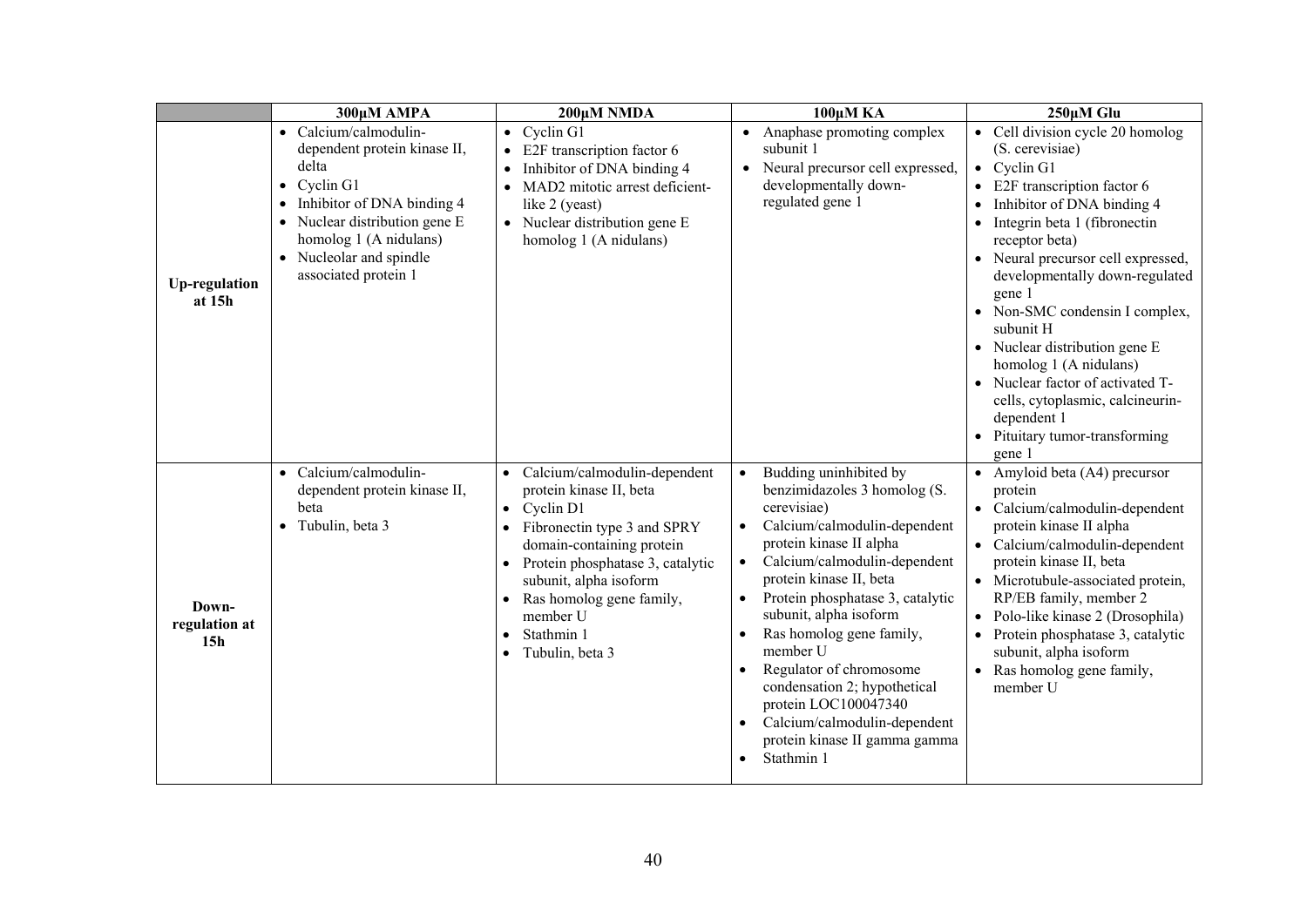|                        | 300µM AMPA               | 200μM NMDA       | $100\mu M K$ A                            | $250 \mu M$ Glu |
|------------------------|--------------------------|------------------|-------------------------------------------|-----------------|
|                        | Centrin 2                | Tubulin, gamma 1 | ADP-ribosylation factor-like              |                 |
|                        | Protein phosphatase 3,   |                  | 8A                                        |                 |
|                        | catalytic subunit, alpha |                  | Activating transcription factor 6         |                 |
|                        | isoform                  |                  | beta                                      |                 |
|                        |                          |                  | Centrin 2<br>$\bullet$                    |                 |
| Down-<br>regulation at |                          |                  | • Centrin $3$                             |                 |
| 24h                    |                          |                  | Checkpoint with forkhead and<br>$\bullet$ |                 |
|                        |                          |                  | ring finger domains                       |                 |
|                        |                          |                  | • Chromatin modifying protein             |                 |
|                        |                          |                  | 1A; predicted gene 8515                   |                 |
|                        |                          |                  | Thioredoxin-like 4B                       |                 |
|                        |                          |                  | Tubulin, beta 3                           |                 |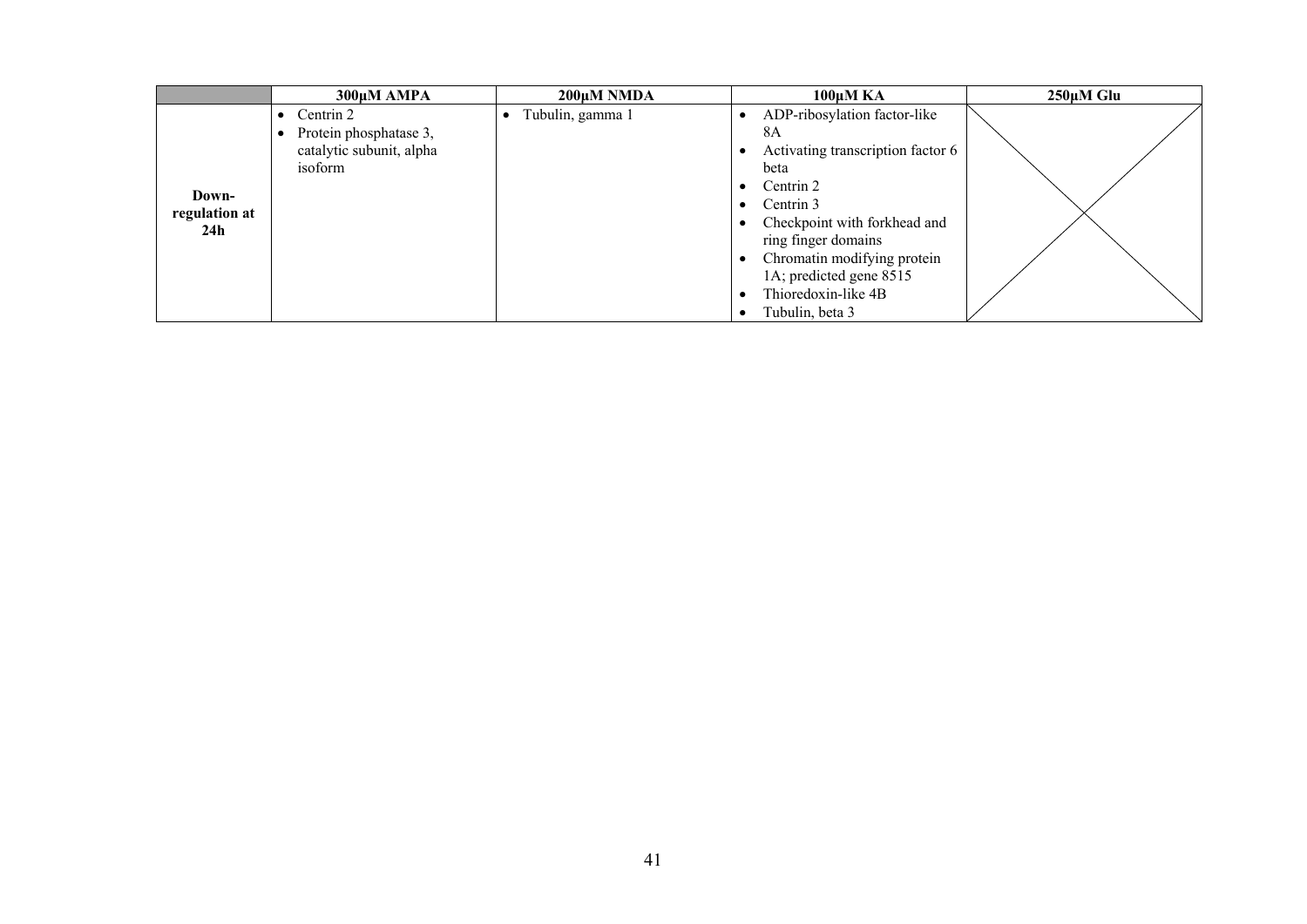|                |                                                        |               | 5h               |                                | 15 <sub>h</sub> |                                | 24h             |                                |
|----------------|--------------------------------------------------------|---------------|------------------|--------------------------------|-----------------|--------------------------------|-----------------|--------------------------------|
| <b>GenBank</b> | <b>Gene Title</b>                                      | <b>Symbol</b> | Microarray       | <b>Real-time</b><br><b>PCR</b> | Microarray      | <b>Real-time</b><br><b>PCR</b> | Microarray      | <b>Real-time</b><br><b>PCR</b> |
| NM 030704      | Heat shock<br>protein 8                                | Hspb8         | $1.29 \pm 0.31$  | $1.42 \pm 0.69$                | $4.40 \pm 1.06$ | $9.29 \pm 0.55$                | $2.63 \pm 0.70$ | $2.24 \pm 0.72$                |
| NM 010442      | Heme<br>oxygenase 1                                    | Hmox1         | $1.59 \pm 0.34$  |                                | $2.37 \pm 0.41$ | $1.78 \pm 0.62$                | $1.51 \pm 0.38$ |                                |
| NM 029688      | Sulfiredoxin 1<br>homolog                              | Srxn1         | $-1.20 \pm 0.29$ |                                | $2.16 \pm 0.73$ | $2.99 \pm 0.55$                | $1.17 \pm 0.43$ |                                |
| NM 011121      | Polo-like kinase                                       | Plk1          | $2.08 \pm 0.32$  |                                | $2.06 \pm 0.37$ | $1.64 \pm 0.59$                | $1.62 \pm 0.30$ |                                |
| NM 007585      | Annexin A2                                             | AnxA2         | $1.52 \pm 0.25$  |                                | $1.93 \pm 0.31$ |                                | $2.05 \pm 0.43$ | $8.25 \pm 0.61$                |
| NM_020581      | Angiopoietin-<br>like 4                                | Angptl4       | $2.00 \pm 0.46$  | $3.28 \pm 0.66$                | $8.27 \pm 1.62$ |                                | $8.24 \pm 1.58$ | $5.63 \pm 0.58$                |
| NM 011497      | Aurora kinase A                                        | Aurka         | $1.91 \pm 0.42$  | $3.31 \pm 0.69$                | $1.98 \pm 0.50$ | $1.95 \pm 0.72$                | $1.59 \pm 0.44$ | $2.97 \pm 1.11$                |
| NM 028109      | TPX2,<br>microtubule-<br>associated<br>protein homolog | Tpx2          | $1.70 \pm 0.42$  |                                | $2.09 \pm 0.55$ | $4.79 \pm 0.78$                | $1.57 \pm 0.46$ | $4.21 \pm 0.60$                |

**Table 3.** Validation of microarray data using real-time PCR technique on mouse culture treated with 250 µM Glu**.** All fold-change expressions are statistically significant at  $p < 0.05$ . Data are expressed as mean  $\pm$  sem.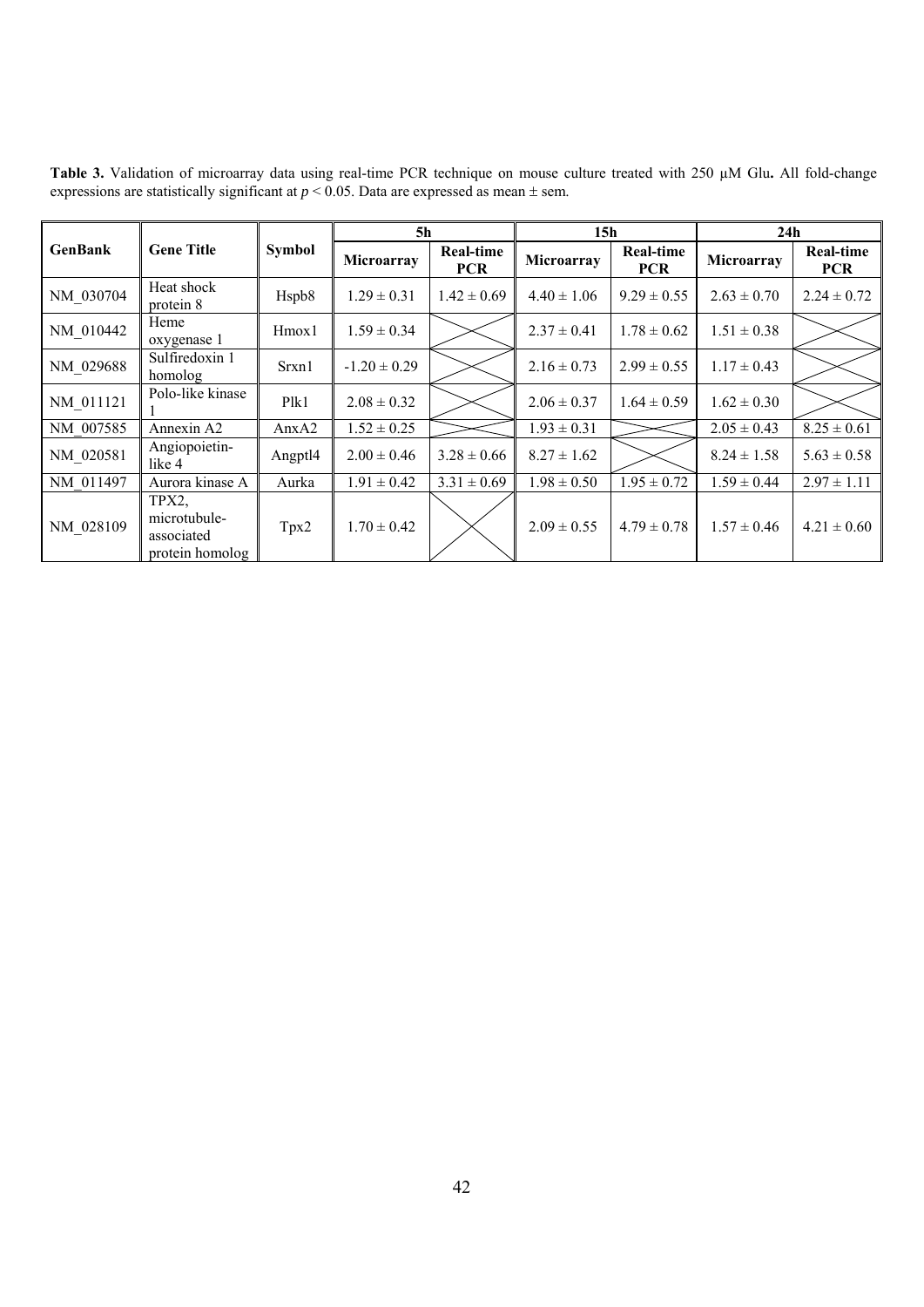### **10. Supplementary data**

**Supplementary table 1.** Significantly expressed genes (with fold-change of at least  $\pm 1.5$  in a minimum one out of three time-points and passed One-way ANOVA, *p<*0.05) encoding for proteins involved in mitotic cell cycle upon 300μM AMPA-mediated excitotoxicity in cultured primary cortical neurons. Data are expressed as mean  $\pm$  sem.

|                    |                                                                                  |                   | 300µM AMPA      |                  |                  |  |  |
|--------------------|----------------------------------------------------------------------------------|-------------------|-----------------|------------------|------------------|--|--|
| Genbank            | <b>Title</b>                                                                     | <b>Symbol</b>     | 5 <sub>h</sub>  | 15 <sub>h</sub>  | 24h              |  |  |
| Mitotic cell cycle |                                                                                  |                   |                 |                  |                  |  |  |
| NM 172301          | Cyclin B1                                                                        | Ccnb1             | $2.75 \pm 0.63$ | $1.66 \pm 0.40$  | $1.03 \pm 0.30$  |  |  |
| NM 007659          | Cyclin-dependent kinase 1                                                        | Cdk1              | $2.58 \pm 0.62$ | $1.54 \pm 0.45$  | $-1.10 \pm 0.26$ |  |  |
| NM 011121          | Polo-like kinase 1<br>(Drosophila)                                               | Plk1              | $2.40 \pm 0.52$ | $1.19 \pm 0.42$  | $-1.08 \pm 0.20$ |  |  |
| NM 013726          | DBF4 homolog (S.<br>cerevisiae)                                                  | Dbf4              | $2.32\pm0.55$   | $1.76 \pm 0.45$  | $1.25 \pm 0.35$  |  |  |
| NM 011497          | Aurora kinase A                                                                  | AurkA             | $2.31 \pm 0.56$ | $1.48 \pm 0.36$  | $1.04 \pm 0.25$  |  |  |
| NM_009829          | Cyclin D2                                                                        | Ccnd <sub>2</sub> | $2.22 \pm 0.61$ | $1.50 \pm 0.33$  | $1.01 \pm 0.18$  |  |  |
| NM 013538          | Cell division cycle<br>associated 3                                              | Cdca3             | $2.17 \pm 0.65$ | $1.45 \pm 0.45$  | $1.01 \pm 0.28$  |  |  |
| NM 009773          | Budding uninhibited by<br>benzimidazoles 1<br>homolog, beta (S.<br>cerevisiae)   | Bub1b             | $2.15 \pm 0.62$ | $1.34 \pm 0.54$  | $-1.09 \pm 0.26$ |  |  |
| NM 028390          | Anillin, actin binding<br>protein                                                | Anln              | $1.97 \pm 0.51$ | $1.28 \pm 0.28$  | $-1.10 \pm 0.19$ |  |  |
| NM 009689          | Baculoviral IAP repeat-<br>containing 5                                          | Birc5             | $1.94 \pm 0.50$ | $1.25 \pm 0.37$  | $-1.03 \pm 0.26$ |  |  |
| NM 175384          | Cell division cycle<br>associated 2                                              | Cdca <sub>2</sub> | $1.92 \pm 0.42$ | $1.12 \pm 0.29$  | $-1.12 \pm 0.19$ |  |  |
| NM_173867          | Regulator of chromosome<br>condensation 2                                        | Rec2              | $1.90 \pm 0.59$ | $1.92 \pm 0.55$  | $1.64 \pm 0.47$  |  |  |
| NM 026410          | Cell division cycle<br>associated 5                                              | Cdca5             | $1.86 \pm 0.38$ | $1.10 \pm 0.32$  | $-1.21 \pm 0.22$ |  |  |
| NM_144818          | Non-SMC condensin I<br>complex, subunit H                                        | Ncaph             | $1.83 \pm 0.69$ | $1.32 \pm 0.63$  | $1.02 \pm 0.46$  |  |  |
| NM 025565          | SPC25, NDC80<br>kinetochore complex<br>component, homolog (S.<br>cerevisiae)     | Spc25             | $1.79 \pm 0.52$ | $1.50 \pm 0.52$  | $-1.08 \pm 0.32$ |  |  |
| NM_017464          | Neural precursor cell<br>expressed,<br>developmentally down-<br>regulated gene 9 | Nedd9             | $1.72 \pm 0.47$ | $1.97 \pm 0.56$  | $1.31 \pm 0.36$  |  |  |
| NM 023223          | Cell division cycle 20<br>homolog (S. cerevisiae)                                | Cdc20             | $1.65 \pm 0.52$ | $1.14 \pm 0.34$  | $1.03 \pm 0.33$  |  |  |
| NM_010578          | Integrin beta 1<br>(fibronectin receptor beta)                                   | Itgb1             | $1.58 \pm 0.33$ | $1.29 \pm 0.23$  | $1.13 \pm 0.22$  |  |  |
| NM 007893          | E4F transcription factor 1                                                       | E4f1              | $1.53 \pm 0.45$ | $1.42 \pm 0.41$  | $1.28 \pm 0.38$  |  |  |
| NM 007631          | Cyclin D1                                                                        | Ccnd1             | $1.46 \pm 0.45$ | $-1.00 \pm 0.25$ | $-1.63 \pm 0.18$ |  |  |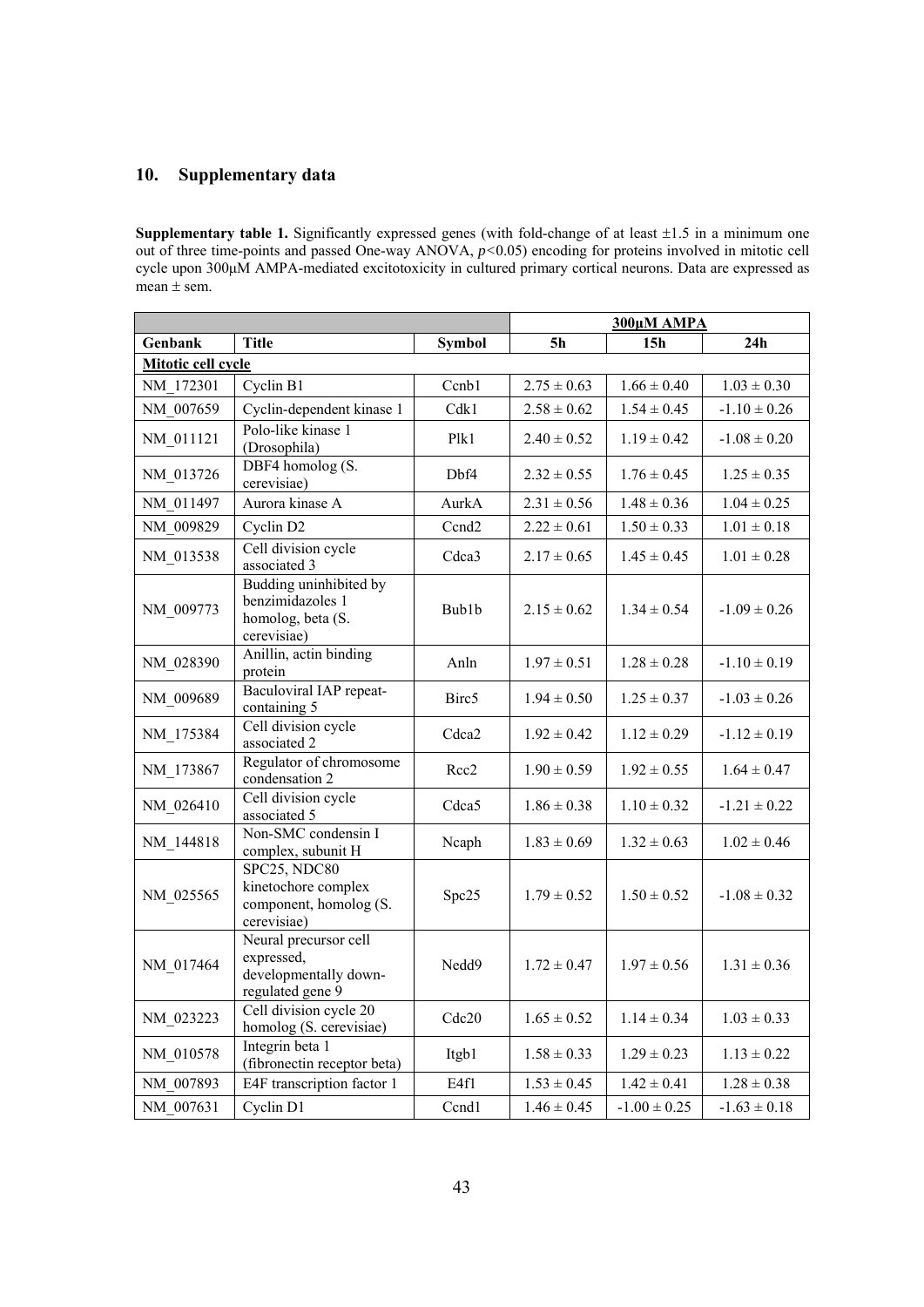| NM 023317 | Nuclear distribution gene<br>E homolog $1$ (A nidulans)         | Nde1   | $1.40 \pm 0.39$  | $1.74 \pm 0.45$  | $1.11 \pm 0.27$  |
|-----------|-----------------------------------------------------------------|--------|------------------|------------------|------------------|
| NM 009831 | Cyclin G1                                                       | Ceng1  | $1.28 \pm 0.32$  | $1.58 \pm 0.49$  | $1.05 \pm 0.23$  |
| NM_023813 | Calcium/calmodulin-<br>dependent protein kinase<br>II, delta    | Camk2d | $1.28 \pm 0.38$  | $1.57 \pm 0.41$  | $1.24 \pm 0.29$  |
| NM 031166 | Inhibitor of DNA binding<br>4                                   | Id4    | $1.27 \pm 0.38$  | $1.65 \pm 0.48$  | $1.07 \pm 0.28$  |
| NM 008913 | Protein phosphatase 3,<br>catalytic subunit, alpha<br>isoform   | Ppp3ca | $1.01 \pm 0.23$  | $-1.45 \pm 0.25$ | $-1.93 \pm 0.09$ |
| NM_007595 | Calcium/calmodulin-<br>dependent protein kinase<br>II, beta     | Camk2b | $-1.04 \pm 0.16$ | $-1.56 \pm 0.13$ | $-1.52 \pm 0.11$ |
| NM 019405 | Centrin 2                                                       | Cetn2  | $-1.07 \pm 0.24$ | $-1.33 \pm 0.24$ | $-1.83 \pm 0.21$ |
| NM 023279 | Tubulin, beta 3 class III                                       | Tubb3  | $-1.39 \pm 0.23$ | $-1.82 \pm 0.18$ | $-1.75 \pm 0.19$ |
| NM 011848 | NIMA (never in mitosis<br>gene a)-related expressed<br>kinase 3 | Nek3   | $-1.78 \pm 0.13$ | $-1.12 \pm 0.16$ | $-1.30 \pm 0.13$ |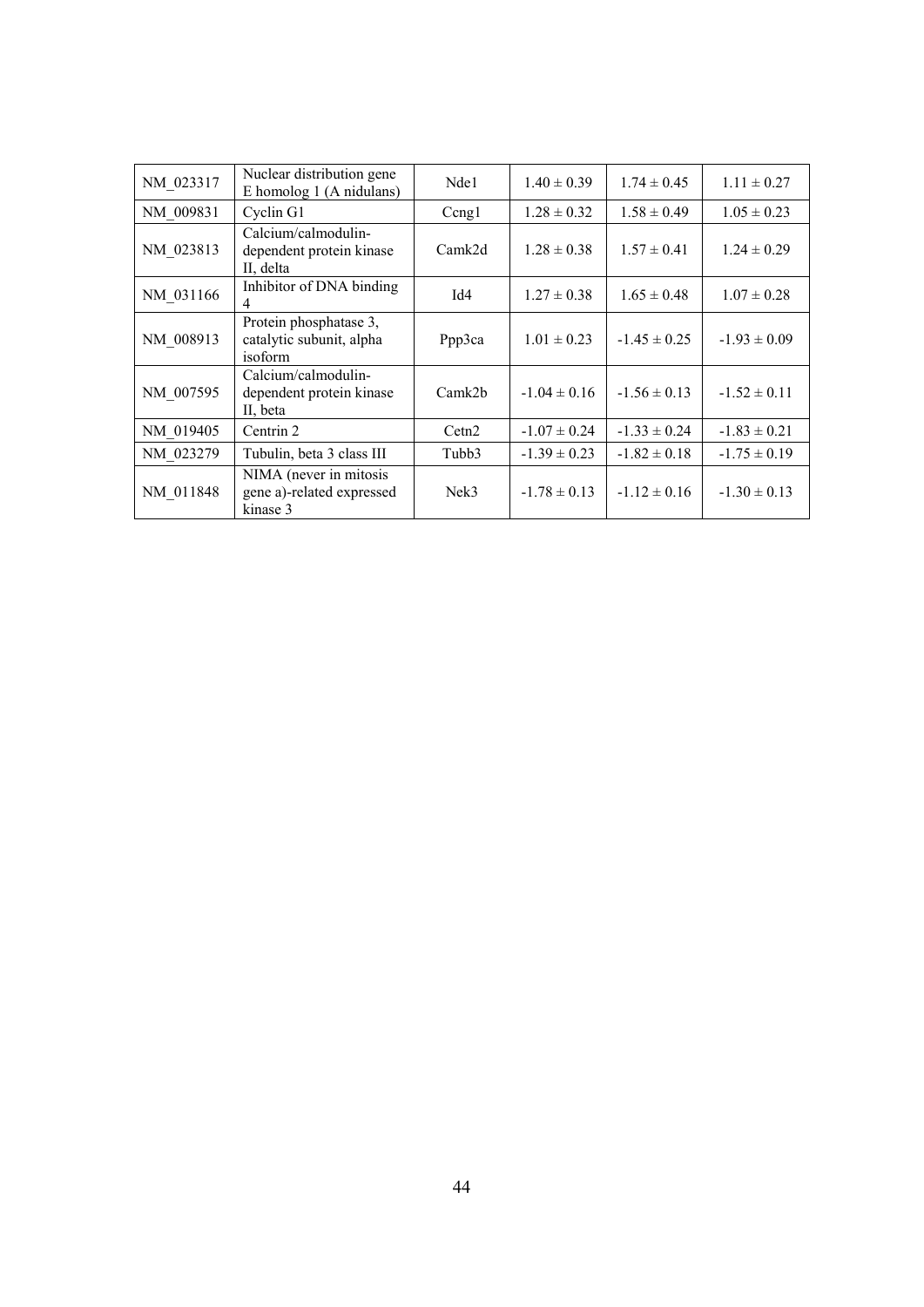**Supplementary table 2.** Significantly expressed genes (with fold-change of at least  $\pm 1.5$  in a minimum one out of three time-points and passed One-way ANOVA, *p<*0.05) encoding for proteins involved in mitotic cell cycle upon 100μM KA-mediated excitotoxicity in cultured primary cortical neurons. Data are expressed as mean ± sem.

|                    |                                                                              |                   | 100μM KA        |                 |                  |  |  |
|--------------------|------------------------------------------------------------------------------|-------------------|-----------------|-----------------|------------------|--|--|
| Genbank            | <b>Gene title</b>                                                            | <b>Symbol</b>     | <b>5h</b>       | 15 <sub>h</sub> | 24h              |  |  |
| Mitotic cell cycle |                                                                              |                   |                 |                 |                  |  |  |
| NM 172301          | Cyclin B1                                                                    | Ccnb1             | $3.13 \pm 0.75$ | $1.85 \pm 0.39$ | $1.42 \pm 0.37$  |  |  |
| NM 007659          | Cyclin-dependent kinase 1                                                    | Cdk1              | $3.02 \pm 0.71$ | $1.74 \pm 0.38$ | $1.18 \pm 0.32$  |  |  |
| NM 013726          | DBF4 homolog (S. cerevisiae)                                                 | Dbf4              | $2.63 \pm 0.59$ | $1.76 \pm 0.41$ | $1.36 \pm 0.32$  |  |  |
| NM 025565          | SPC25, NDC80 kinetochore<br>complex component, homolog<br>(S. cerevisiae)    | Spc25             | $2.38 \pm 0.81$ | $1.83 \pm 0.57$ | $1.34 \pm 0.45$  |  |  |
| NM_009773          | Budding uninhibited by<br>benzimidazoles 1 homolog,<br>beta (S. cerevisiae)  | Bub1b             | $2.33 \pm 0.58$ | $1.67 \pm 0.50$ | $1.27 \pm 0.51$  |  |  |
| NM 017464          | Neural precursor cell<br>expressed, developmentally<br>down-regulated gene 9 | Nedd9             | $2.31 \pm 0.74$ | $1.58 \pm 0.48$ | $1.38 \pm 0.36$  |  |  |
| NM 011497          | Aurora kinase A                                                              | AurkA             | $2.30 \pm 0.55$ | $1.46 \pm 0.37$ | $1.07 \pm 0.29$  |  |  |
| NM 023223          | Cell division cycle 20<br>homolog (S. cerevisiae)                            | Cdc20             | $1.51 \pm 0.55$ | $1.35 \pm 0.50$ | $1.04 \pm 0.46$  |  |  |
| NM_009829          | Cyclin D2                                                                    | Ccnd <sub>2</sub> | $2.18 \pm 0.33$ | $1.26 \pm 0.25$ | $1.01 \pm 0.34$  |  |  |
| NM 009689          | Baculoviral IAP repeat-<br>containing 5                                      | Birc <sub>5</sub> | $2.09 \pm 0.59$ | $1.39 \pm 0.35$ | $1.21 \pm 0.31$  |  |  |
| NM 028390          | Anillin, actin binding protein                                               | Anln              | $1.96 \pm 0.48$ | $1.60 \pm 0.35$ | $1.19 \pm 0.32$  |  |  |
| NM 009791          | Asp (abnormal spindle)-like,<br>microcephaly associated<br>(Drosophila)      | Aspm              | $1.95 \pm 0.61$ | $1.39 \pm 0.45$ | $1.22 \pm 0.49$  |  |  |
| NM_013538          | Cell division cycle associated<br>3                                          | Cdca3             | $1.94 \pm 0.55$ | $1.96 \pm 0.56$ | $1.34 \pm 0.41$  |  |  |
| NM_173867          | Regulator of chromosome<br>condensation 2                                    | Rcc <sub>2</sub>  | $1.88 \pm 0.64$ | $2.00 \pm 0.56$ | $1.97 \pm 0.51$  |  |  |
| NM 053173          | Kinesin family member C1                                                     | Kifc5a            | $1.88 \pm 0.50$ | $1.41 \pm 0.38$ | $1.17 \pm 0.34$  |  |  |
| NM 007893          | E4F transcription factor 1                                                   | E4f1              | $1.84 \pm 0.46$ | $1.83 \pm 0.47$ | $1.91 \pm 0.51$  |  |  |
| NM_026410          | Cell division cycle associated<br>5                                          | Cdca5             | $1.82 \pm 0.34$ | $1.20 \pm 0.30$ | $-1.03 \pm 0.23$ |  |  |
| NM 009096          | Ribosomal protein S6                                                         | Rps6              | $1.75 \pm 0.45$ | $1.29 \pm 0.41$ | $1.23 \pm 0.47$  |  |  |
| NM_133762          | Non-SMC condensin II<br>complex, subunit G2                                  | Ncapg2            | $1.66 \pm 0.45$ | $1.17 \pm 0.41$ | $-1.03 \pm 0.34$ |  |  |
| NM 010578          | Integrin beta 1 (fibronectin<br>receptor beta)                               | Itgb1             | $1.59 \pm 0.30$ | $1.64 \pm 0.31$ | $1.13 \pm 0.23$  |  |  |
| NM_023317          | Nuclear distribution gene E<br>homolog 1 (A nidulans)                        | Nde1              | $1.58 \pm 0.42$ | $1.89 \pm 0.47$ | $1.57 \pm 0.45$  |  |  |
| NM_019499          | MAD2 mitotic arrest<br>deficient-like 1 (yeast)                              | Mad211            | $1.58 \pm 0.58$ | $1.15 \pm 0.41$ | $-1.13 \pm 0.40$ |  |  |
| NM_017407          | Sperm associated antigen 5                                                   | Spag5             | $1.57 \pm 0.49$ | $1.63 \pm 0.39$ | $1.10 \pm 0.28$  |  |  |
| NM_031166          | Inhibitor of DNA binding 4                                                   | Id4               | $1.57 \pm 0.47$ | $2.19 \pm 0.65$ | $1.72 \pm 0.59$  |  |  |
| NM_016756          | Cyclin-dependent kinase 2                                                    | Cdk2              | $1.55 \pm 0.39$ | $1.31 \pm 0.29$ | $1.16 \pm 0.30$  |  |  |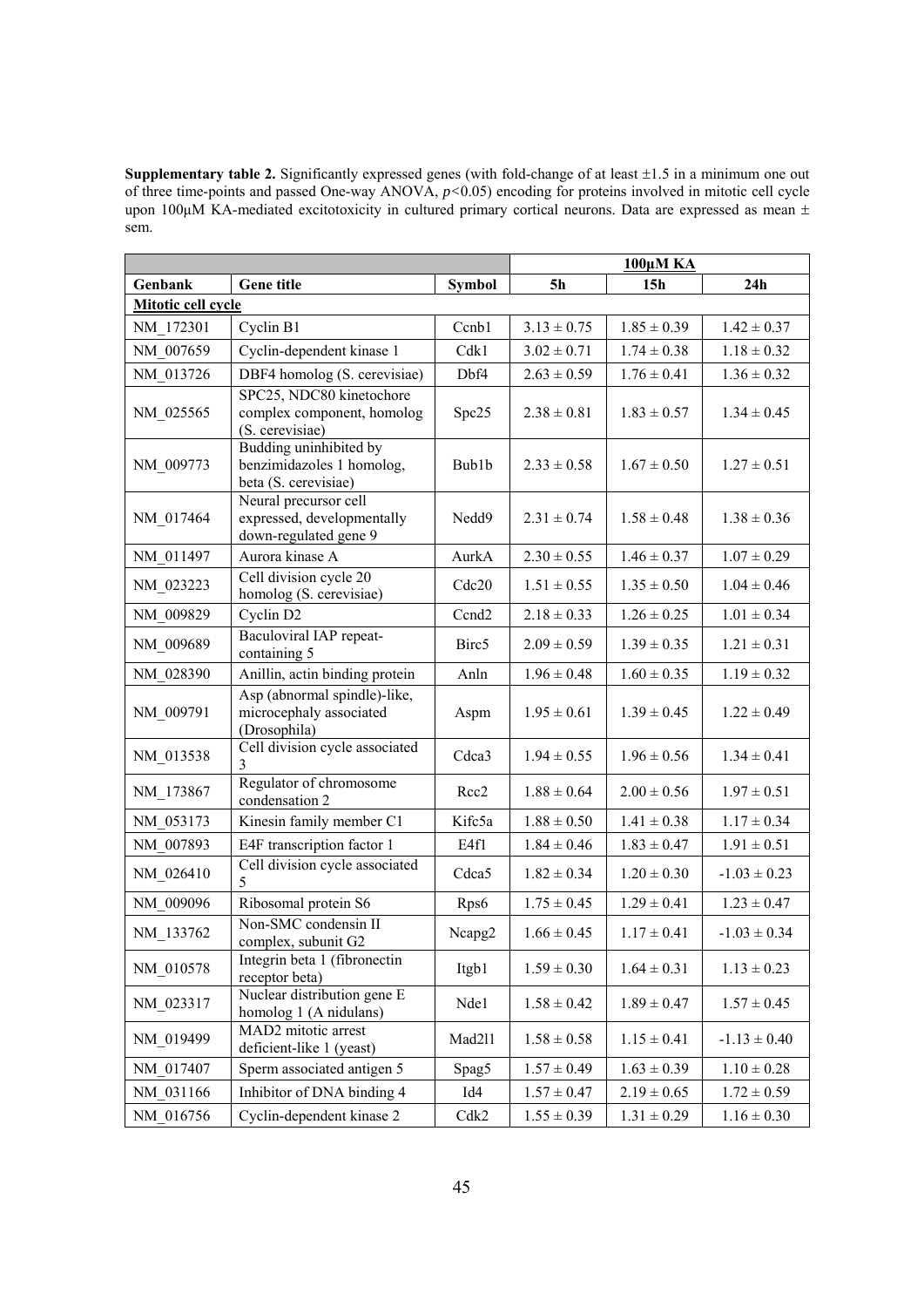| NM 026375 | AT hook containing<br>transcription factor 1                                 | Ahctf1            | $1.55 \pm 0.38$  | $1.27 \pm 0.29$  | $1.07 \pm 0.29$  |
|-----------|------------------------------------------------------------------------------|-------------------|------------------|------------------|------------------|
| NM 027411 | Coiled-coil domain containing<br>99                                          | Ccdc99            | $1.54 \pm 0.52$  | $1.10 \pm 0.29$  | $1.07 \pm 0.38$  |
| NM 011799 | Cell division cycle 6 homolog<br>(S. cerevisiae)                             | Cdc6              | $1.53 \pm 0.42$  | $1.06 \pm 0.27$  | $1.10 \pm 0.34$  |
| NM 009831 | Cyclin G1                                                                    | Ccngl             | $1.53 \pm 0.33$  | $1.35 \pm 0.25$  | $-1.01 \pm 0.22$ |
| NM_007631 | Cyclin D1                                                                    | Ccnd1             | $1.51 \pm 0.42$  | $1.06 \pm 0.31$  | $-1.28 \pm 0.24$ |
| NM_030241 | SET domain containing<br>(lysine methyltransferase) 8                        | Setd8             | $1.51 \pm 0.43$  | $-1.07 \pm 0.25$ | $-1.14 \pm 0.24$ |
| NM 153058 | Microtubule-associated<br>protein, RP/EB family,<br>member 2                 | Mapre2            | $1.50 \pm 0.49$  | $1.44 \pm 0.42$  | $1.08 \pm 0.39$  |
| NM_008682 | Neural precursor cell<br>expressed, developmentally<br>down-regulated gene 1 | Nedd1             | $1.43 \pm 0.33$  | $1.67 \pm 0.33$  | $1.23 \pm 0.34$  |
| NM_008913 | Protein phosphatase 3,<br>catalytic subunit, alpha<br>isoform                | Ppp3ca            | $1.41 \pm 0.25$  | $-1.74 \pm 0.10$ | $-2.12 \pm 0.10$ |
| NM 019641 | Stathmin 1                                                                   | Stmn1             | $1.40 \pm 0.39$  | $-2.29 \pm 0.13$ | $-1.60 \pm 0.27$ |
| NM 019405 | Centrin 2                                                                    | Cetn <sub>2</sub> | $1.36 \pm 0.39$  | $-1.41 \pm 0.23$ | $-1.91 \pm 0.17$ |
| NM 009774 | Budding uninhibited by<br>benzimidazoles 3 homolog (S.<br>cerevisiae)        | Bub3              | $1.17 \pm 0.31$  | $-1.59 \pm 0.14$ | $-1.66 \pm 0.16$ |
| NM 007684 | Centrin 3                                                                    | Cetn <sub>3</sub> | $1.16 \pm 0.32$  | $-1.25 \pm 0.19$ | $-1.61 \pm 0.19$ |
| NM_008569 | Anaphase promoting complex<br>subunit 1                                      | Apc1              | $1.16 \pm 0.25$  | $1.61 \pm 0.39$  | $1.31 \pm 0.35$  |
| NM_026823 | ADP-ribosylation factor-like<br>8A                                           | Arl <sub>8a</sub> | $1.15 \pm 0.23$  | $-1.37 \pm 0.18$ | $-1.78 \pm 0.14$ |
| NM 145606 | Chromatin modifying protein<br>1A                                            | Chmpla            | $1.11 \pm 0.26$  | $-1.43 \pm 0.13$ | $-1.59 \pm 0.12$ |
| NM_178597 | Calcium/calmodulin-<br>dependent protein kinase type<br>II gamma chain       | Camkg             | $1.10 \pm 0.24$  | $-1.69 \pm 0.12$ | $-1.71 \pm 0.17$ |
| NM_007595 | Calcium/calmodulin-<br>dependent protein kinase II,<br>beta                  | Camk2b            | $1.01 \pm 0.16$  | $-2.09 \pm 0.08$ | $-2.25 \pm 0.10$ |
| NM 017406 | Activating transcription factor<br>6 beta                                    | Atf6b             | $-1.01 \pm 0.21$ | $-1.38 \pm 0.14$ | $-1.76 \pm 0.14$ |
| NM 023279 | Tubulin, beta 3 class III                                                    | Tubb3             | $-1.13 \pm 0.33$ | $-2.22 \pm 0.15$ | $-2.58 \pm 0.13$ |
| NM 177407 | Calcium/calmodulin-<br>dependent protein kinase II<br>alpha                  | Camk2a            | $-1.15 \pm 0.31$ | $-1.62 \pm 0.20$ | $-1.54 \pm 0.20$ |
| NM_172717 | Checkpoint with forkhead and<br>ring finger domains                          | Chfr              | $-1.16 \pm 0.30$ | $-1.42 \pm 0.25$ | $-1.67 \pm 0.22$ |
| NM_133955 | Ras homolog gene family,<br>member U                                         | Rhou              | $-1.32 \pm 0.16$ | $-1.98 \pm 0.10$ | $-2.18 \pm 0.09$ |
| NM_175646 | Thioredoxin-like 4B                                                          | Txnl4b            | $-1.41 \pm 0.21$ | $-1.29 \pm 0.20$ | $-1.68 \pm 0.16$ |
| NM_022021 | CDK5 and Abl enzyme<br>substrate 1                                           | Cables1           | $-1.56 \pm 0.14$ | $-1.87 \pm 0.12$ | $-2.11 \pm 0.12$ |
| NM 133678 | SAC3 domain containing 1                                                     | Sac3d1            | $-1.58 \pm 0.26$ | $-1.55 \pm 0.23$ | $-1.80 \pm 0.17$ |
| NM 134024 | Tubulin, gamma 1                                                             | Tubg              | $-1.66 \pm 0.13$ | $-1.52 \pm 0.13$ | $-1.70 \pm 0.15$ |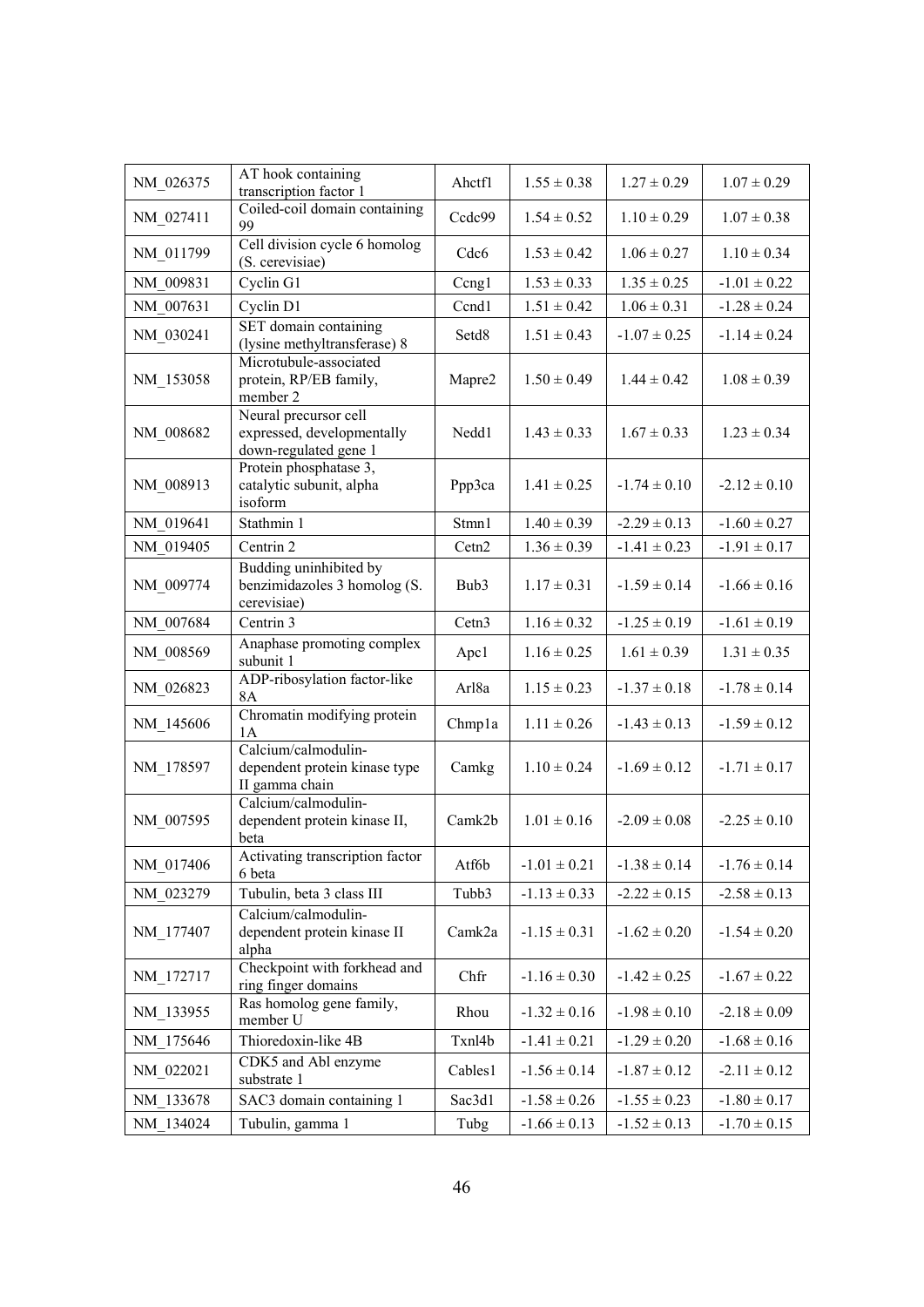| 011848<br>NΜ | NIMA (never in mitosis gene<br>a)-related expressed kinase 5 | Nek? | $\Omega$<br>J.14 | $.20 \pm$<br>$\cdot$ $\Omega$<br>- 1 | $1.68 \pm 0.1$ |
|--------------|--------------------------------------------------------------|------|------------------|--------------------------------------|----------------|
|--------------|--------------------------------------------------------------|------|------------------|--------------------------------------|----------------|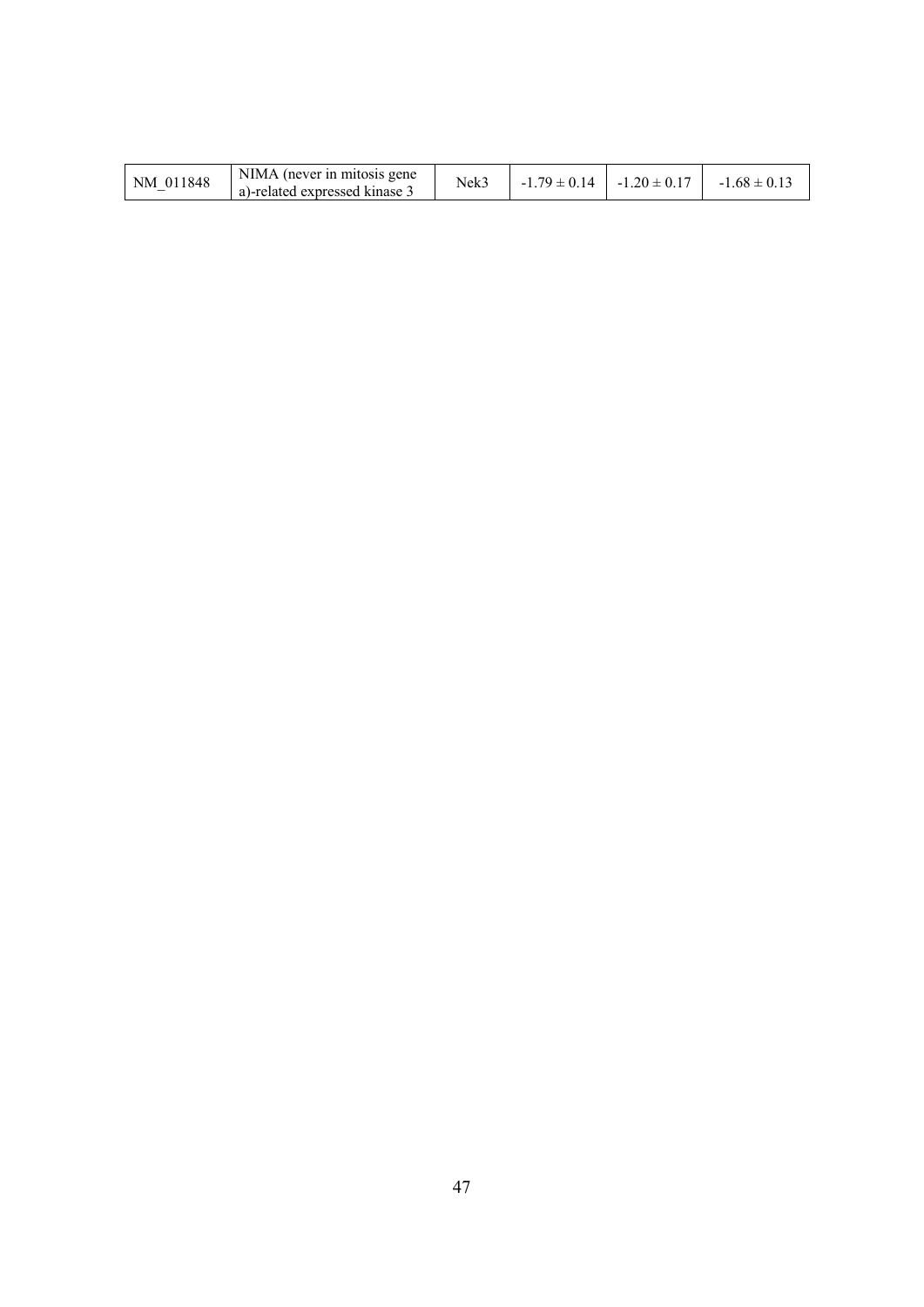**Supplementary table 3.** Significantly expressed genes (with fold-change of at least  $\pm 1.5$  in a minimum one out of three time-points and passed One-way ANOVA, *p<*0.05) encoding for proteins involved in mitotic cell cycle upon 200μM NMDA-mediated excitotoxicity in cultured primary cortical neurons. Data are expressed as mean  $\pm$  sem.

|                    |                                                                              |                   | 200μM NMDA      |                 |                  |  |  |  |
|--------------------|------------------------------------------------------------------------------|-------------------|-----------------|-----------------|------------------|--|--|--|
| Genbank            | Genbank                                                                      | <b>Symbol</b>     | <b>5h</b>       | 15 <sub>h</sub> | 24h              |  |  |  |
| Mitotic cell cycle |                                                                              |                   |                 |                 |                  |  |  |  |
| NM_013538          | Cell division cycle<br>associated 3                                          | Cdca3             | $2.18 \pm 0.62$ | $1.78 \pm 0.42$ | $1.04 \pm 0.26$  |  |  |  |
| NM_025565          | SPC25, NDC80 kinetochore<br>complex component,<br>homolog (S. cerevisiae)    | Spc25             | $2.11 \pm 0.48$ | $1.82 \pm 0.49$ | $1.21 \pm 0.32$  |  |  |  |
| NM_007659          | Cyclin-dependent kinase 1                                                    | Cdk1              | $2.10 \pm 0.51$ | $1.66 \pm 0.39$ | $1.20 \pm 0.26$  |  |  |  |
| NM_172301          | Cyclin B1                                                                    | Ccnb1             | $2.07 \pm 0.50$ | $1.62 \pm 0.41$ | $1.19 \pm 0.29$  |  |  |  |
| NM_009689          | Baculoviral IAP repeat-<br>containing 5                                      | Birc <sub>5</sub> | $1.96 \pm 0.56$ | $1.41 \pm 0.33$ | $-1.02 \pm 0.22$ |  |  |  |
| NM_011121          | Polo-like kinase 1<br>(Drosophila)                                           | Plk1              | $1.90 \pm 0.38$ | $1.44 \pm 0.21$ | $-1.10 \pm 0.20$ |  |  |  |
| NM_019499          | MAD2 mitotic arrest<br>deficient-like 1 (yeast)                              | Mad211            | $1.87 \pm 0.62$ | $1.09 \pm 0.34$ | $-1.12 \pm 0.25$ |  |  |  |
| NM 023223          | Cell division cycle 20<br>homolog (S. cerevisiae)                            | Cdc20             | $1.87 \pm 0.39$ | $1.43 \pm 0.31$ | $-1.02 \pm 0.24$ |  |  |  |
| NM 026410          | Cell division cycle<br>associated 5                                          | Cdca5             | $1.85 \pm 0.44$ | $1.26 \pm 0.22$ | $-1.11 \pm 0.20$ |  |  |  |
| NM 144818          | Non-SMC condensin I<br>complex, subunit H                                    | Ncaph             | $1.85 \pm 0.64$ | $1.28 \pm 0.45$ | $1.10 \pm 0.34$  |  |  |  |
| NM 028390          | Anillin, actin binding protein                                               | Anln              | $1.84 \pm 0.41$ | $1.50 \pm 0.33$ | $1.18 \pm 0.26$  |  |  |  |
| NM 008682          | Neural precursor cell<br>expressed, developmentally<br>down-regulated gene 1 | Nedd1             | $1.71 \pm 0.42$ | $1.85 \pm 0.40$ | $1.36 \pm 0.27$  |  |  |  |
| NM 011497          | Aurora kinase A                                                              | AurkA             | $1.65 \pm 0.40$ | $1.31 \pm 0.32$ | $1.11 \pm 0.26$  |  |  |  |
| NM 016756          | Cyclin-dependent kinase 2                                                    | Cdk2              | $1.60 \pm 0.28$ | $1.48 \pm 0.26$ | $1.33 \pm 0.29$  |  |  |  |
| NM 009773          | Budding uninhibited by<br>benzimidazoles 1 homolog,<br>beta (S. cerevisiae)  | Bub1b             | $1.60 \pm 0.41$ | $1.28 \pm 0.39$ | $-1.06 \pm 0.26$ |  |  |  |
| NM_053173          | Kinesin family member C1                                                     | Kifc5a            | $1.59 \pm 0.44$ | $1.19 \pm 0.26$ | $1.01 \pm 0.21$  |  |  |  |
| NM 026560          | Cell division cycle<br>associated 8                                          | Cdca8             | $1.58 \pm 0.48$ | $1.22 \pm 0.32$ | $1.01 \pm 0.27$  |  |  |  |
| NM_175384          | Cell division cycle<br>associated 2                                          | Cdca <sub>2</sub> | $1.57 \pm 0.30$ | $1.32 \pm 0.25$ | $-1.01 \pm 0.20$ |  |  |  |
| NM_013917          | Pituitary tumor-transforming<br>gene 1                                       | Pttg1             | $1.57 \pm 0.62$ | $1.09 \pm 0.29$ | $-1.23 \pm 0.21$ |  |  |  |
| NM 026282          | SPC24, NDC80 kinetochore<br>complex component,<br>homolog (S. cerevisiae)    | Spc24             | $1.55 \pm 0.50$ | $1.29 \pm 0.37$ | $-1.06 \pm 0.25$ |  |  |  |
| NM 017407          | Sperm associated antigen 5                                                   | Spag5             | $1.54 \pm 0.37$ | $1.43 \pm 0.32$ | $1.02 \pm 0.22$  |  |  |  |
| NM 010578          | Integrin beta 1 (fibronectin<br>receptor beta)                               | Itgb1             | $1.54 \pm 0.31$ | $1.45 \pm 0.29$ | $1.10 \pm 0.20$  |  |  |  |
| NM_013726          | DBF4 homolog (S.<br>cerevisiae)                                              | Dbf4              | $1.51 \pm 0.40$ | $1.11 \pm 0.23$ | $1.28 \pm 0.35$  |  |  |  |
| NM_033270          | E2F transcription factor 6                                                   | E <sub>2f6</sub>  | $1.41 \pm 0.32$ | $1.50 \pm 0.24$ | $1.15 \pm 0.23$  |  |  |  |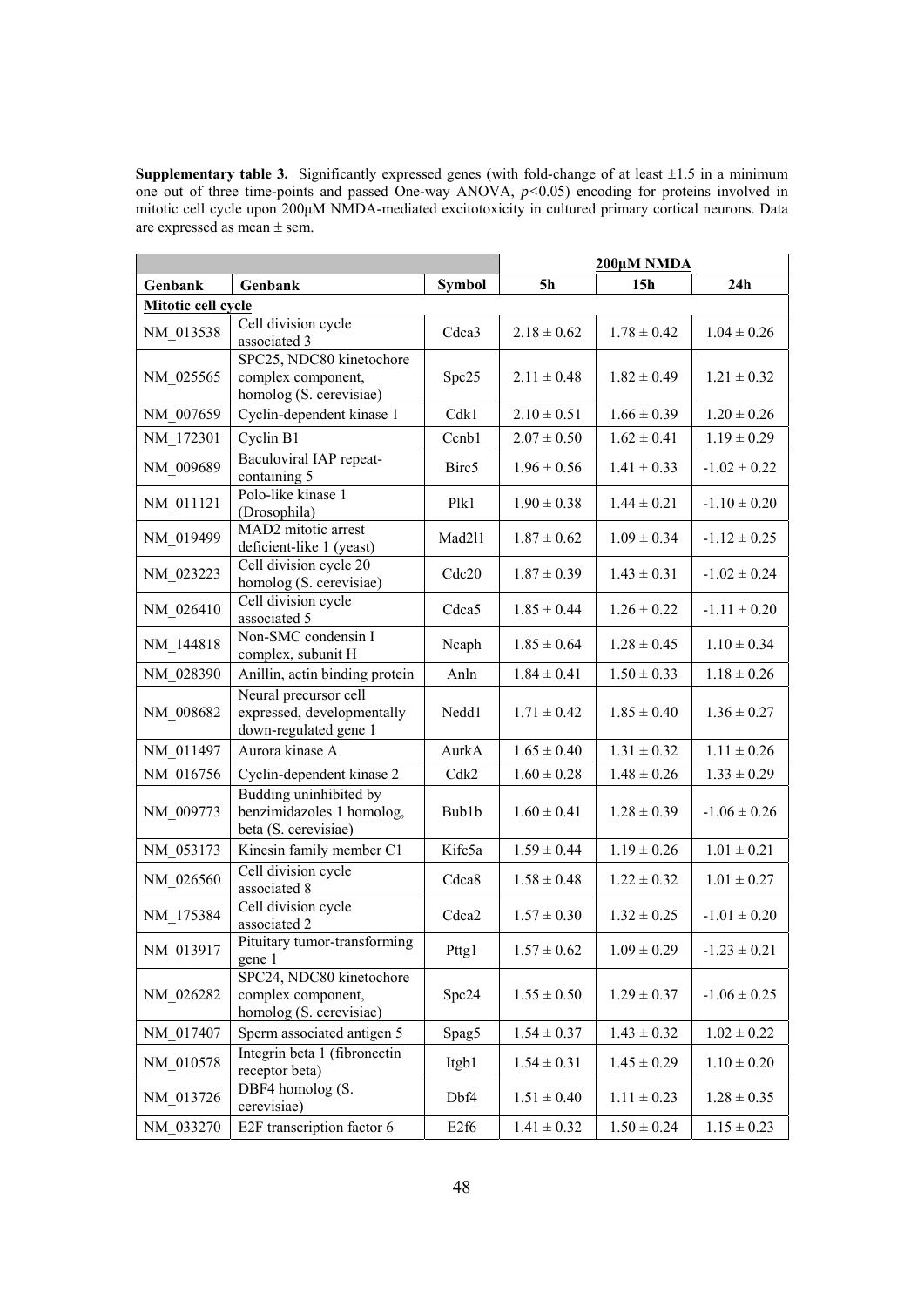| NM 031166 | Inhibitor of DNA binding 4                                   | Id4    | $1.36 \pm 0.41$  | $1.89 \pm 0.53$  | $1.15 \pm 0.34$  |
|-----------|--------------------------------------------------------------|--------|------------------|------------------|------------------|
| NM_027985 | MAD2 mitotic arrest<br>deficient-like 2 (yeast)              | Mad2l2 | $1.33 \pm 0.29$  | $1.50 \pm 0.37$  | $1.05 \pm 0.27$  |
| NM 009831 | Cyclin G1                                                    | Ccng1  | $1.30 \pm 0.34$  | $1.55 \pm 0.33$  | $1.25 \pm 0.34$  |
| NM_023317 | Nuclear distribution gene E<br>homolog 1 (A nidulans)        | Nde1   | $1.28 \pm 0.32$  | $1.56 \pm 0.35$  | $1.24 \pm 0.30$  |
| NM_019641 | Stathmin 1                                                   | Stmn1  | $1.19 \pm 0.39$  | $-1.80 \pm 0.16$ | $-1.34 \pm 0.22$ |
| NM 023279 | Tubulin, beta 3 class III                                    | Tubb3  | $1.02 \pm 0.31$  | $-1.77 \pm 0.17$ | $-1.66 \pm 0.17$ |
| NM_007631 | Cyclin D1                                                    | Ccnd1  | $1.02 \pm 0.31$  | $-1.61 \pm 0.15$ | $-1.65 \pm 0.15$ |
| NM_008913 | Potein phosphatase 3,<br>catalytic subunit, alpha<br>isoform | Ppp3ca | $-1.00 \pm 0.23$ | $-2.14 \pm 0.09$ | $-1.82 \pm 0.21$ |
| NM 134024 | Tubulin, gamma 1                                             | Tubg1  | $-1.04 \pm 0.18$ | $-1.34 \pm 0.15$ | $-1.76 \pm 0.13$ |
| NM_153058 | Microtubule-associated<br>protein, RP/EB family,<br>member 2 | Mapre2 | $-1.29 \pm 0.16$ | $-1.63 \pm 0.11$ | $-1.27 \pm 0.25$ |
| NM_183178 | Fibronectin type 3 and SPRY<br>domain-containing protein     | Fsd1   | $-1.30 \pm 0.15$ | $-1.72 \pm 0.12$ | $-1.69 \pm 0.11$ |
| NM 007595 | Calcium/calmodulin-<br>dependent protein kinase II,<br>beta  | Camk2b | $-1.31 \pm 0.13$ | $-2.47 \pm 0.06$ | $-1.71 \pm 0.11$ |
| NM_133955 | Ras homolog gene family,<br>member U                         | Rhou   | $-1.53 \pm 0.14$ | $-1.50 \pm 0.12$ | $-1.22 \pm 0.20$ |
| NM_177407 | Calcium/calmodulin-<br>dependent protein kinase II<br>alpha  | Camk2a | $-1.62 \pm 0.18$ | $-1.68 \pm 0.16$ | $-1.43 \pm 0.17$ |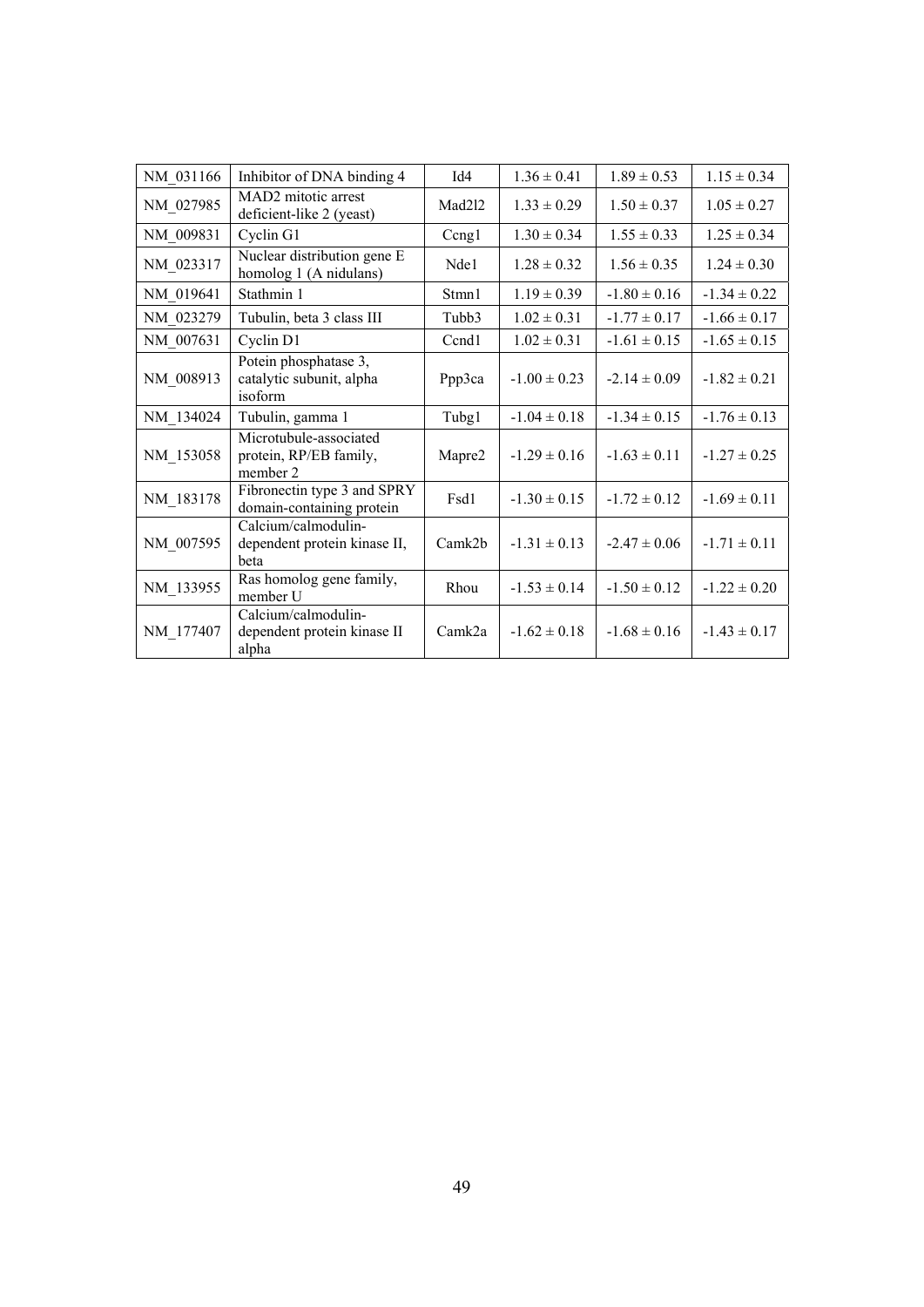**Supplementary table 4.** Significantly expressed genes (with fold-change of at least  $\pm 1.5$  in a minimum one out of three time-points and passed One-way ANOVA, *p<*0.05) encoding for proteins involved in mitotic cell cycle upon 250μM Glu-mediated excitotoxicity in cultured primary cortical neurons. Data are expressed as mean  $\pm$  sem.

|                           |                                                                              |                   | 250µM Glu       |                  |                  |  |
|---------------------------|------------------------------------------------------------------------------|-------------------|-----------------|------------------|------------------|--|
| Genbank                   | Gene                                                                         | <b>Symbol</b>     | <b>5h</b>       | 15 <sub>h</sub>  | 24h              |  |
| <b>Mitotic cell cycle</b> |                                                                              |                   |                 |                  |                  |  |
| NM 011121                 | Polo-like kinase 1 (Drosophila)                                              | Plk1              | $2.08 \pm 0.32$ | $2.06 \pm 0.37$  | $1.62 \pm 0.30$  |  |
| NM 007659                 | Cyclin-dependent kinase 1                                                    | Cdk1              | $2.06 \pm 0.42$ | $1.91 \pm 0.47$  | $1.50 \pm 0.39$  |  |
| NM 011497                 | Aurora kinase A                                                              | AurkA             | $1.91 \pm 0.42$ | $1.98 \pm 0.50$  | $1.59 \pm 0.44$  |  |
| NM 026410                 | Cell division cycle associated 5                                             | Cdca5             | $1.88 \pm 0.45$ | $1.60 \pm 0.35$  | $1.35 \pm 0.33$  |  |
| NM 175384                 | Cell division cycle associated 2                                             | Cdca <sub>2</sub> | $1.82 \pm 0.37$ | $1.70 \pm 0.35$  | $1.52 \pm 0.34$  |  |
| NM 028390                 | Anillin, actin binding protein                                               | Anln              | $1.80 \pm 0.40$ | $1.86 \pm 0.51$  | $1.67 \pm 0.41$  |  |
| NM 026282                 | SPC24, NDC80 kinetochore<br>complex component, homolog (S.<br>cerevisiae)    | Spc24             | $1.71 \pm 0.32$ | $1.67 \pm 0.55$  | $1.18 \pm 0.33$  |  |
| NM 172301                 | Cyclin B1                                                                    | Ccnb1             | $1.68 \pm 0.42$ | $2.09 \pm 0.54$  | $1.48 \pm 0.51$  |  |
| NM 025565                 | SPC25, NDC80 kinetochore<br>complex component, homolog (S.<br>cerevisiae)    | Spc25             | $1.66 \pm 0.41$ | $1.85 \pm 0.65$  | $1.47 \pm 0.63$  |  |
| NM_023223                 | Cell division cycle 20 homolog<br>(S. cerevisiae)                            | Cdc20             | $1.61 \pm 0.41$ | $2.03 \pm 0.50$  | $1.32 \pm 0.36$  |  |
| NM 026560                 | Cell division cycle associated 8                                             | Cdca8             | $1.61 \pm 0.57$ | $1.43 \pm 0.48$  | $1.06 \pm 0.36$  |  |
| NM 013538                 | Cell division cycle associated 3                                             | Cdca3             | $1.57 \pm 0.39$ | $2.03 \pm 0.48$  | $1.43 \pm 0.39$  |  |
| NM 009689                 | Baculoviral IAP repeat-<br>containing 5                                      | Birc <sub>5</sub> | $1.54 \pm 0.36$ | $1.88 \pm 0.50$  | $1.34 \pm 0.30$  |  |
| NM 017407                 | Sperm associated antigen 5                                                   | Spag5             | $1.52 \pm 0.38$ | $1.85 \pm 0.46$  | $1.55 \pm 0.48$  |  |
| NM 007893                 | E4F transcription factor 1                                                   | E4f1              | $1.52 \pm 0.40$ | $1.09 \pm 0.33$  | $1.03 \pm 0.35$  |  |
| NM 008682                 | Neural precursor cell expressed,<br>developmentally down-regulated<br>gene 1 | Nedd1             | $1.40 \pm 0.29$ | $1.84 \pm 0.42$  | $1.65 \pm 0.42$  |  |
| NM 009831                 | Cyclin G1                                                                    | Ccng              | $1.36 \pm 0.31$ | $1.52 \pm 0.39$  | $1.31 \pm 0.29$  |  |
| NM 010578                 | Integrin beta 1 (fibronectin<br>receptor beta)                               | Itgb1             | $1.34 \pm 0.22$ | $1.64 \pm 0.28$  | $1.46 \pm 0.32$  |  |
| NM_013917                 | Pituitary tumor-transforming<br>gene 1                                       | Pttg1             | $1.29 \pm 0.44$ | $1.71 \pm 0.72$  | $1.27 \pm 0.45$  |  |
| NM 144818                 | Non-SMC condensin I complex,<br>subunit H                                    | Ncaph             | $1.24 \pm 0.49$ | $1.71 \pm 0.55$  | $1.53 \pm 0.49$  |  |
| NM 033270                 | E2F transcription factor 6                                                   | E <sub>2f6</sub>  | $1.22 \pm 0.24$ | $1.68 \pm 0.42$  | $1.53 \pm 0.39$  |  |
| NM_023317                 | Nuclear distribution gene E<br>homolog 1 (A nidulans)                        | Nde1              | $1.13 \pm 0.30$ | $1.77 \pm 0.43$  | $1.35 \pm 0.35$  |  |
| NM 022889                 | Pescadillo homolog 1, containing<br>BRCT domain (zebrafish)                  | Pes1              | $1.12 \pm 0.22$ | $1.49 \pm 0.33$  | $1.31 \pm 0.28$  |  |
| NM_007471                 | Amyloid beta (A4) precursor<br>protein                                       | App               | $1.06 \pm 0.20$ | $-1.64 \pm 0.12$ | $-1.56 \pm 0.14$ |  |
| NM_008913                 | Protein phosphatase 3, catalytic<br>subunit, alpha isoform                   | Ppp3ca            | $1.03 \pm 0.20$ | $-1.71 \pm 0.11$ | $-1.48 \pm 0.12$ |  |